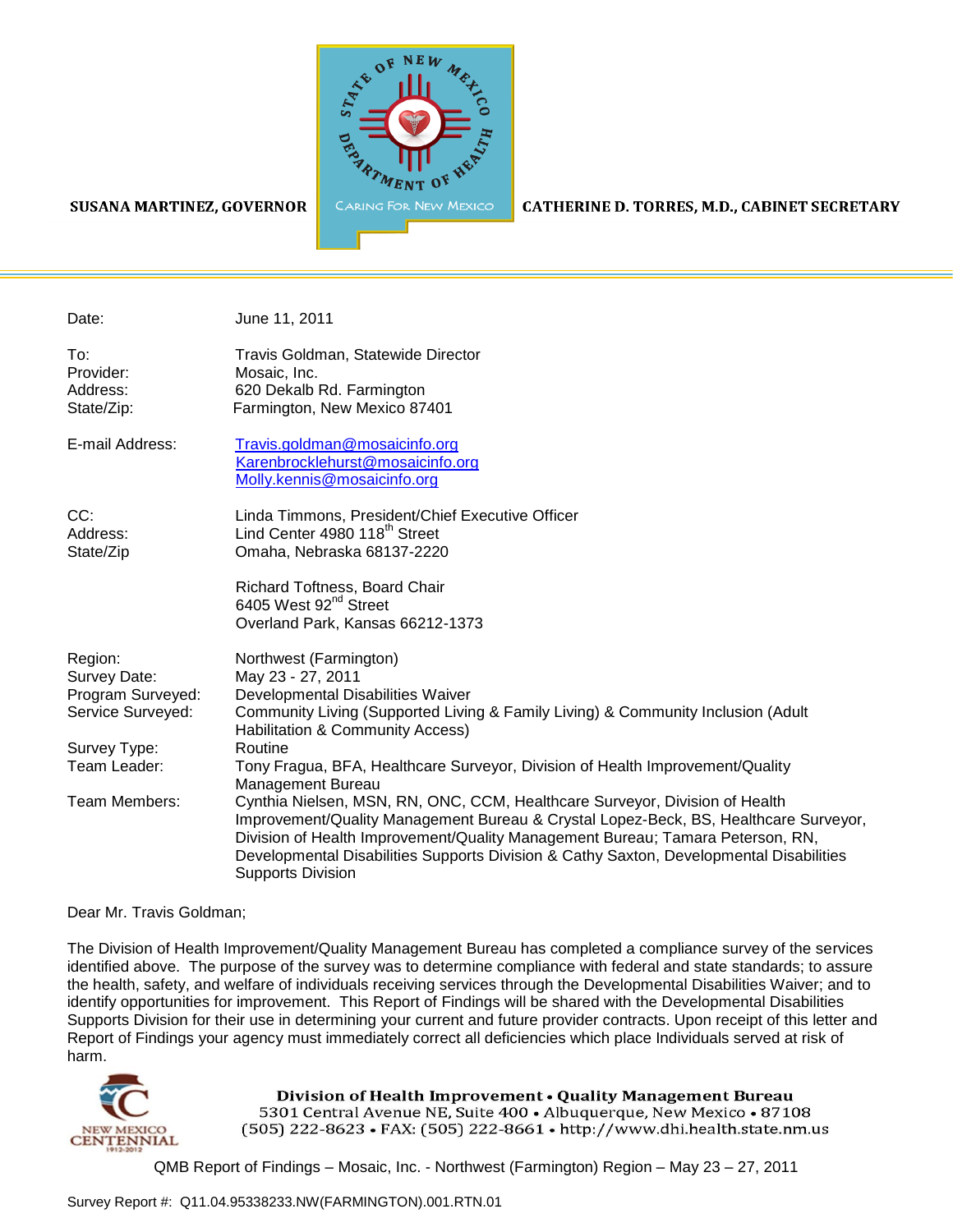#### **Quality Management Compliance Determination:**

The Division of Health Improvement is issuing your agency a determination of "Sub-Standard Compliance with Conditions of Participation."

#### **Plan of Correction:**

The attached Report of Findings identifies deficiencies found during your agency"s compliance review. You are required to complete and implement a Plan of Correction. Please submit your agency"s Plan of Correction in the space on the two right columns of the Report of Findings. See attachment "A" for additional guidance in completing the Plan of Correction. The response is due to the parties below within 10 business days of the receipt of this letter:

#### **1. Quality Management Bureau, Attention: Plan of Correction Coordinator 5301 Central Ave. NE Suite 400 Albuquerque, NM 87108**

#### **2. Developmental Disabilities Supports Division Regional Office for region of service surveyed**

Upon notification from QMB that your Plan of Correction has been approved, you must implement all remedies and corrective actions within 45 business days. If your Plan of Correction is denied, you must resubmit a revised plan as soon as possible for approval, as all remedies must still be completed within 45 business days of the receipt of this letter.

Failure to submit, complete or implement your Plan of Correction within the 45 day required time frames may result in the imposition of a \$200 per day Civil Monetary Penalty until it is received, completed and/or implemented.

#### **Request for Informal Reconsideration of Findings (IRF):**

If you disagree with a finding of deficient practice, you have 10 business days upon receipt of this notice to request an IRF. Submit your request for an IRF in writing to:

> QMB Deputy Bureau Chief 5301 Central Ave NE Suite #400 Albuquerque, NM 87108 Attention: IRF request

See Attachment "C" for additional guidance in completing the request for Informal Reconsideration of Findings. The request for an IRF will not delay the implementation of your Plan of Correction which must be completed within 45 business days. Providers may not appeal the nature or interpretation of the standard or regulation, the team composition or sampling methodology. If the IRF approves the modification or removal of a finding, you will be advised of any changes.

Please call the Plan of Correction Coordinator at 505-222-8647 if you have questions about the Report of Findings or Plan of Correction. Thank you for your cooperation and for the work you perform.

Sincerely,

Tony Fragua, BFA

Tony Fragua, BFA Team Lead/Healthcare Surveyor Division of Health Improvement Quality Management Bureau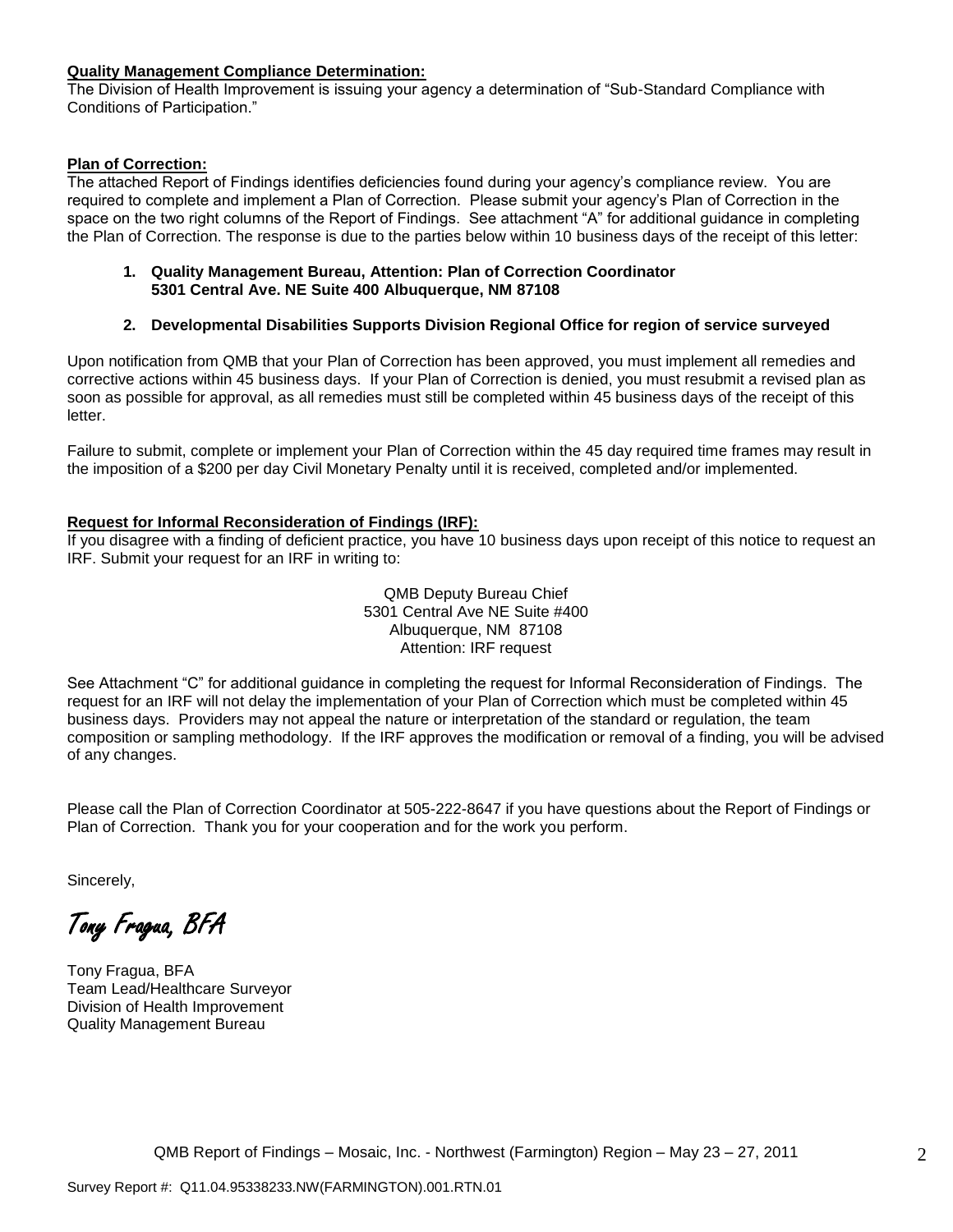#### **Survey Process Employed:**

|  | <b>Entrance Conference Date</b> |  |
|--|---------------------------------|--|
|--|---------------------------------|--|

Exit Conference Date: May 26, 2011

Entrance Conference Date: May 23, 2011

Present: **Mosaic, Inc.** Karen Brocklehurst, Executive Director Travis Goldman, Statewide Director

**DOH/DHI/QMB**

Tony Fragua, BFA, Team Lead/Healthcare Surveyor Crystal Lopez-Beck, BS, Healthcare Surveyor Cynthia Nielsen, MSN, RN, ONC, CCM, Healthcare Surveyor

## Present: **Mosaic, Inc.**

Karen Brocklehurst, Executive Director Nicole Nichols, Health Services Assistant Sandra Clark, Independent Contract Manager Susan Cross, Staff Development Manager/Quality Assurance & Incident Management Coordinator

#### **DOH/DHI/QMB**

Tony Fragua, BFA, Team Lead/Healthcare Surveyor Cynthia Nielsen, MSN, RN, ONC, CCM, Healthcare Surveyor Crystal Lopez-Beck, BS, Healthcare Surveyor

#### **DDSD - NW Regional Office**

Tamara Peterson, RN, Northwest Regional Nurse Crystal Wright, Northwest Regional Director –Via Phone

| <b>Total Homes Visited</b>                 | Number:              | 9                                                                                                                                                                                                      |
|--------------------------------------------|----------------------|--------------------------------------------------------------------------------------------------------------------------------------------------------------------------------------------------------|
| <b>Supported Homes Visited</b><br>❖        | Number:              | 7 (2 homes had 2 individuals)                                                                                                                                                                          |
| <b>Family Homes Visited</b><br>❖           | Number:              | 2 (2 Family Living Providers were not available during<br>survey)                                                                                                                                      |
| Administrative Locations Visited           | Number:              | 1                                                                                                                                                                                                      |
| <b>Total Sample Size</b>                   | Number:              | 13<br>3 - Jackson Class Members<br>10 - Non-Jackson Class Members<br>9 - Supported Living<br>4 - Family Living<br>12 - Adult Habilitation<br>5 - Community Access                                      |
| <b>Persons Served Interviewed</b>          | Number:              | 6                                                                                                                                                                                                      |
| Persons Served Observed                    | Number:<br>process). | 7 (3 Individuals were not available during the on-site<br>survey; 3 Individuals chose not to be interviewed and 1 Individual was<br>working on their outcomes and did not participate in the interview |
| Records Reviewed (Persons Served)          | Number:              | 13                                                                                                                                                                                                     |
| Direct Service Professionals Interviewed   | Number:              | 15                                                                                                                                                                                                     |
| Direct Service Professionals Record Review | Number:              | 101                                                                                                                                                                                                    |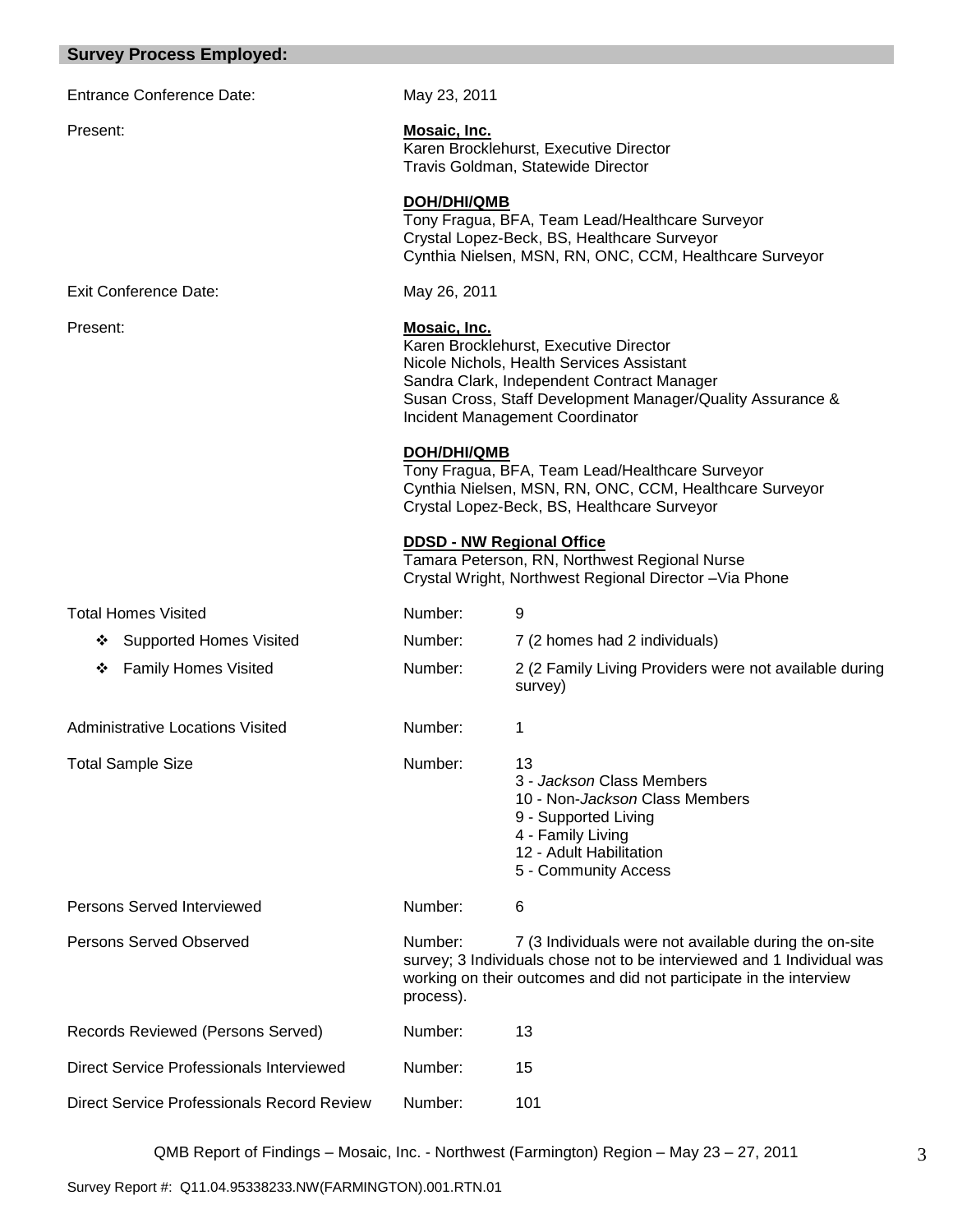Administrative Files Reviewed

- Billing Records
- Medical Records
- Incident Management Records
- Personnel Files
- Training Records
- Agency Policy and Procedure
- Caregiver Criminal History Screening Records
- **•** Employee Abuse Registry
- Human Rights Notes and/or Meeting Minutes
- **•** Evacuation Drills
- Quality Assurance / Improvement Plan
- Internal Review Committee Policy Improvement Plan/ Incident Management Trending reports/Nursing Oversight

- 
- CC: Distribution List: DOH Division of Health Improvement
	- DOH Developmental Disabilities Supports Division
	- DOH Office of Internal Audit
	- HSD Medical Assistance Division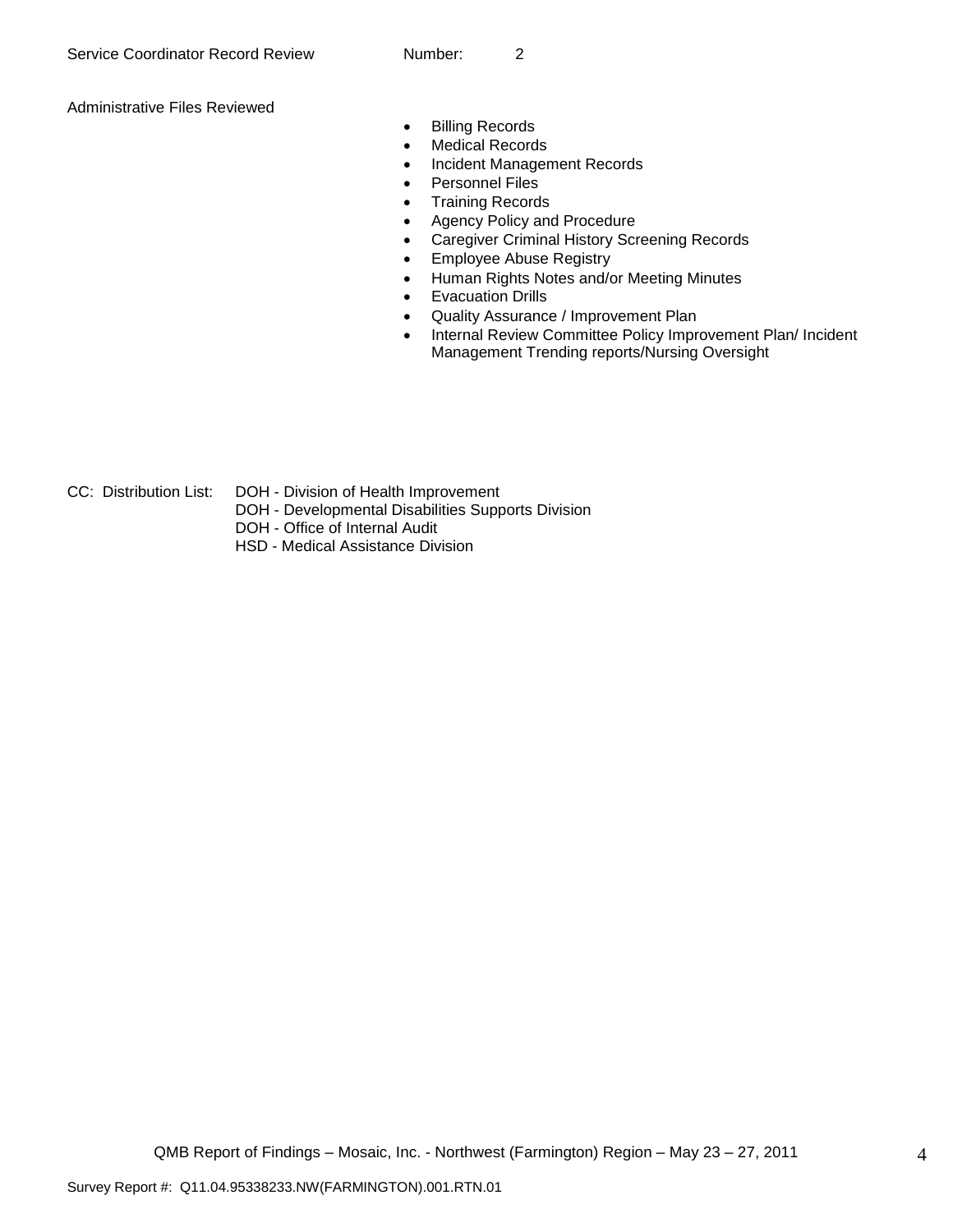#### **Attachment A**

# **Provider Instructions for Completing the QMB Plan of Correction (POC) Process**

#### *Introduction:*

After a QMB Compliance Review, your QMB Report of Findings will be sent to you via US mail.

Each provider must develop and implement a Plan of Correction (POC) that identifies specific quality assurance and quality improvement activities the agency will implement to correct deficiencies and prevent continued non compliance.

Agencies must submit their Plan of Correction within 10 business days from the date you receive the QMB Report of Findings. (Providers who do not submit a POC within 10 days will be referred to the Internal Review Committee [IRC] for sanctions).

If you have questions about the Plan of Correction process, call the QMB Plan of Correction Coordinator at 505-222-8647 or email at George.Perrault@state.nm.us. Requests for technical assistance must be requested through your DDSD Regional Office.

If you wish to dispute a finding on the official Report of Findings, you must file an Informal Reconsideration of Findings (IRF) request within ten (10) days of receiving your report. The POC process cannot resolve disputes regarding findings. Please note that you must still submit a POC for findings that are in question (see Attachment "C").

#### *Instructions for Completing Agency POC:*

#### *Required Content*

Your Plan of Correction should provide a step-by-step description of the methods to correct each deficient practice to prevent recurrence and information that ensures the regulation cited is in compliance. The remedies noted in your POC are expected to be added to your Agency"s required, annual Quality Assurance Plan. (see page 3, DDW standards, effective; April 1, 2007, Chapter 1, Section I Continuous Quality Management System)

If a deficiency has already been corrected, the plan should state how it was corrected, the completion date (date the correction was accomplished), and how possible recurrence of the deficiency will be prevented.

The Plan of Correction you submit needs to address *each deficiency* in the two right hand columns with:

- 1. How the corrective action will be accomplished for all cited deficiencies in the report of findings;
- 2. How your Agency will identify all other individuals having the potential to be affected by the same deficient practice;
- 3. What measures will be put into place or what systemic changes will be made to ensure that the deficient practice will not reoccur and corrective action is sustained;
- 4. How your Agency plans to monitor corrective actions utilizing its continuous Quality Assurance/Quality Improvement Plan to assure solutions in the plan of correction are achieved and sustained, including (if appropriate):
	- Details about how and when Consumer, Personnel and Residential files are audited by Agency personnel to ensure they contain required documents;
	- Information about how Medication Administration Records are reviewed to verify they contain all required information before they are distributed, as they are being used, and after they are completed;
	- Your processes for ensuring that all staff are trained in Core Competencies, Incident Reporting, and Individual-Specific service requirements, etc;
	- QMB Report of Findings Mosaic, Inc. Northwest (Farmington) Region May 23 27, 2011 • How accuracy in Billing documentation is assured;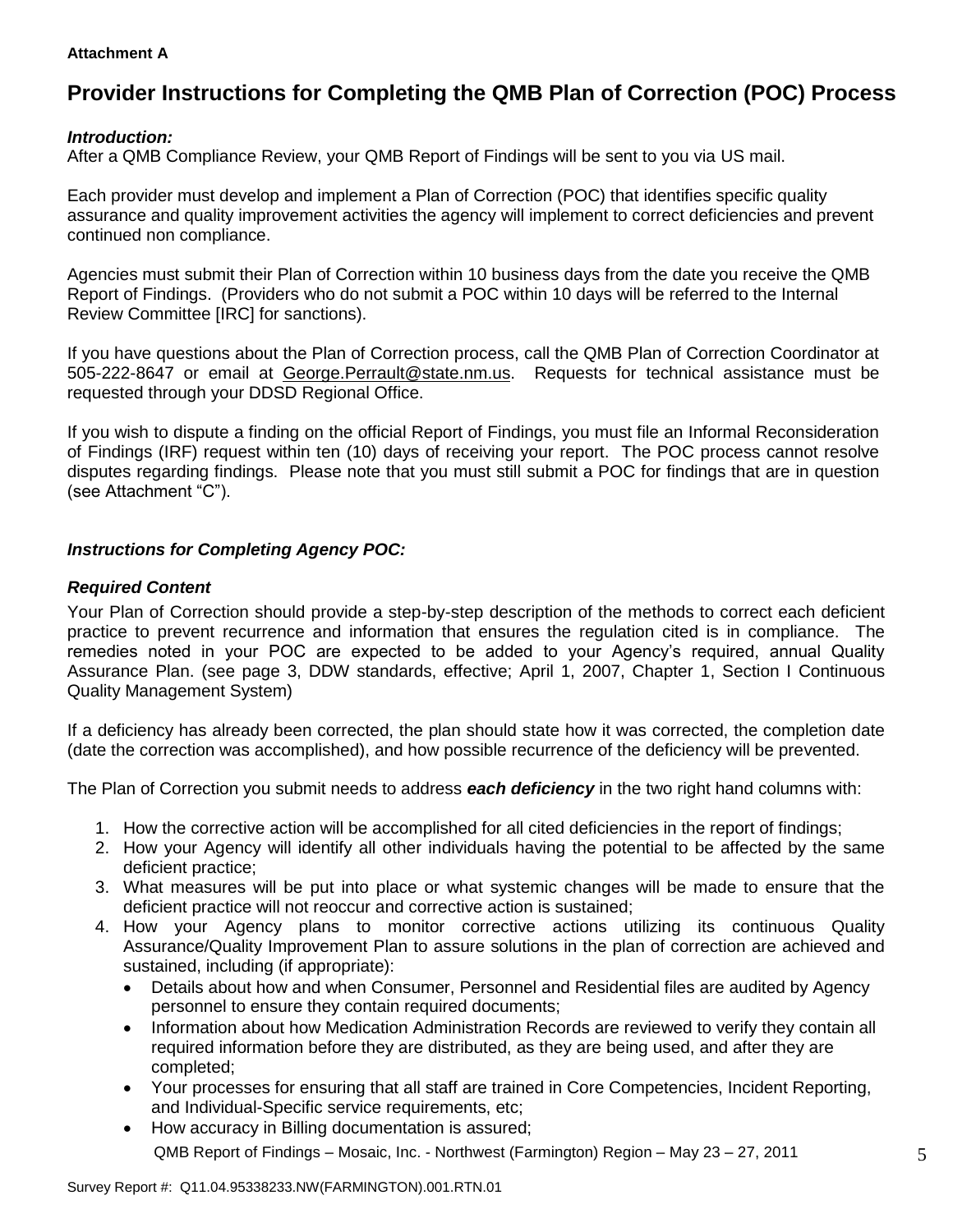- How health, safety is assured;
- For Case Management Providers, how ISPs are reviewed to verify they meet requirements, how the timeliness of LOC packet submissions and consumer visits are tracked;
- Your process for gathering, analyzing and responding to Quality data, and
- Details about Quality Targets in various areas, current status, Root Cause Analyses about why Targets were not met, and remedies implemented.
- 5. The individual"s title responsible for the Plan of Correction and completion date.

*Note:* **Instruction or in-service of staff alone may not be a sufficient plan of correction.** This is a good first step toward correction, but additional steps should be taken to ensure the deficiency is corrected and will not recur.

#### *Completion Dates*

The plan of correction must include a **completion date** (entered in the far right-hand column). Be sure the date is **realistic** in the amount of time your Agency will need to correct the deficiency; not to exceed 45 days.

Direct care issues should be corrected immediately and monitored appropriately. Some deficiencies may require a staged plan to accomplish total correction. Deficiencies requiring replacement of equipment, etc., may require more time to accomplish correction but should show reasonable time frames.

#### *Plan of Correction Submission Requirements*

- 1. Your Plan of Correction must be completed on the official QMB Survey Report of Findings/Plan of Correction Form and received by QMB within ten (10) business days from the date you received the report of findings.
- 2. If you have questions about the POC process, call the POC Coordinator, George Perrault at 505-222- 8647 for assistance.
- 3. For Technical Assistance (TA) in developing or implementing your POC, contact your local DDSD Regional Office.
- 4. Submit your POC to George Perrault, POC Coordinator in any of the following ways:
	- a. Electronically at [George.Perrault@state.nm.us](mailto:George.Perrault@state.nm.us)
	- b. Faxed to 505-222-8661, or
	- c. Mailed to QMB, 5301 Central Avenue SW, Suite 400, Albuquerque, NM 87108
- 5. Do not send supporting documentation to QMB until after your POC has been approved by QMB.
- 6. QMB will notify you when your POC has been "approve" or "denied."
	- a. Whether your POC is "approved," or "denied," you will have a maximum of 45 business days from the date of receipt of your Report of Findings to correct all survey deficiencies.
	- b. If your POC is "Denied" it must be revised and resubmitted as soon as possible, as the 45 business day limit is in effect.
	- c. If your POC is "Denied" a second time your agency may be referred to the Internal Review Committee.
	- d. You will receive written confirmation that your POC has been approved by QMB and a final deadline for completion of your POC.
- 7. Failure to submit your POC within 10 days without prior approval of an extension by QMB will result in a referral to the Internal Review Committee and the possible implementation of monetary penalties and/or sanctions.
- 8. Revisions, Modifications or Extensions to your Plan of Correction (post QMB approval) must be made in writing and submitted to the Plan of Correction Coordinator at QMB, prior to the due date and are approved on a case-by-case basis. No changes may be made to your POC or the timeframes for implementation without written approval of the POC Coordinator.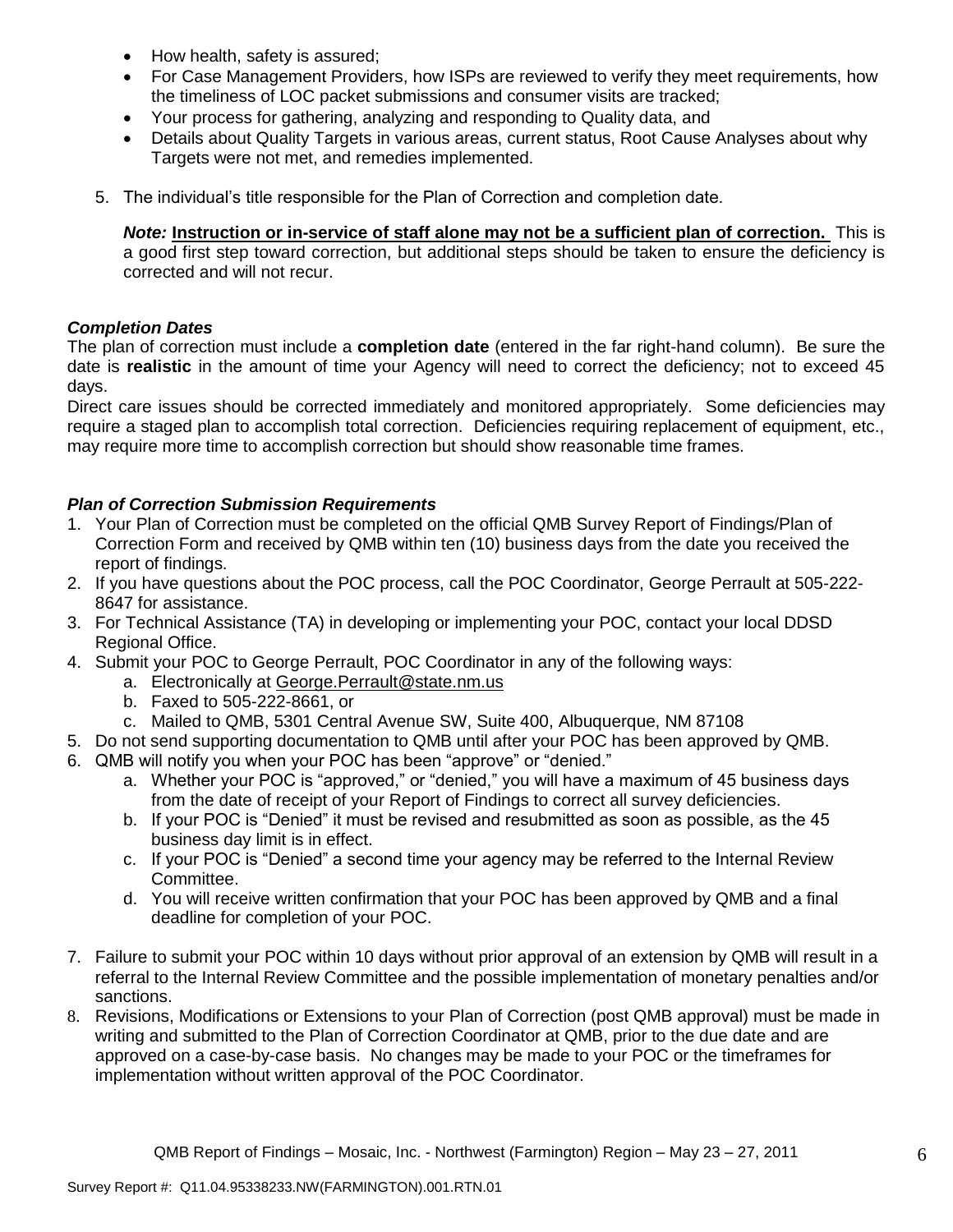### *POC Document Submission Requirements*

Once your POC has been approved by the QMB Plan of Correction Coordinator you must submit copies of documents as evidence that all deficiencies have been corrected, as follows.

- 1. Your internal documents are due within a *maximum* of 45 business days of receipt of your Report of Findings.
- 2. You may submit your documents by postal mail, fax, or electronically on disc or scanned and attached to e-mails.
- 3. All submitted documents *must be annotated*: please be sure the tag numbers and Identification numbers are indicated on each document submitted. Documents which are not annotated with the Tag number and Identification number may not be accepted.
- 4. Do not submit original documents; hard copies or scanned and electronically submitted copies are fine. Originals must be maintained in the agency file(s) per DDSD Standards.
- 5. In lieu of some documents, you may submit copies of file or home audit forms that clearly indicate cited deficiencies have been corrected, other attestations of correction must be approved by the Plan of Correction Coordinator prior to their submission.
- 6. For billing deficiencies, you must submit:
	- a. Evidence of an internal audit of billing documentation for a sample of individuals and timeframes;
	- b. Copies of "void and adjust" forms submitted to correct all over-billed or unjustified units billed identified during your internal audit.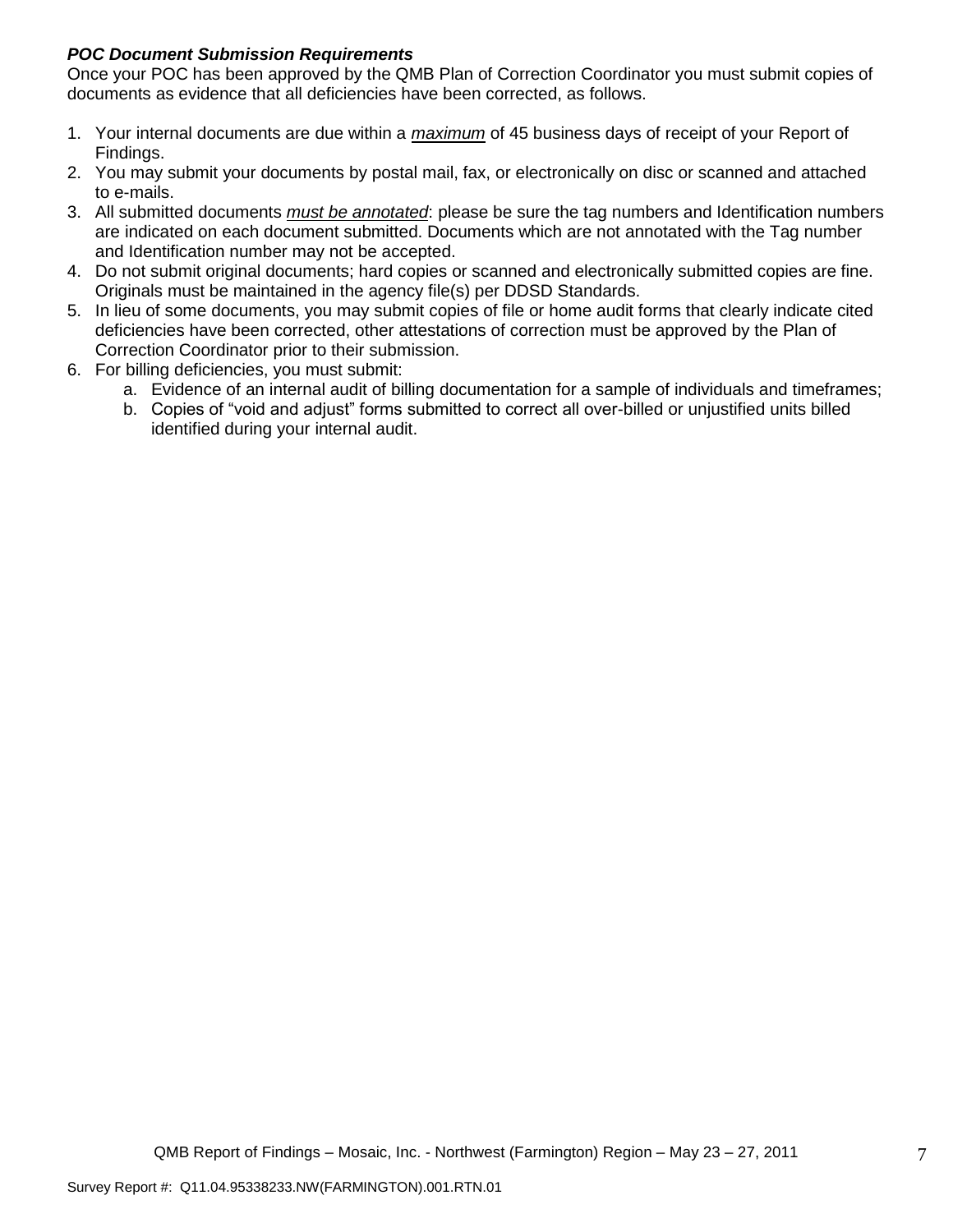Each deficiency in your Report of Findings is scored on a Scope and Severity Scale. The culmination of each deficiency"s Scope and Severity is used to determine degree of compliance to standards and regulations and level of QMB Compliance Determination.

|                 |                      |                                                             |                                  | <b>SCOPE</b>                |                                             |
|-----------------|----------------------|-------------------------------------------------------------|----------------------------------|-----------------------------|---------------------------------------------|
|                 |                      |                                                             | <b>Isolated</b><br>$01\% - 15\%$ | <b>Pattern</b><br>16% - 79% | <b>Widespread</b><br>$80\% - 100\%$         |
|                 | High Impact          | Immediate Jeopardy to<br>individual health and or<br>safety | J.                               | Κ.                          | L.                                          |
|                 |                      | <b>Actual harm</b>                                          | G.                               | н.                          | L                                           |
| <b>SEVERITY</b> | Medium<br>Impact     | No Actual Harm<br>Potential for more than                   | D.                               | Е.                          | $F.$ (3 or<br>more)                         |
|                 |                      | minimal harm                                                | $D.$ (2 or<br>less)              |                             | $F.$ (no<br>conditions of<br>participation) |
|                 | <b>Impact</b><br>Low | No Actual Harm<br>Minimal potential for<br>harm.            | А.                               | <b>B.</b>                   | C.                                          |

## **Scope and Severity Definitions:**

• Isolated:

A deficiency that is limited to 1% to 15% of the sample, usually impacting few individuals in the sample.

• Pattern:

A deficiency that impacts a number or group of individuals from 16% to 79% of the sample is defined as a pattern finding. Pattern findings suggest the need for system wide corrective actions.

• Widespread:

A deficiency that impacts most or all (80% to 100%) of the individuals in the sample is defined as widespread or pervasive. Widespread findings suggest the need for system wide corrective actions as well as the need to implement a Continuous Quality Improvement process to improve or build infrastructure. Widespread findings could be referred to the Internal Review Committee for review and possible actions or sanctions.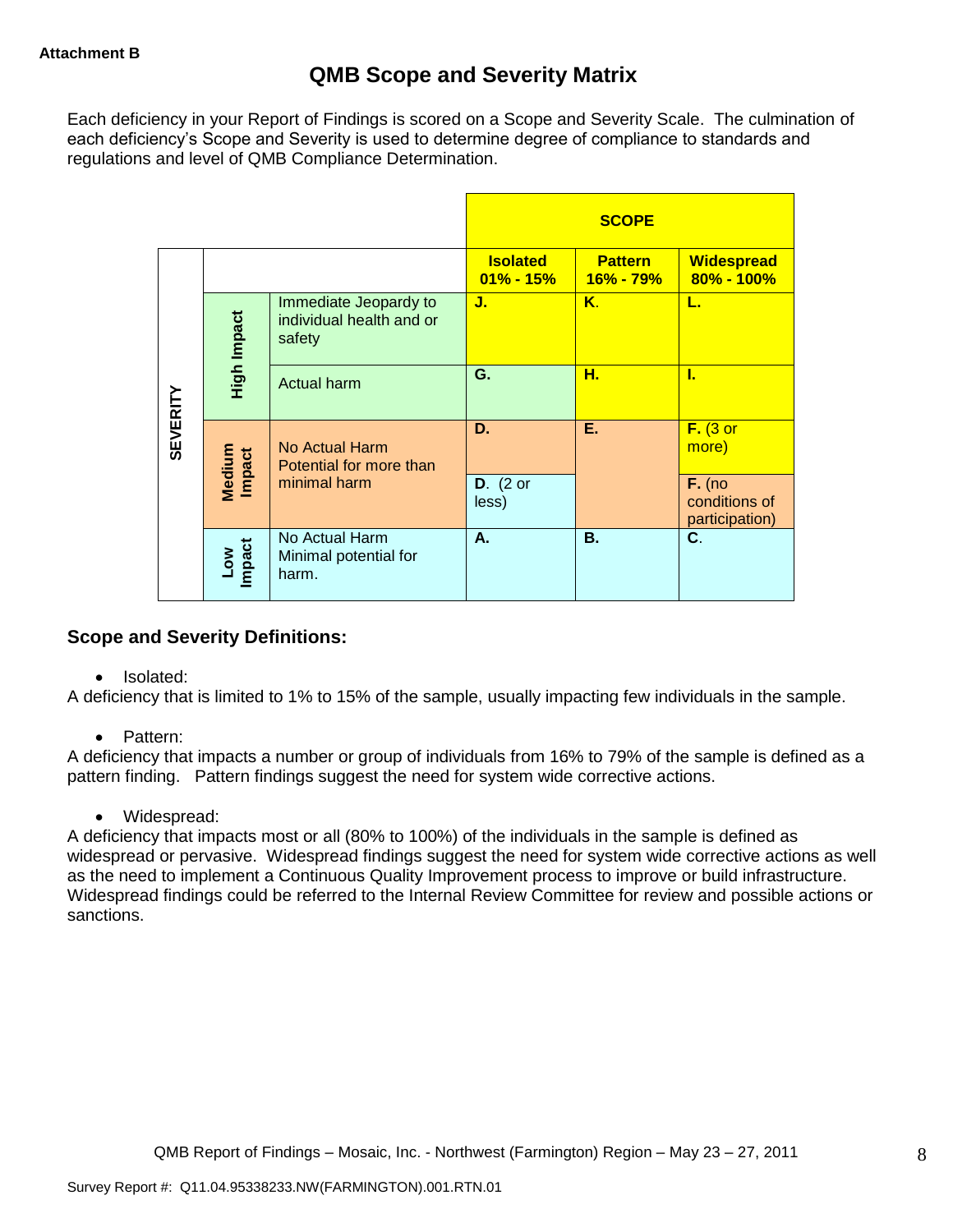# **QMB Determinations of Compliance**

"Substantial Compliance with Conditions of Participation"

The QMB determination of "Substantial Compliance with Conditions of Participation" indicates that a provider is in substantial compliance with all "Conditions of Participation" and other standards and regulations. The agency has obtained a level of compliance such that there is a minimal potential for harm to individuals" health and safety. To qualify for a determination of Substantial Compliance with Conditions of Participation, the provider must be in compliance with all Conditions of Participation.

"Non-Compliance with Conditions of Participation"

The QMB determination of "Non-Compliance with Conditions of Participation" indicates that a provider is out of compliance with one (1) or more "Conditions of Participation." This non-compliance, if not corrected, is likely to result in a serious negative outcome or the potential for more than minimal harm to individuals' health and safety.

Providers receiving a repeat determination of 'Non-Compliance' may be referred by QMB to the Internal Review Committee (IRC) for consideration of remedies and possible actions.

"Sub-Standard Compliance with Conditions of Participation":

The QMB determination of "Sub-Standard Compliance with Conditions of Participation" indicates a provider is significantly out of compliance with Conditions of Participation and/or has:

- Multiple findings of widespread non-compliance with any standard or regulation with a significant potential for more than minimal harm.
- Any finding of actual harm or Immediate Jeopardy.

Providers receiving a repeat determination of 'Substandard Compliance' will be referred by QMB to the Internal Review Committee (IRC) for consideration of remedies and possible actions.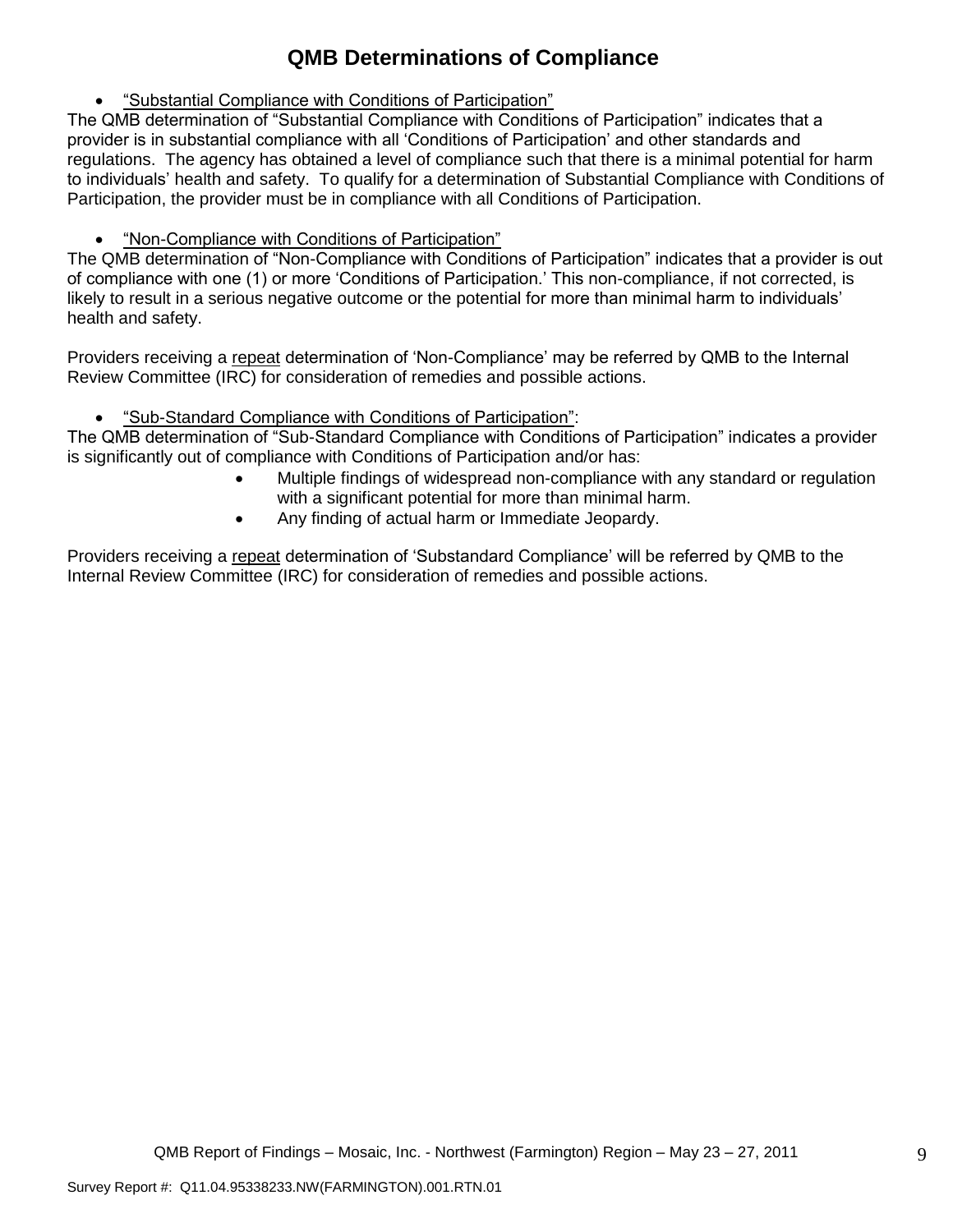# **Guidelines for the Provider Informal Reconsideration of Finding (IRF) Process**

#### **Introduction:**

Throughout the QMB Survey process, surveyors are openly communicating with providers. Open communication means that surveyors have clarified issues and/or requested missing information before completing the review. Regardless, there may still be instances where the provider disagrees with a specific finding. Providers may use the following process to informally dispute a finding.

#### **Instructions:**

- 1. The Informal Reconsideration of the Finding (IRF) request must be in writing to the QMB Deputy Bureau Chief **within 10 working days** of receipt of the final report.
- 2. The written request for an IRF must be completed on the QMB Request for Informal Reconsideration of Finding Form available on the QMB website:<http://dhi.health.state.nm.us/qmb>
- 3. The written request for an IRF must specify in detail the request for reconsideration and why the finding is inaccurate.
- 4. The IRF request must include all supporting documentation or evidence.

#### **The following limitations apply to the IRF process:**

- The request for an IRF and all supporting evidence must be received within 10 days.
- Findings based on evidence requested during the survey and not provided may not be subject to reconsideration.
- The supporting documentation must be new evidence not previously reviewed or requested by the survey team.
- Providers must continue to complete their Plan of Correction during the IRF process
- Providers may not request an IRF to challenge the sampling methodology.
- Providers may not request an IRF based on disagreement with the nature of the standard or regulation.
- Providers may not request an IRF to challenge the team composition.
- Providers may not request an IRF to challenge the QMB compliance determination or the length of their DDSD provider contract.

A Provider forfeits the right to an IRF if the request is not made within 10 working days of receiving the report and/or does not include all supporting documentation or evidence to show compliance with the standards and regulations.

QMB has 30 working days to complete the review and notify the provider of the decision. The request will be reviewed by the IRF committee. The Provider will be notified in writing of the ruling; no face to face meeting will be conducted.

When a Provider requests that a finding be reconsidered, it does not stop or delay the Plan of Correction process. **Providers must continue to complete the Plan of Correction, including the finding in dispute regardless of the IRF status.** If a finding is removed or modified, it will be noted and removed or modified from the Report of Findings. It should be noted that in some cases a Plan of Correction may be completed prior to the IRF process being completed. The provider will be notified in writing on the decisions of the IRF committee.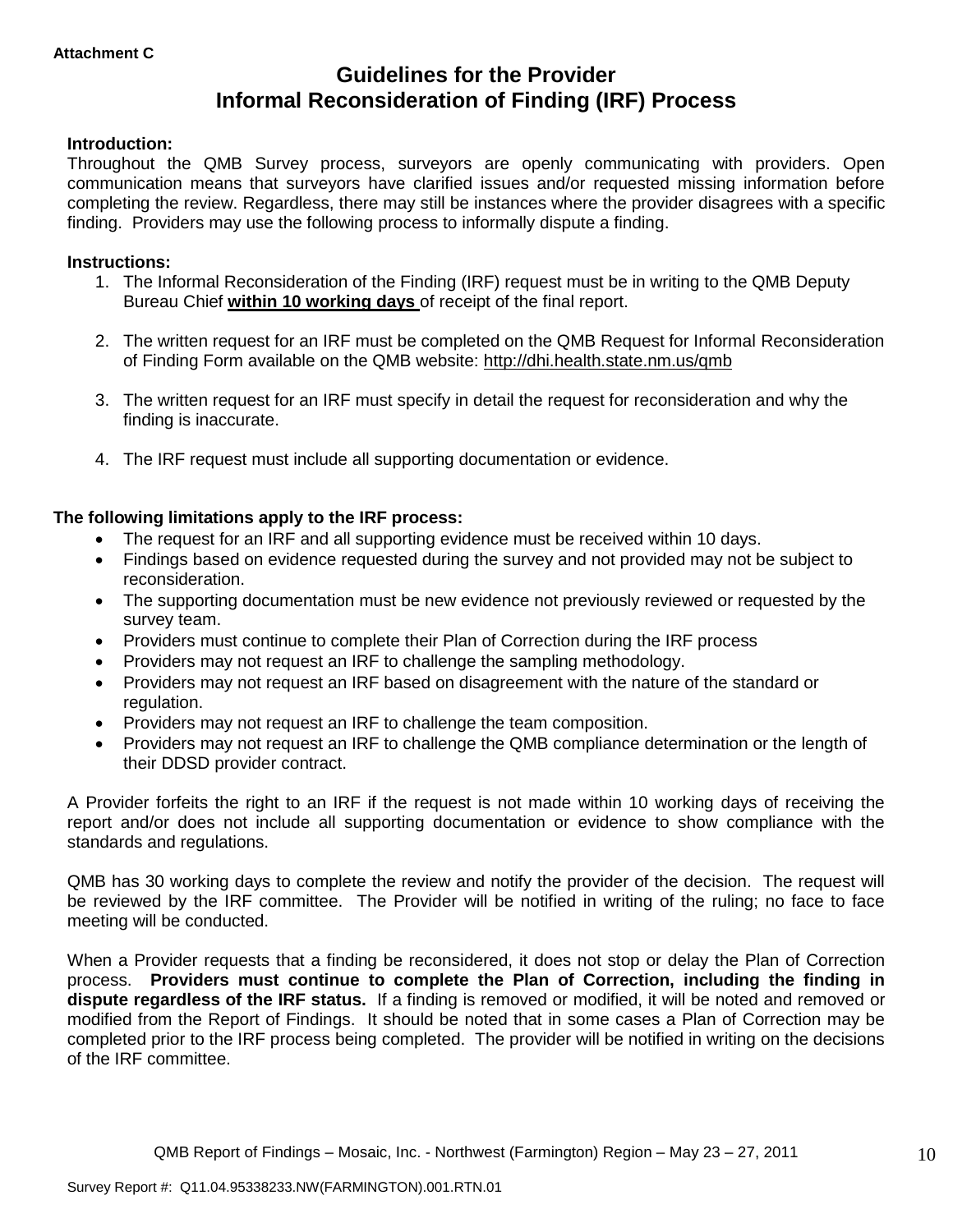## **Agency: Mosaic, Inc. (Farmington) - Northwest Region** Program: Developmental Disabilities Waiver Service: Community Living (Supported Living & Family Living) & Community Inclusion (Adult Habilitation & Community Access)<br>Routine Survey Monitoring Type:<br>Date of Survey: **Date of Survey: May 23 – 27, 2011**

| <b>Standard of Care</b>                                                                                                                                                                                                                                                                                                                                                                                                                                                                                                                                                                                                                                                                                                                                                                                                                                                                                                                                                                                                                                                                                                                                                                                                                                                                                                                                                                                                                                               | <b>Deficiency</b>                                                                                                                                                                                                                                                                                                                                                                                                                                                        | <b>Agency Plan of Correction and</b><br><b>Responsible Party</b> | <b>Date</b><br><b>Due</b> |
|-----------------------------------------------------------------------------------------------------------------------------------------------------------------------------------------------------------------------------------------------------------------------------------------------------------------------------------------------------------------------------------------------------------------------------------------------------------------------------------------------------------------------------------------------------------------------------------------------------------------------------------------------------------------------------------------------------------------------------------------------------------------------------------------------------------------------------------------------------------------------------------------------------------------------------------------------------------------------------------------------------------------------------------------------------------------------------------------------------------------------------------------------------------------------------------------------------------------------------------------------------------------------------------------------------------------------------------------------------------------------------------------------------------------------------------------------------------------------|--------------------------------------------------------------------------------------------------------------------------------------------------------------------------------------------------------------------------------------------------------------------------------------------------------------------------------------------------------------------------------------------------------------------------------------------------------------------------|------------------------------------------------------------------|---------------------------|
| Tag # 1A08 Agency Case File                                                                                                                                                                                                                                                                                                                                                                                                                                                                                                                                                                                                                                                                                                                                                                                                                                                                                                                                                                                                                                                                                                                                                                                                                                                                                                                                                                                                                                           | <b>Scope and Severity Rating: B</b>                                                                                                                                                                                                                                                                                                                                                                                                                                      |                                                                  |                           |
| Developmental Disabilities (DD) Waiver Service<br>Standards effective 4/1/2007<br><b>CHAPTER 1 II. PROVIDER AGENCY</b><br><b>REQUIREMENTS:</b> The objective of these standards<br>is to establish Provider Agency policy, procedure<br>and reporting requirements for DD Medicaid Waiver<br>program. These requirements apply to all such<br>Provider Agency staff, whether directly employed or<br>subcontracting with the Provider Agency. Additional<br>Provider Agency requirements and personnel<br>qualifications may be applicable for specific service<br>standards.<br>D. Provider Agency Case File for the Individual:<br>All Provider Agencies shall maintain at the<br>administrative office a confidential case file for each<br>individual. Case records belong to the individual<br>receiving services and copies shall be provided to<br>the receiving agency whenever an individual<br>changes providers. The record must also be made<br>available for review when requested by DOH, HSD<br>or federal government representatives for oversight<br>purposes. The individual's case file shall include<br>the following requirements:<br>(1) Emergency contact information, including the<br>individual's address, telephone number, names<br>and telephone numbers of relatives, or guardian<br>or conservator, physician's name(s) and<br>telephone number(s), pharmacy name, address<br>and telephone number, and health plan if<br>appropriate; | Based on record review, the Agency failed to<br>maintain at the administrative office a confidential<br>case file for 4 of 13 individuals.<br>Review of the Agency individual case files found the<br>following items were not found, incomplete, and/or<br>not current:<br>• Positive Behavioral Plan (#13)<br>Behavioral Plan for; Verbal and physical<br>aggression towards women (Per ISP)<br>• Occupational Therapy Plan (#12)<br>• Physical Therapy Plan (#6 & 10) |                                                                  |                           |
| (2) The individual's complete and current ISP, with                                                                                                                                                                                                                                                                                                                                                                                                                                                                                                                                                                                                                                                                                                                                                                                                                                                                                                                                                                                                                                                                                                                                                                                                                                                                                                                                                                                                                   |                                                                                                                                                                                                                                                                                                                                                                                                                                                                          |                                                                  |                           |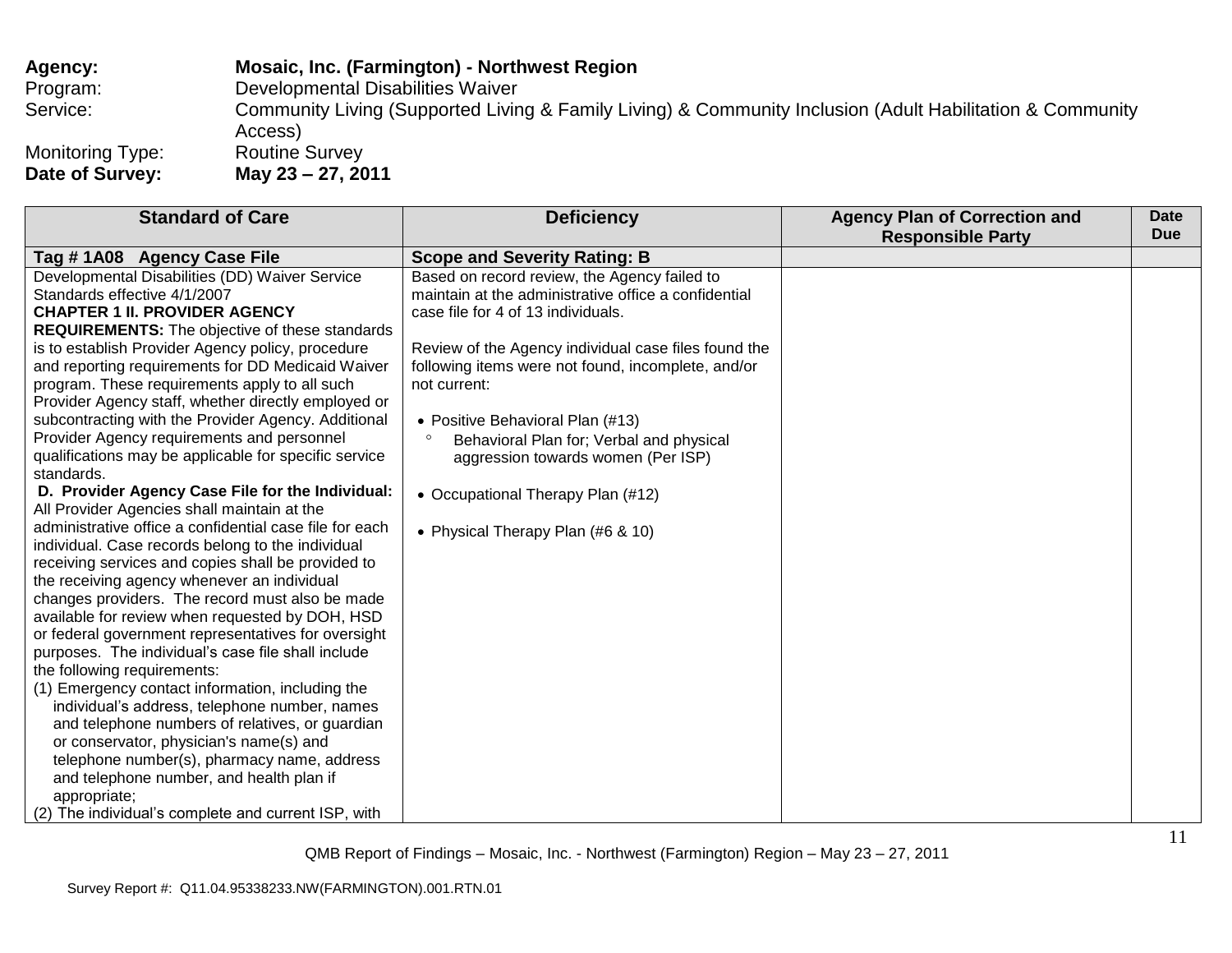| all supplemental plans specific to the individual,                          |  |  |
|-----------------------------------------------------------------------------|--|--|
| and the most current completed Health                                       |  |  |
| Assessment Tool (HAT);<br>(3) Progress notes and other service delivery     |  |  |
| documentation;                                                              |  |  |
| (4) Crisis Prevention/Intervention Plans, if there are                      |  |  |
| any for the individual;                                                     |  |  |
| (5) A medical history, which shall include at least                         |  |  |
| demographic data, current and past medical                                  |  |  |
| diagnoses including the cause (if known) of the                             |  |  |
| developmental disability, psychiatric diagnoses,                            |  |  |
| allergies (food, environmental, medications),                               |  |  |
| immunizations, and most recent physical exam;                               |  |  |
| (6) When applicable, transition plans completed for                         |  |  |
| individuals at the time of discharge from Fort                              |  |  |
| Stanton Hospital or Los Lunas Hospital and                                  |  |  |
| Training School; and<br>(7) Case records belong to the individual receiving |  |  |
| services and copies shall be provided to the                                |  |  |
| individual upon request.                                                    |  |  |
| (8) The receiving Provider Agency shall be provided                         |  |  |
| at a minimum the following records whenever an                              |  |  |
| individual changes provider agencies:                                       |  |  |
| (a) Complete file for the past 12 months;                                   |  |  |
| (b) ISP and quarterly reports from the current                              |  |  |
| and prior ISP year;                                                         |  |  |
| (c) Intake information from original admission to                           |  |  |
| services; and                                                               |  |  |
| (d) When applicable, the Individual Transition                              |  |  |
| Plan at the time of discharge from Los Lunas                                |  |  |
| Hospital and Training School or Ft. Stanton                                 |  |  |
| Hospital.                                                                   |  |  |
|                                                                             |  |  |
|                                                                             |  |  |
|                                                                             |  |  |
|                                                                             |  |  |
|                                                                             |  |  |
|                                                                             |  |  |
|                                                                             |  |  |
|                                                                             |  |  |
|                                                                             |  |  |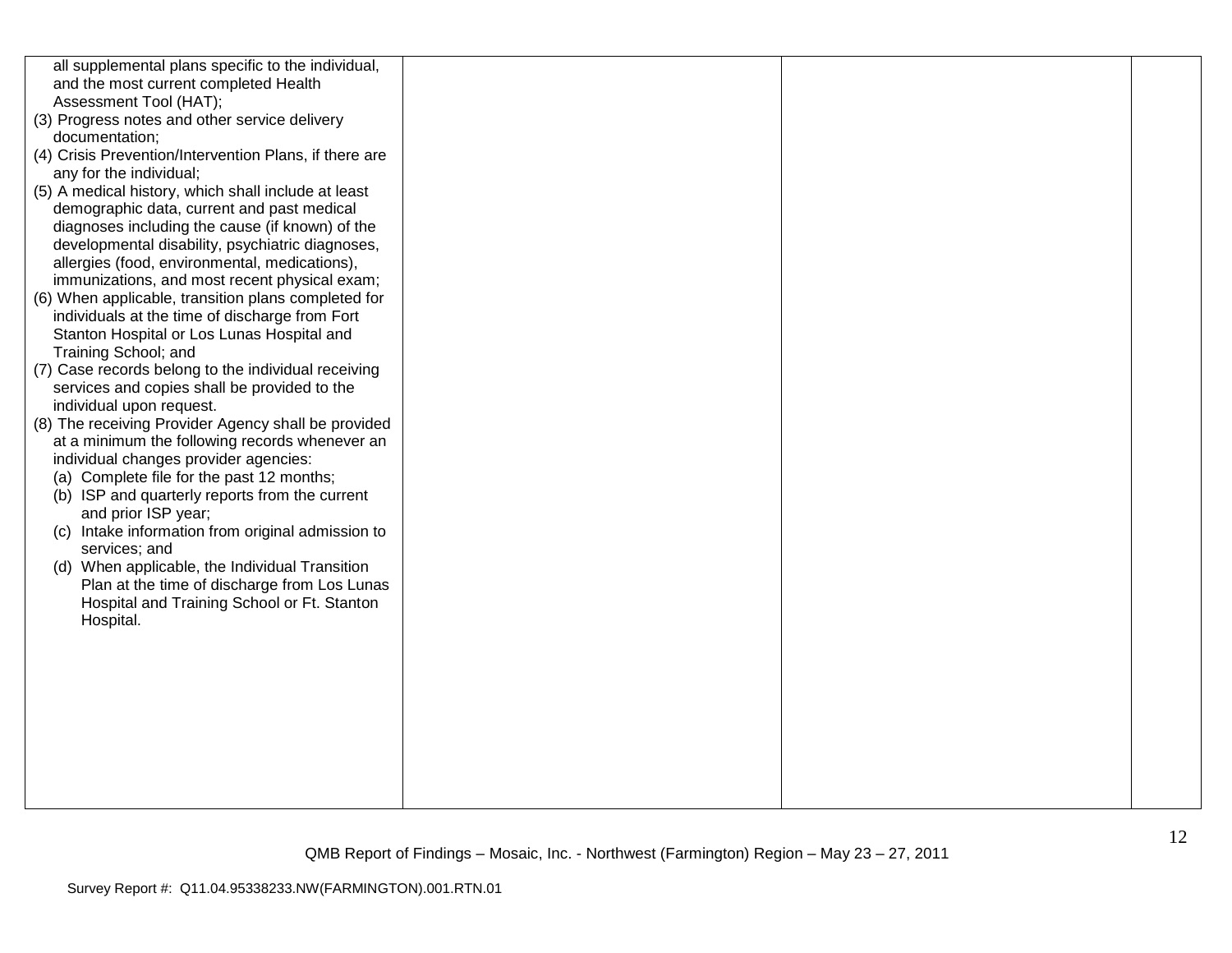| Tag #1A09 Medication Delivery (MAR) -                                                                  | <b>Scope and Severity Rating: E</b>                                               |  |
|--------------------------------------------------------------------------------------------------------|-----------------------------------------------------------------------------------|--|
| <b>Routine Medication</b>                                                                              |                                                                                   |  |
| Developmental Disabilities (DD) Waiver Service                                                         | Medication Administration Records (MAR) were                                      |  |
| Standards effective 4/1/2007                                                                           | reviewed for the months of January, February &                                    |  |
| <b>CHAPTER 1 II. PROVIDER AGENCY</b>                                                                   | March 2011.                                                                       |  |
| REQUIREMENTS: The objective of these standards                                                         |                                                                                   |  |
| is to establish Provider Agency policy, procedure                                                      | Based on record review, 9 of 13 individuals had                                   |  |
| and reporting requirements for DD Medicaid Waiver                                                      | Medication Administration Records, which contained                                |  |
| program. These requirements apply to all such                                                          | missing medications entries and/or other errors:                                  |  |
| Provider Agency staff, whether directly employed or                                                    |                                                                                   |  |
| subcontracting with the Provider Agency. Additional                                                    | Individual #1                                                                     |  |
| Provider Agency requirements and personnel                                                             | February 2011                                                                     |  |
| qualifications may be applicable for specific service                                                  | Medication Administration Records contained                                       |  |
| standards.                                                                                             | missing entries. No documentation found                                           |  |
| Ε.<br><b>Medication Delivery: Provider Agencies</b>                                                    | indicating reason for missing entries:                                            |  |
| that provide Community Living, Community                                                               | • Osmolite Liquid 237ml (residual) (2 times daily)                                |  |
| Inclusion or Private Duty Nursing services shall                                                       | - Blank 2/22, 23 & 24 (1 AM)                                                      |  |
| have written policies and procedures regarding<br>medication(s) delivery and tracking and reporting of |                                                                                   |  |
| medication errors in accordance with DDSD                                                              | March 2011                                                                        |  |
| Medication Assessment and Delivery Policy and                                                          | Medication Administration Records contained                                       |  |
| Procedures, the Board of Nursing Rules and Board                                                       | missing entries. No documentation found<br>indicating reason for missing entries: |  |
| of Pharmacy standards and regulations.                                                                 | • Osmolite Liquid 237ml (pump off) (2 times daily)                                |  |
|                                                                                                        | $-$ Blank 3/28 & 29 (8 AM)                                                        |  |
| (2) When required by the DDSD Medication                                                               |                                                                                   |  |
| Assessment and Delivery Policy, Medication                                                             | Individual #3                                                                     |  |
| Administration Records (MAR) shall be maintained                                                       | January 2011                                                                      |  |
| and include:                                                                                           | During on-site survey Physician Orders were                                       |  |
| (a) The name of the individual, a transcription of                                                     | requested. As of 5/27/2011, Physician Orders had                                  |  |
| the physician's written or licensed health care                                                        | not been provided.                                                                |  |
| provider's prescription including the brand                                                            |                                                                                   |  |
| and generic name of the medication,                                                                    | Medication Administration Records contained                                       |  |
| diagnosis for which the medication is                                                                  | missing entries. No documentation found                                           |  |
| prescribed;                                                                                            | indicating reason for missing entries:                                            |  |
| (b) Prescribed dosage, frequency and                                                                   | • Eryth-Benz Perox G46.6mg (2 times daily) -                                      |  |
| method/route of administration, times and                                                              | Blank 1/1, 2, 3, 4, 5, 6, 7, 8, 9, 10, 11, 12, 13,                                |  |
| dates of administration;                                                                               | 14, 15, 16, 17, 18, 19, 20, 21, 22, 23, 24, 25,                                   |  |
| (c) Initials of the individual administering or                                                        | 26, 27, 28, 29, 30 & 31 (7 PM)                                                    |  |
| assisting with the medication;                                                                         |                                                                                   |  |
| (d) Explanation of any medication irregularity;                                                        | Medication Administration Records did not contain                                 |  |
| (e) Documentation of any allergic reaction or                                                          | the diagnosis for which the medication is                                         |  |
| adverse medication effect; and                                                                         | prescribed:                                                                       |  |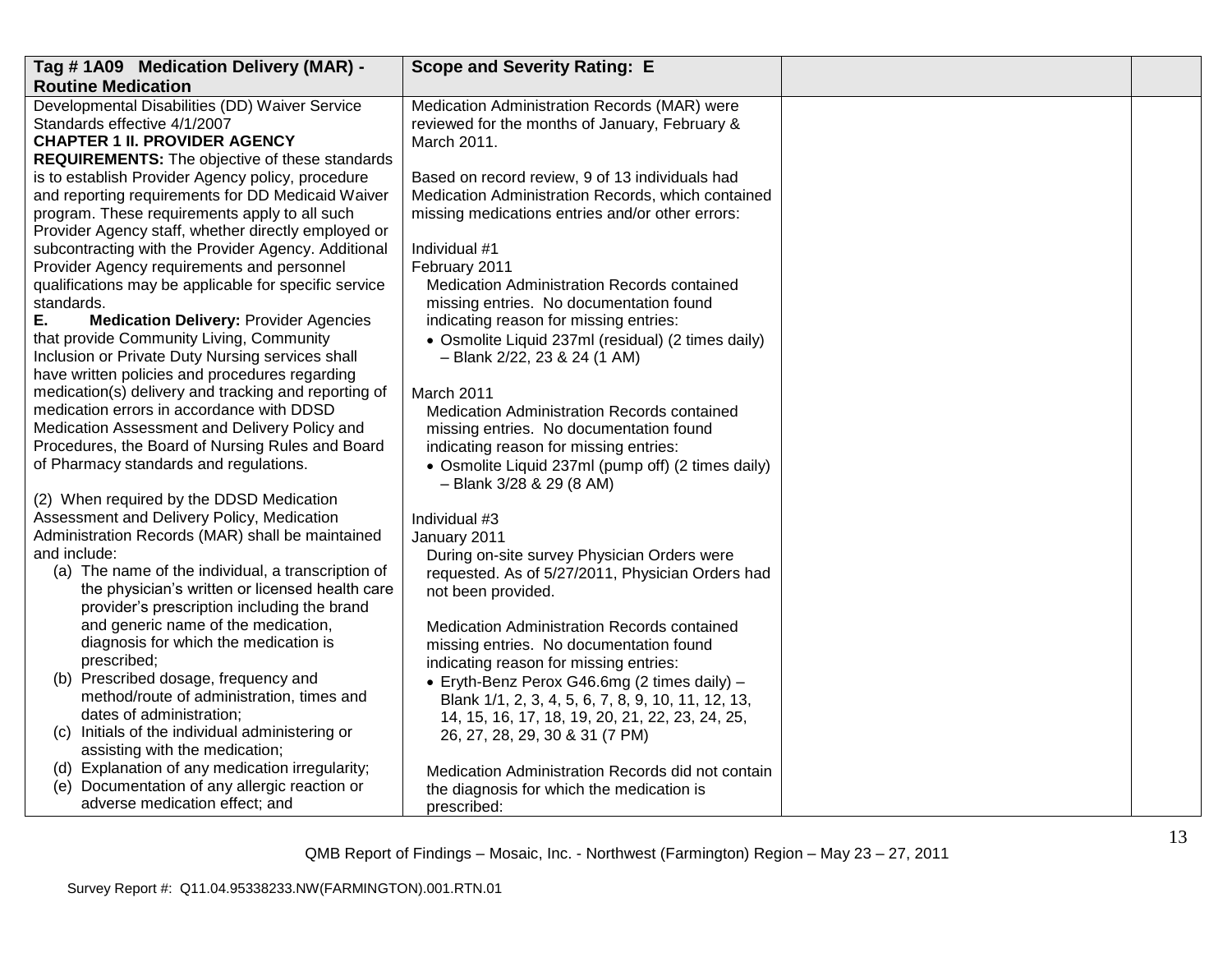| For PRN medication, an explanation for the<br>(f)<br>use of the PRN medication shall include       | • Doxycycline Hyclate 100mg (2 times daily)                                                     |  |
|----------------------------------------------------------------------------------------------------|-------------------------------------------------------------------------------------------------|--|
| observable signs/symptoms or                                                                       | • Tretinoin Cream (1 time daily)                                                                |  |
| circumstances in which the medication is to                                                        |                                                                                                 |  |
| be used, and documentation of effectiveness                                                        | • Eryth-Benz Perox G 46.6mg (2 times daily)                                                     |  |
| of PRN medication administered.                                                                    |                                                                                                 |  |
| (3) The Provider Agency shall also maintain a<br>signature page that designates the full name that | Medication Administration Records did not                                                       |  |
| corresponds to each initial used to document                                                       | contain the route of administration for the<br>following medications:                           |  |
| administered or assisted delivery of each dose;                                                    | • Vitamin C 1000mg                                                                              |  |
| (4) MARs are not required for individuals                                                          |                                                                                                 |  |
| participating in Independent Living who self-                                                      | Medication Administration Records did not contain                                               |  |
| administer their own medications;<br>(5) Information from the prescribing pharmacy                 | the frequency of medication to be given:                                                        |  |
| regarding medications shall be kept in the home and                                                | • Vitamin C 1000mg                                                                              |  |
| community inclusion service locations and shall                                                    | February 2011                                                                                   |  |
| include the expected desired outcomes of                                                           | During on-site survey Physician Orders were                                                     |  |
| administrating the medication, signs and symptoms<br>of adverse events and interactions with other | requested. As of 5/27/2011, Physician Orders had                                                |  |
| medications;                                                                                       | not been provided.                                                                              |  |
|                                                                                                    | Medication Administration Records did not contain                                               |  |
| NMAC 16.19.11.8 MINIMUM STANDARDS:                                                                 | the diagnosis for which the medication is                                                       |  |
| A. MINIMUM STANDARDS FOR THE<br>DISTRIBUTION, STORAGE, HANDLING AND                                | prescribed:                                                                                     |  |
| <b>RECORD KEEPING OF DRUGS:</b>                                                                    | • Doxycycline Hyclate 100mg (2 times daily)                                                     |  |
|                                                                                                    | • Tretinoin Cream (1 time daily)                                                                |  |
| (d) The facility shall have a Medication<br>Administration Record (MAR) documenting                |                                                                                                 |  |
| medication administered to residents, including                                                    | • Eryth-Benz Perox G 46.6mg (2 times daily)                                                     |  |
| over-the-counter medications. This                                                                 | Medication Administration Records did not                                                       |  |
| documentation shall include:                                                                       | contain the route of administration for the                                                     |  |
| Name of resident;<br>(i)<br>(ii)<br>Date given;                                                    | following medications:                                                                          |  |
| Drug product name;<br>(iii)                                                                        | • Vitamin C 1000mg                                                                              |  |
| Dosage and form;<br>(iv)                                                                           | Medication Administration Records did not contain                                               |  |
| Strength of drug;<br>(v)                                                                           | the frequency of medication to be given:                                                        |  |
| (vi) Route of administration;<br>(vii) How often medication is to be taken;                        | • Vitamin C 1000mg                                                                              |  |
| (viii) Time taken and staff initials;                                                              |                                                                                                 |  |
| Dates when the medication is discontinued<br>(ix)                                                  | March 2011                                                                                      |  |
| or changed;                                                                                        | During on-site survey Physician Orders were<br>requested. As of 5/27/2011, Physician Orders had |  |
| The name and initials of all staff<br>(X)                                                          | not been provided.                                                                              |  |
|                                                                                                    |                                                                                                 |  |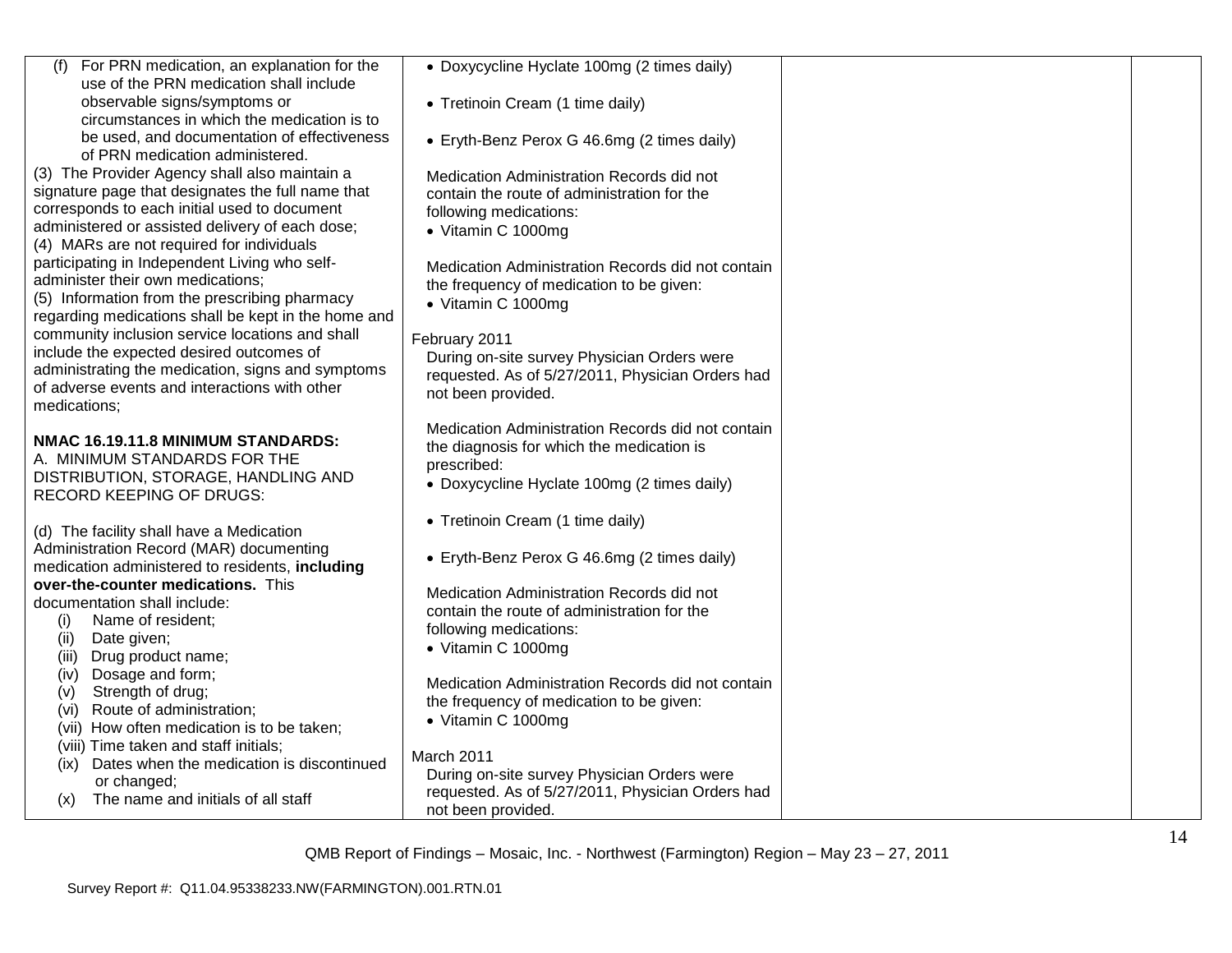| administering medications.                                                                               |                                                                                                 |  |
|----------------------------------------------------------------------------------------------------------|-------------------------------------------------------------------------------------------------|--|
|                                                                                                          | Medication Administration Records did not contain                                               |  |
| <b>Model Custodial Procedure Manual</b>                                                                  | the diagnosis for which the medication is                                                       |  |
| <b>D. Administration of Drugs</b>                                                                        | prescribed:                                                                                     |  |
| Unless otherwise stated by practitioner, patients will                                                   | • Doxycycline Hyclate 100mg (2 times daily)                                                     |  |
| not be allowed to administer their own medications.<br>Document the practitioner's order authorizing the |                                                                                                 |  |
| self-administration of medications.                                                                      | • Tretinoin Cream (1 time daily)                                                                |  |
|                                                                                                          | • Eryth-Benz Perox G 46.6mg (2 times daily)                                                     |  |
| All PRN (As needed) medications shall have                                                               |                                                                                                 |  |
| complete detail instructions regarding the                                                               | Medication Administration Records did not                                                       |  |
| administering of the medication. This shall include:                                                     | contain the route of administration for the                                                     |  |
| symptoms that indicate the use of the<br>➤                                                               | following medications:                                                                          |  |
| medication,                                                                                              | • Vitamin C 1000mg                                                                              |  |
| exact dosage to be used, and<br>➤<br>the exact amount to be used in a 24 hour                            |                                                                                                 |  |
| period.                                                                                                  | Medication Administration Records did not contain                                               |  |
|                                                                                                          | the frequency of medication to be given:                                                        |  |
|                                                                                                          | • Vitamin C 1000mg                                                                              |  |
|                                                                                                          | Individual #4                                                                                   |  |
|                                                                                                          | January 2011                                                                                    |  |
|                                                                                                          | <b>Medication Administration Records contained</b>                                              |  |
|                                                                                                          | missing entries. No documentation found                                                         |  |
|                                                                                                          | indicating reason for missing entries:                                                          |  |
|                                                                                                          | • Aquaphor ointment (2 times daily) - Blank 1/15                                                |  |
|                                                                                                          | & 16 (8 PM) & 1/23 (8 AM)                                                                       |  |
|                                                                                                          |                                                                                                 |  |
|                                                                                                          | February 2011<br>Medication Administration Records contained                                    |  |
|                                                                                                          | missing entries. No documentation found                                                         |  |
|                                                                                                          | indicating reason for missing entries:                                                          |  |
|                                                                                                          | • Aquaphor ointment (2 times daily) - Blank 2/27                                                |  |
|                                                                                                          | (8 AM)                                                                                          |  |
|                                                                                                          |                                                                                                 |  |
|                                                                                                          | Individual #6                                                                                   |  |
|                                                                                                          | January 2011                                                                                    |  |
|                                                                                                          | During on-site survey Physician Orders were<br>requested. As of 5/27/2011, Physician Orders had |  |
|                                                                                                          | not been provided.                                                                              |  |
|                                                                                                          |                                                                                                 |  |
|                                                                                                          | Medication Administration Records contained                                                     |  |
|                                                                                                          | missing entries. No documentation found                                                         |  |
|                                                                                                          |                                                                                                 |  |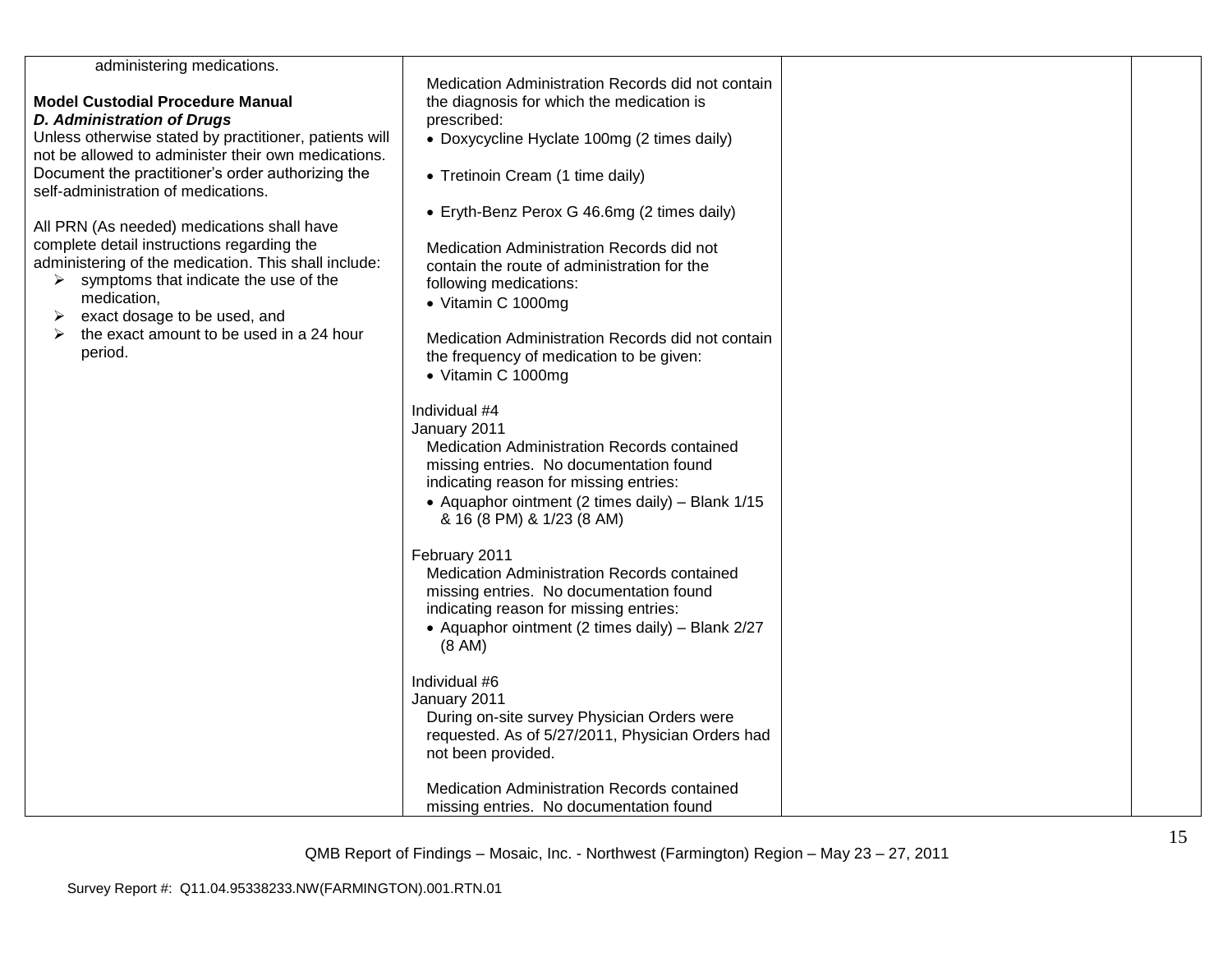| indicating reason for missing entries:               |  |
|------------------------------------------------------|--|
| • Colace 100mg (2 times daily) - Blank $1/1$ , 2, 3, |  |
| 4, 5, 6, 7, 8, 9, 10, 11, 12, 13, 14, 15, 16, 17,    |  |
| 18, 19, 20, 21, 22, 23, 24, 25, 26, 27, 28, 29, 30   |  |
| & 31 (8 PM)                                          |  |
|                                                      |  |
|                                                      |  |
| Individual #7                                        |  |
| January 2011                                         |  |
| Medication Administration Records contained          |  |
| missing entries. No documentation found              |  |
| indicating reason for missing entries:               |  |
| • Lactulose Syrup (1 time daily) - Blank 1/31 (8     |  |
| AM)                                                  |  |
|                                                      |  |
|                                                      |  |
| February 2011                                        |  |
| Medication Administration Records contained          |  |
| missing entries. No documentation found              |  |
| indicating reason for missing entries:               |  |
| • Benefiber (3 times daily) - Blank 2/24 (12 PM)     |  |
|                                                      |  |
| • Simethicone drops 1.2ml's (3 times daily) -        |  |
| Blank 2/24 (12 PM)                                   |  |
|                                                      |  |
|                                                      |  |
| March 2011                                           |  |
| Medication Administration Records contained          |  |
| missing entries. No documentation found              |  |
| indicating reason for missing entries:               |  |
| • Depakene Elixir 250mg/5cc (2 times daily) -        |  |
| Blank 3/30 (8 AM)                                    |  |
|                                                      |  |
| Individual #9                                        |  |
| January 2011                                         |  |
| Medication Administration Records contained          |  |
|                                                      |  |
| missing entries. No documentation found              |  |
| indicating reason for missing entries:               |  |
| • Erythromycin Benzoyl Gel (2 times daily) -         |  |
| Blank 1/30 (8 PM)                                    |  |
|                                                      |  |
| February 2011                                        |  |
| Medication Administration Records contained          |  |
| missing entries. No documentation found              |  |
| indicating reason for missing entries:               |  |
|                                                      |  |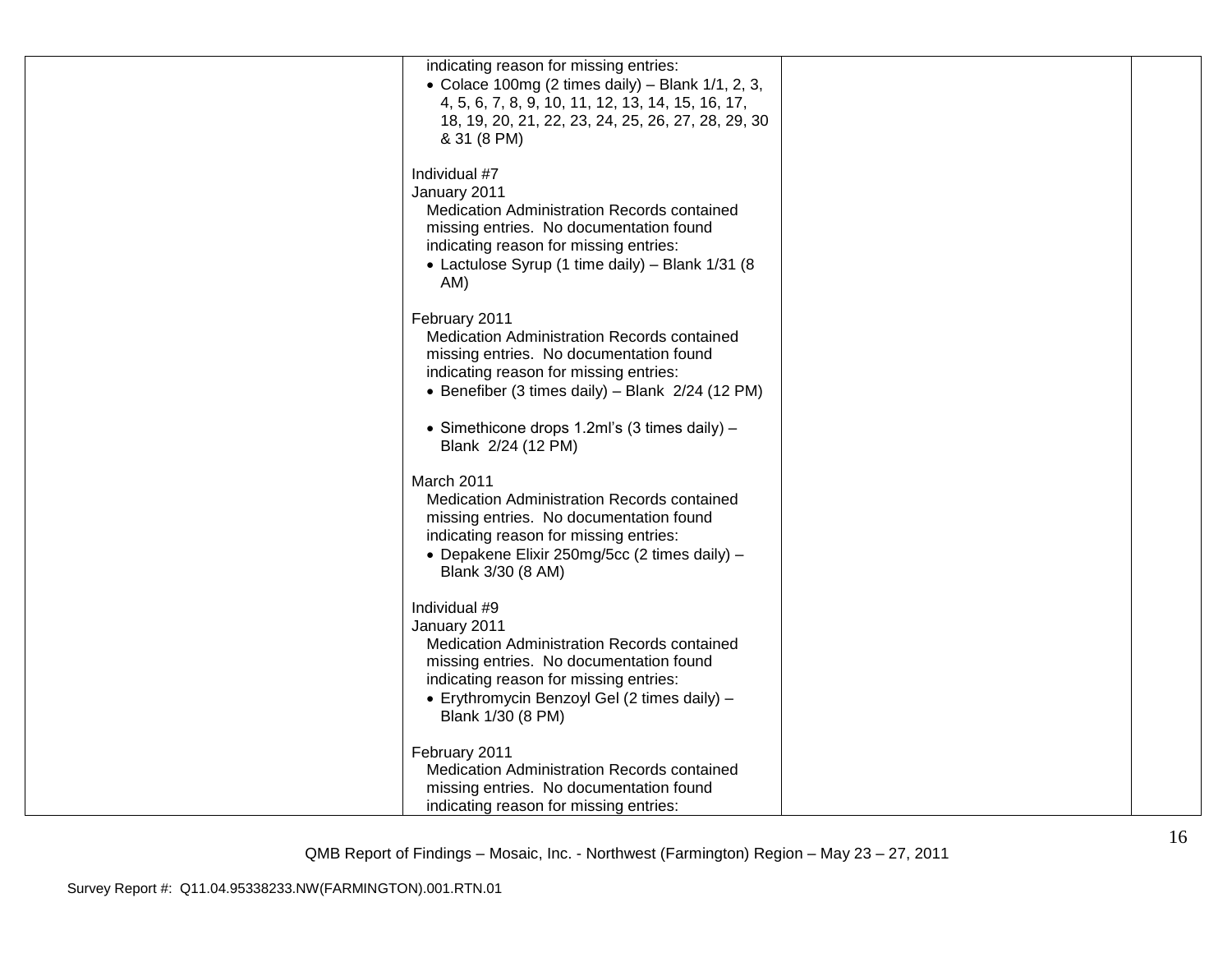| • Deep Sea 0.65% nose spray (2 times daily) -<br>Blank 2/15 (3 PM)                                                                                                                                                   |  |
|----------------------------------------------------------------------------------------------------------------------------------------------------------------------------------------------------------------------|--|
| March 2011<br>Medication Administration Records contained<br>missing entries. No documentation found<br>indicating reason for missing entries:<br>• Deep Sea 0.65% nose spray (2 times daily) -<br>Blank 3/30 (3 PM) |  |
| Individual #10<br>January 2011<br>Medication Administration Records did not<br>contain the route of administration for the<br>following medications:<br>• Seroquel 100mg (3 times daily)                             |  |
| • Seroquel 300mg (1 time daily)                                                                                                                                                                                      |  |
| • Depakote 500mg (1 time daily)                                                                                                                                                                                      |  |
| February 2011<br>Medication Administration Records did not<br>contain the route of administration for the<br>following medications:<br>• Seroquel 100mg (3 times daily)                                              |  |
| • Seroquel 300mg (1 time daily)                                                                                                                                                                                      |  |
| • Depakote 500mg (1 time daily)                                                                                                                                                                                      |  |
| March 2011<br>Medication Administration Records did not<br>contain the route of administration for the<br>following medications:<br>• Seroquel 100mg (3 times daily)                                                 |  |
| • Seroquel 300mg (1 time daily)                                                                                                                                                                                      |  |
| • Depakote 500mg (1 time daily)                                                                                                                                                                                      |  |
| Medication Administration Records contained                                                                                                                                                                          |  |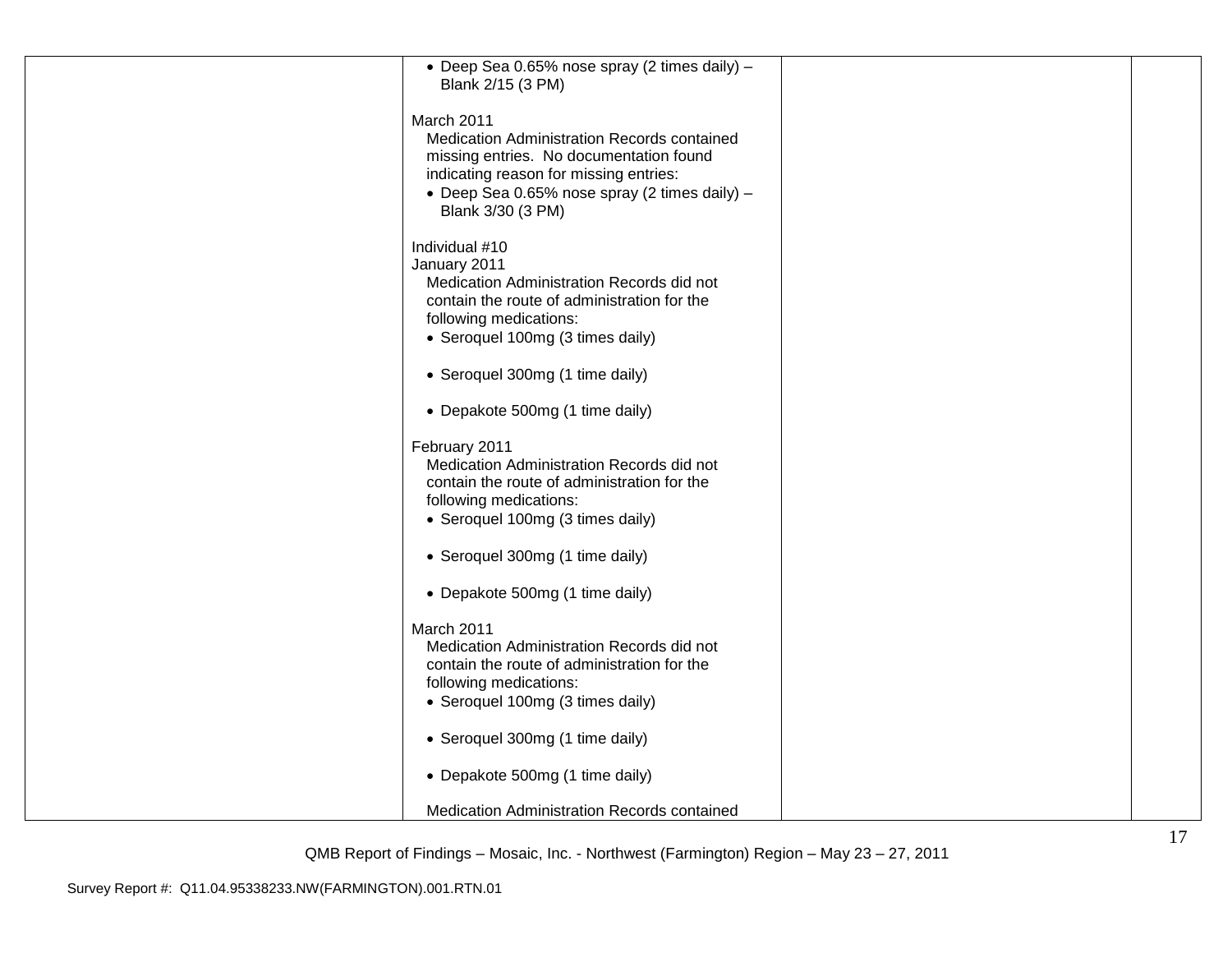| missing entries. No documentation found                                                        |  |
|------------------------------------------------------------------------------------------------|--|
| indicating reason for missing entries:                                                         |  |
| • Seroquel 100mg (3 times daily) - Blank 3/11, 28                                              |  |
| & 29 (12 PM)                                                                                   |  |
| Individual #11                                                                                 |  |
| January 2011                                                                                   |  |
| Medication Administration Records contained                                                    |  |
| missing entries. No documentation found                                                        |  |
| indicating reason for missing entries:                                                         |  |
| • Econazole Nitrate cream 1% (2 times daily) -                                                 |  |
| Blank 1/31 (8 PM)                                                                              |  |
|                                                                                                |  |
| Individual #12                                                                                 |  |
| January 2011                                                                                   |  |
| Medication Administration Records contained<br>missing entries. No documentation found         |  |
| indicating reason for missing entries:                                                         |  |
| • Colace 100mg (2 times daily) - Blank $1/10$ (8                                               |  |
| AM)                                                                                            |  |
|                                                                                                |  |
| • Nystatin 100,000 units/ml Oral suspension (4                                                 |  |
| times daily) - Blank 1/28 & 30 (12 PM)                                                         |  |
|                                                                                                |  |
| Medication Administration Records did not contain                                              |  |
| the diagnosis for which the medication is                                                      |  |
| prescribed:<br>• Simvastatin 20mg (1 time daily)                                               |  |
|                                                                                                |  |
| February 2011                                                                                  |  |
| Medication Administration Records did not contain                                              |  |
| the diagnosis for which the medication is                                                      |  |
| prescribed:                                                                                    |  |
| • Simvastatin 20mg (1 time daily)                                                              |  |
|                                                                                                |  |
| March 2011                                                                                     |  |
| Medication Administration Records did not contain<br>the diagnosis for which the medication is |  |
| prescribed:                                                                                    |  |
| • Simvastatin 20mg (1 time daily)                                                              |  |
|                                                                                                |  |
|                                                                                                |  |
|                                                                                                |  |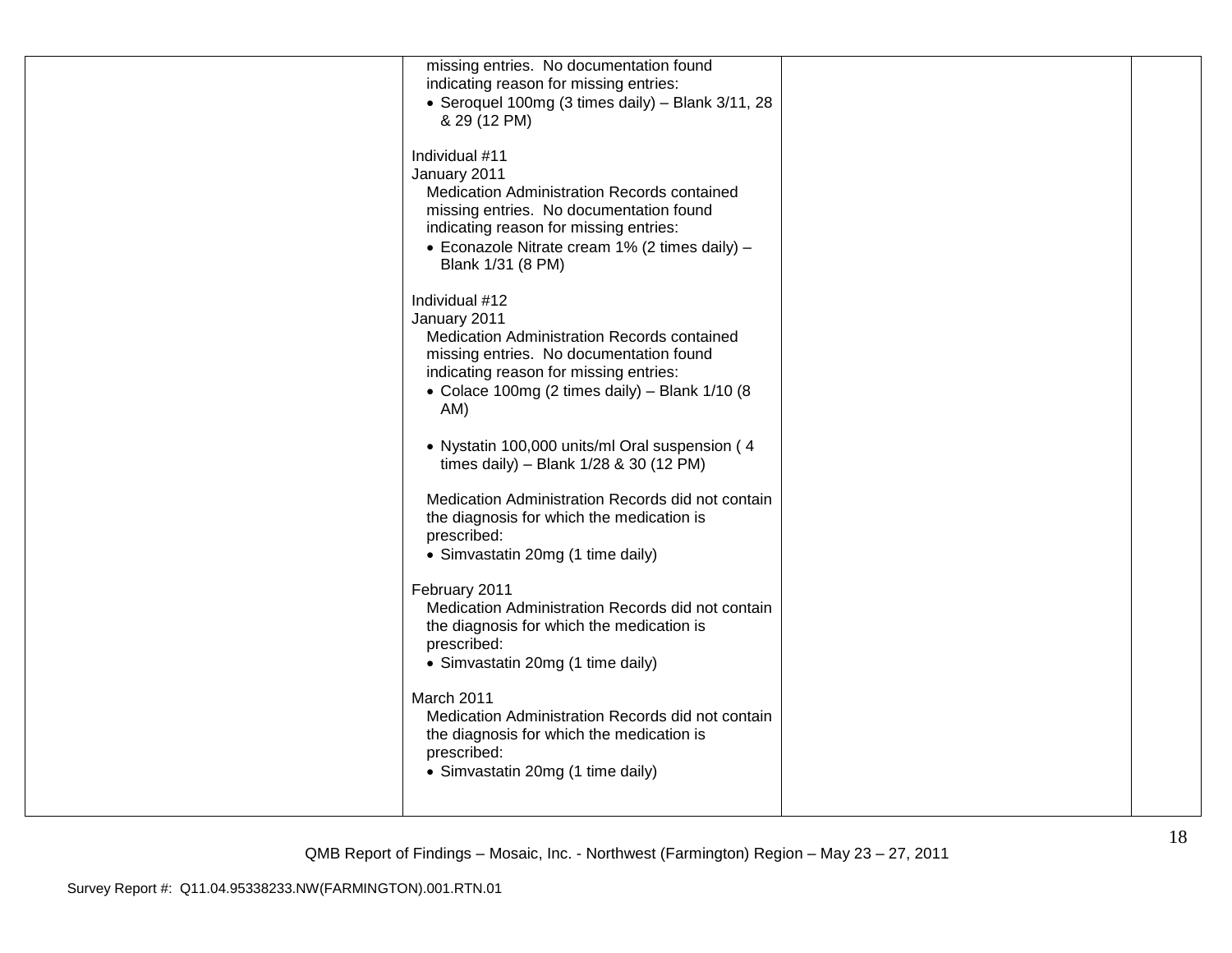| Tag #1A09.1 Medication Delivery - PRN                                                                                                                                                                                                                                                                                                                                                                                                                                                                  | <b>Scope and Severity Rating: E</b>                                                                                                                                                                                                                                                                                                                  |  |
|--------------------------------------------------------------------------------------------------------------------------------------------------------------------------------------------------------------------------------------------------------------------------------------------------------------------------------------------------------------------------------------------------------------------------------------------------------------------------------------------------------|------------------------------------------------------------------------------------------------------------------------------------------------------------------------------------------------------------------------------------------------------------------------------------------------------------------------------------------------------|--|
| <b>Medication</b>                                                                                                                                                                                                                                                                                                                                                                                                                                                                                      |                                                                                                                                                                                                                                                                                                                                                      |  |
| Developmental Disabilities (DD) Waiver Service<br>Standards effective 4/1/2007<br><b>CHAPTER 1 II. PROVIDER AGENCY</b><br><b>REQUIREMENTS:</b> The objective of these standards                                                                                                                                                                                                                                                                                                                        | Based on record review, the Agency failed to<br>maintain PRN Medication Administration Records<br>which contained all elements required by standard<br>for 6 of 13 Individuals.                                                                                                                                                                      |  |
| is to establish Provider Agency policy, procedure                                                                                                                                                                                                                                                                                                                                                                                                                                                      |                                                                                                                                                                                                                                                                                                                                                      |  |
| and reporting requirements for DD Medicaid Waiver<br>program. These requirements apply to all such<br>Provider Agency staff, whether directly employed or<br>subcontracting with the Provider Agency. Additional<br>Provider Agency requirements and personnel<br>qualifications may be applicable for specific service                                                                                                                                                                                | Individual #4<br>March 2011<br>No Effectiveness was noted on the Medication<br>Administration Record for the following PRN<br>medication:<br>• Robitussin - PRN - 3/4 (given 2 times)                                                                                                                                                                |  |
| standards.                                                                                                                                                                                                                                                                                                                                                                                                                                                                                             |                                                                                                                                                                                                                                                                                                                                                      |  |
| E. Medication Delivery: Provider Agencies that<br>provide Community Living, Community Inclusion or<br>Private Duty Nursing services shall have written<br>policies and procedures regarding medication(s)<br>delivery and tracking and reporting of medication<br>errors in accordance with DDSD Medication<br>Assessment and Delivery Policy and Procedures,<br>the Board of Nursing Rules and Board of Pharmacy<br>standards and regulations.                                                        | • Lorazepam 1mg - PRN - 3/7 (given 1 time)<br>Individual #5<br>January 2011<br>No Effectiveness was noted on the Medication<br>Administration Record for the following PRN<br>medication:<br>• Dulcolax 10mg suppository - PRN - 1/4 (given<br>1 time)                                                                                               |  |
| (2) When required by the DDSD Medication<br>Assessment and Delivery Policy, Medication<br>Administration Records (MAR) shall be maintained<br>and include:<br>(a) The name of the individual, a transcription of<br>the physician's written or licensed health care<br>provider's prescription including the brand<br>and generic name of the medication,<br>diagnosis for which the medication is<br>prescribed;<br>(b) Prescribed dosage, frequency and<br>method/route of administration, times and | March 2011<br>No evidence of documented Signs/Symptoms<br>were found for the following PRN medication:<br>• Scopolamine 1.5 transdermal - PRN - 3/28<br>(given 1 time)<br>No Effectiveness was noted on the Medication<br>Administration Record for the following PRN<br>medication:<br>• Scopolamine 1.5 transdermal - PRN - 3/28<br>(given 1 time) |  |
| dates of administration;<br>(c) Initials of the individual administering or                                                                                                                                                                                                                                                                                                                                                                                                                            | • Ibuprofen 800mg - PRN - 3/14 (given 1 time)                                                                                                                                                                                                                                                                                                        |  |
| assisting with the medication;<br>(d) Explanation of any medication irregularity;<br>(e) Documentation of any allergic reaction or                                                                                                                                                                                                                                                                                                                                                                     | Individual #6<br>March 2011<br>During on-site survey Physician Orders were                                                                                                                                                                                                                                                                           |  |
| adverse medication effect; and                                                                                                                                                                                                                                                                                                                                                                                                                                                                         | requested. As of 5/27/2011, Physician Orders had                                                                                                                                                                                                                                                                                                     |  |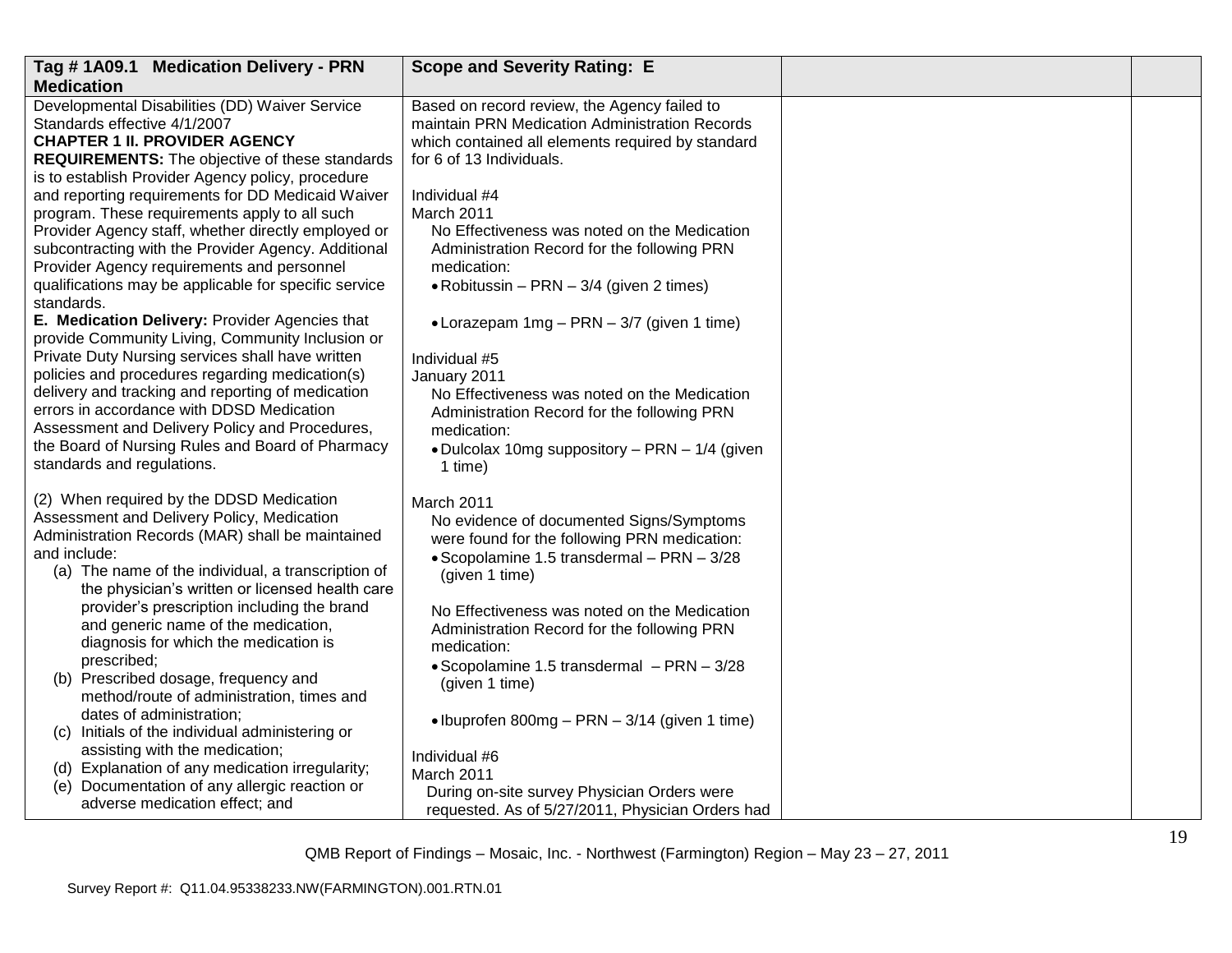| For PRN medication, an explanation for the<br>use of the PRN medication shall include<br>observable signs/symptoms or<br>circumstances in which the medication is to<br>be used, and documentation of effectiveness<br>of PRN medication administered.                                                                                                       | not been provided.<br>No evidence of documented Signs/Symptoms<br>were found for the following PRN medication:<br>• Immodium - PRN - $3/6$ & 7 (given 1 time)                                                                                                                                                  |  |
|--------------------------------------------------------------------------------------------------------------------------------------------------------------------------------------------------------------------------------------------------------------------------------------------------------------------------------------------------------------|----------------------------------------------------------------------------------------------------------------------------------------------------------------------------------------------------------------------------------------------------------------------------------------------------------------|--|
| (3) The Provider Agency shall also maintain a<br>signature page that designates the full name that<br>corresponds to each initial used to document<br>administered or assisted delivery of each dose;                                                                                                                                                        | · Benedryl 25mg - PRN 3/6, 7, 8, 12 & 13 (given<br>1 time)<br>• Ibuprofen 100mg/5ml Oral suspension - PRN -<br>$3/12$ (given 1 time)                                                                                                                                                                           |  |
| (4) MARs are not required for individuals<br>participating in Independent Living who self-<br>administer their own medications;                                                                                                                                                                                                                              | • Nystatin cream 15mg - PRN - 3/5, 6 & 7 (given<br>1 time)                                                                                                                                                                                                                                                     |  |
| (5) Information from the prescribing pharmacy<br>regarding medications shall be kept in the home and<br>community inclusion service locations and shall<br>include the expected desired outcomes of<br>administrating the medication, signs and symptoms<br>of adverse events and interactions with other<br>medications;                                    | No Effectiveness was noted on the Medication<br>Administration Record for the following PRN<br>medication:<br>• Immodium - PRN - 3/6 &7 (given 1 time)<br>• Nystatin cream 15mg - PRN - 3/5, 6 & 7 (given<br>1 time)                                                                                           |  |
| NMAC 16.19.11.8 MINIMUM STANDARDS:<br>A. MINIMUM STANDARDS FOR THE<br>DISTRIBUTION, STORAGE, HANDLING AND<br><b>RECORD KEEPING OF DRUGS:</b><br>(d) The facility shall have a Medication<br>Administration Record (MAR) documenting<br>medication administered to residents, including<br>over-the-counter medications. This<br>documentation shall include: | No Time of Administration was noted on the<br>Medication Administration Record for the<br>following PRN medication:<br>• Benedryl 25mg - PRN - 3/6, 7, 8, 12 & 13<br>(given 1 time)<br>· Ibuprofen 100mg/5ml Oral suspension - PRN -<br>3/12 (given 1 time)<br>• Nystatin cream 15mg - PRN - 3/5, 6 & 7 (given |  |
| Name of resident;<br>(i)<br>Date given;<br>(ii)<br>Drug product name;<br>(iii)<br>Dosage and form;<br>(iv)<br>Strength of drug;<br>(v)<br>Route of administration;<br>(vi)<br>(vii) How often medication is to be taken;<br>(viii) Time taken and staff initials;<br>Dates when the medication is discontinued<br>(ix)                                       | 1 time)<br>Individual #8<br>January 2011<br>No evidence of documented Signs/Symptoms<br>were found for the following PRN medication:<br>• Triple Antibiotic ointment - PRN - 1/29 (given 1<br>time)                                                                                                            |  |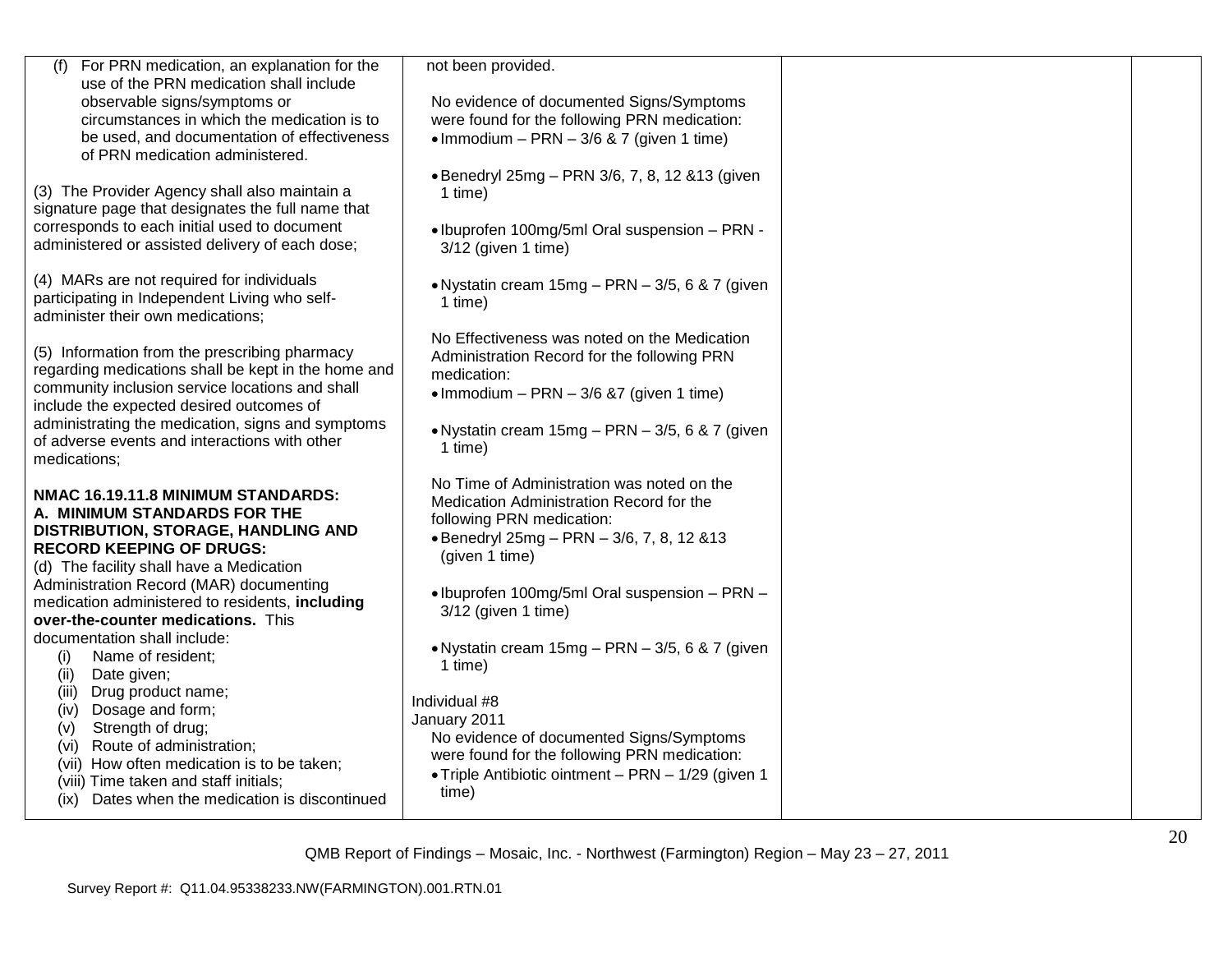| • Lactulose – PRN – $1/8$ (given 1 time)<br>The name and initials of all staff<br>(x)<br>administering medications.<br>• Ativan 2mg/1ml – PRN – 1/28 (given 1 time)<br><b>Model Custodial Procedure Manual</b><br>No Effectiveness was noted on the Medication<br><b>D. Administration of Drugs</b><br>Administration Record for the following PRN<br>Unless otherwise stated by practitioner, patients will<br>medication:<br>not be allowed to administer their own medications.<br>• Triple Antibiotic ointment - PRN - 1/29 (given 1<br>Document the practitioner's order authorizing the<br>time)<br>self-administration of medications.<br>• Lactulose – PRN – $1/8$ (given 1 time)<br>All PRN (As needed) medications shall have<br>complete detail instructions regarding the<br>• Ativan 2mg/1ml - PRN - 1/28 (given 1 time)<br>administering of the medication. This shall include:<br>symptoms that indicate the use of the<br>➤<br>No Time of Administration was noted on the<br>medication,<br>Medication Administration Record for the<br>exact dosage to be used, and<br>following PRN medication:<br>the exact amount to be used in a 24 hour<br>• Triple Antibiotic ointment - PRN - 1/29 (given 1<br>period.<br>time)<br><b>Department of Health</b><br>• Lactulose - PRN - 1/8 (given 1 time)<br><b>Developmental Disabilities Supports Division</b><br>(DDSD) Medication Assessment and Delivery<br>• Ativan 2mg/1ml – PRN – 1/28 (given 1 time)<br>Policy - Eff. November 1, 2006<br><b>F. PRN Medication</b><br>February 2011<br>3. Prior to self-administration, self-administration<br>No evidence of documented Signs/Symptoms<br>with physical assist or assisting with delivery of PRN<br>were found for the following PRN medication:<br>medications, the direct support staff must contact<br>• Lactulose – PRN – $2/7$ (given 1 time)<br>the agency nurse to describe observed symptoms<br>and thus assure that the PRN medication is being<br>No Effectiveness was noted on the Medication<br>used according to instructions given by the ordering<br>Administration Record for the following PRN<br>PCP. In cases of fever, respiratory distress<br>medication:<br>(including coughing), severe pain, vomiting,<br>• Lactulose – PRN – $2/4$ &7 (given 1 time)<br>diarrhea, change in responsiveness/level of<br>consciousness, the nurse must strongly consider<br>No Time of Administration was noted on the<br>the need to conduct a face-to-face assessment to<br>Medication Administration Record for the<br>assure that the PRN does not mask a condition<br>following PRN medication:<br>better treated by seeking medical attention. This<br>• Lactulose – PRN – $2/7$ (given 1 time)<br>does not apply to home based/family living settings<br>where the provider is related by affinity or by<br>March 2011<br>consanguinity to the individual. |             |                                          |  |
|-------------------------------------------------------------------------------------------------------------------------------------------------------------------------------------------------------------------------------------------------------------------------------------------------------------------------------------------------------------------------------------------------------------------------------------------------------------------------------------------------------------------------------------------------------------------------------------------------------------------------------------------------------------------------------------------------------------------------------------------------------------------------------------------------------------------------------------------------------------------------------------------------------------------------------------------------------------------------------------------------------------------------------------------------------------------------------------------------------------------------------------------------------------------------------------------------------------------------------------------------------------------------------------------------------------------------------------------------------------------------------------------------------------------------------------------------------------------------------------------------------------------------------------------------------------------------------------------------------------------------------------------------------------------------------------------------------------------------------------------------------------------------------------------------------------------------------------------------------------------------------------------------------------------------------------------------------------------------------------------------------------------------------------------------------------------------------------------------------------------------------------------------------------------------------------------------------------------------------------------------------------------------------------------------------------------------------------------------------------------------------------------------------------------------------------------------------------------------------------------------------------------------------------------------------------------------------------------------------------------------------------------------------------------------------------------------------------------------------------------------------------------------------------------------------------------------------------------------------------------------------------------|-------------|------------------------------------------|--|
|                                                                                                                                                                                                                                                                                                                                                                                                                                                                                                                                                                                                                                                                                                                                                                                                                                                                                                                                                                                                                                                                                                                                                                                                                                                                                                                                                                                                                                                                                                                                                                                                                                                                                                                                                                                                                                                                                                                                                                                                                                                                                                                                                                                                                                                                                                                                                                                                                                                                                                                                                                                                                                                                                                                                                                                                                                                                                           | or changed; |                                          |  |
|                                                                                                                                                                                                                                                                                                                                                                                                                                                                                                                                                                                                                                                                                                                                                                                                                                                                                                                                                                                                                                                                                                                                                                                                                                                                                                                                                                                                                                                                                                                                                                                                                                                                                                                                                                                                                                                                                                                                                                                                                                                                                                                                                                                                                                                                                                                                                                                                                                                                                                                                                                                                                                                                                                                                                                                                                                                                                           |             |                                          |  |
|                                                                                                                                                                                                                                                                                                                                                                                                                                                                                                                                                                                                                                                                                                                                                                                                                                                                                                                                                                                                                                                                                                                                                                                                                                                                                                                                                                                                                                                                                                                                                                                                                                                                                                                                                                                                                                                                                                                                                                                                                                                                                                                                                                                                                                                                                                                                                                                                                                                                                                                                                                                                                                                                                                                                                                                                                                                                                           |             |                                          |  |
|                                                                                                                                                                                                                                                                                                                                                                                                                                                                                                                                                                                                                                                                                                                                                                                                                                                                                                                                                                                                                                                                                                                                                                                                                                                                                                                                                                                                                                                                                                                                                                                                                                                                                                                                                                                                                                                                                                                                                                                                                                                                                                                                                                                                                                                                                                                                                                                                                                                                                                                                                                                                                                                                                                                                                                                                                                                                                           |             |                                          |  |
|                                                                                                                                                                                                                                                                                                                                                                                                                                                                                                                                                                                                                                                                                                                                                                                                                                                                                                                                                                                                                                                                                                                                                                                                                                                                                                                                                                                                                                                                                                                                                                                                                                                                                                                                                                                                                                                                                                                                                                                                                                                                                                                                                                                                                                                                                                                                                                                                                                                                                                                                                                                                                                                                                                                                                                                                                                                                                           |             | No evidence of documented Signs/Symptoms |  |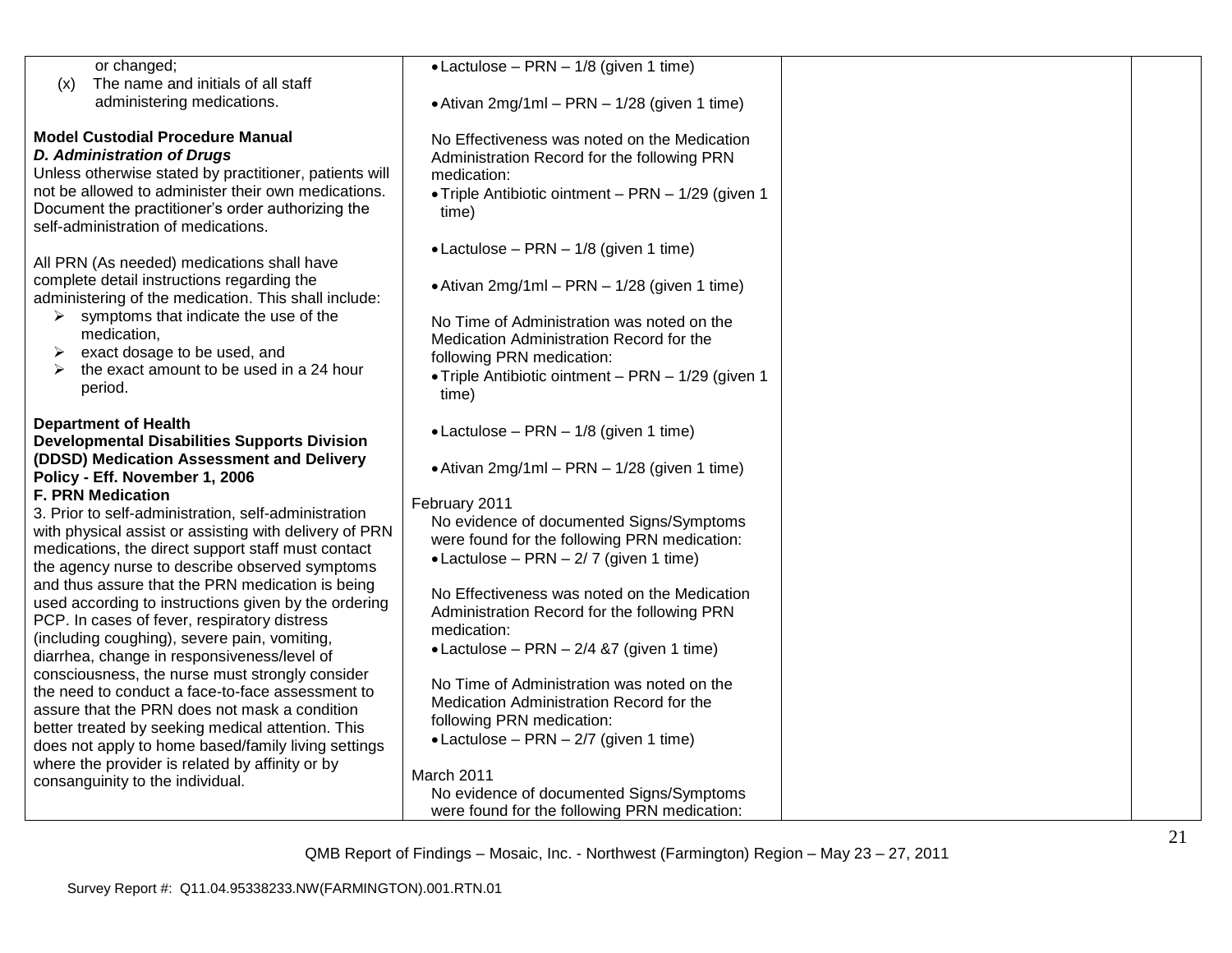| 4. The agency nurse shall review the utilization of                                                                                                                                                                                                                                                                                                                                                                                                                                                                                                                                                                                                                                                                                                                                                                                                                                                                                                      | • Valium $5mg - PRN - 3/21$ (given 1 time)                                                                                                                                                                                                                                                                                                                                                                                                                                                                                                           |  |
|----------------------------------------------------------------------------------------------------------------------------------------------------------------------------------------------------------------------------------------------------------------------------------------------------------------------------------------------------------------------------------------------------------------------------------------------------------------------------------------------------------------------------------------------------------------------------------------------------------------------------------------------------------------------------------------------------------------------------------------------------------------------------------------------------------------------------------------------------------------------------------------------------------------------------------------------------------|------------------------------------------------------------------------------------------------------------------------------------------------------------------------------------------------------------------------------------------------------------------------------------------------------------------------------------------------------------------------------------------------------------------------------------------------------------------------------------------------------------------------------------------------------|--|
| PRN medications routinely. Frequent or escalating<br>use of PRN medications must be reported to the<br>PCP and discussed by the Interdisciplinary for<br>changes to the overall support plan (see Section H<br>of this policy).                                                                                                                                                                                                                                                                                                                                                                                                                                                                                                                                                                                                                                                                                                                          | No Effectiveness was noted on the Medication<br>Administration Record for the following PRN<br>medication:<br>• Valium $5mg - PRN - 3/21$ (given 1 time)                                                                                                                                                                                                                                                                                                                                                                                             |  |
| H. Agency Nurse Monitoring<br>1. Regardless of the level of assistance with<br>medication delivery that is required by the individual<br>or the route through which the medication is<br>delivered, the agency nurses must monitor the<br>individual's response to the effects of their routine<br>and PRN medications. The frequency and type of<br>monitoring must be based on the nurse's<br>assessment of the individual and consideration of<br>the individual's diagnoses, health status, stability,<br>utilization of PRN medications and level of support<br>required by the individual's condition and the skill<br>level and needs of the direct care staff. Nursing<br>monitoring should be based on prudent nursing<br>practice and should support the safety and<br>independence of the individual in the community<br>setting. The health care plan shall reflect the<br>planned monitoring of the individual's response to<br>medication. | No Time of Administration was noted on the<br>Medication Administration Record for the<br>following PRN medication:<br>• Valium 5mg - PRN - 3/21 (given 1 time)<br>Individual #9<br>March 2011<br>No Effectiveness was noted on the Medication<br>Administration Record for the following PRN<br>medication:<br>• Lorazepam 0.5mg - PRN - 3/31 (given 1 time)<br>Individual #11<br>February 2011<br>No evidence of documented Signs/Symptoms<br>were found for the following PRN medication:<br>• Albuterol 0.83mg/ml - PRN - 2/27 (given 1<br>time) |  |
| <b>Department of Health Developmental Disabilities</b><br><b>Supports Division (DDSD) - Procedure Title:</b><br><b>Medication Assessment and Delivery Procedure</b><br>Eff Date: November 1, 2006<br>C. 3. Prior to delivery of the PRN, direct support<br>staff must contact the agency nurse to describe<br>observed symptoms and thus assure that the PRN<br>is being used according to instructions given by the<br>ordering PCP. In cases of fever, respiratory distress<br>(including coughing), severe pain, vomiting,<br>diarrhea, change in responsiveness/level of<br>consciousness, the nurse must strongly consider<br>the need to conduct a face-to-face assessment to<br>assure that the PRN does not mask a condition<br>better treated by seeking medical attention.                                                                                                                                                                     |                                                                                                                                                                                                                                                                                                                                                                                                                                                                                                                                                      |  |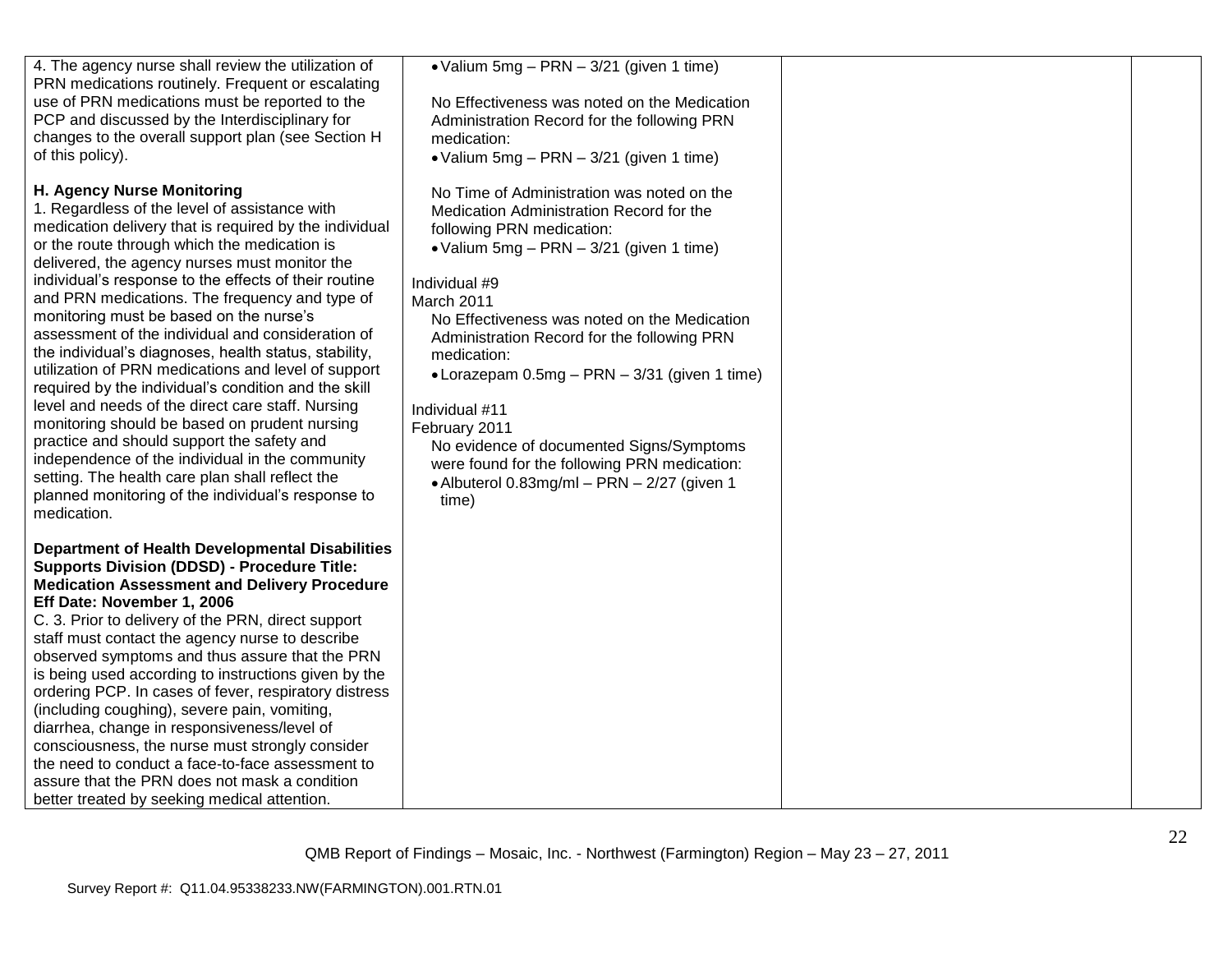| (References: Psychotropic Medication Use Policy,<br>Section D, page 5 Use of PRN Psychotropic<br>Medications; and, Human Rights Committee<br>Requirements Policy, Section B, page 4<br>Interventions Requiring Review and Approval - Use<br>of PRN Medications). |  |  |
|------------------------------------------------------------------------------------------------------------------------------------------------------------------------------------------------------------------------------------------------------------------|--|--|
| a. Document conversation with nurse including all<br>reported signs and symptoms, advice given and<br>action taken by staff.                                                                                                                                     |  |  |
| 4. Document on the MAR each time a PRN<br>medication is used and describe its effect on the<br>individual (e.g., temperature down, vomiting<br>lessened, anxiety increased, the condition is the<br>same, improved, or worsened, etc.).                          |  |  |
|                                                                                                                                                                                                                                                                  |  |  |
|                                                                                                                                                                                                                                                                  |  |  |
|                                                                                                                                                                                                                                                                  |  |  |
|                                                                                                                                                                                                                                                                  |  |  |
|                                                                                                                                                                                                                                                                  |  |  |
|                                                                                                                                                                                                                                                                  |  |  |
|                                                                                                                                                                                                                                                                  |  |  |
|                                                                                                                                                                                                                                                                  |  |  |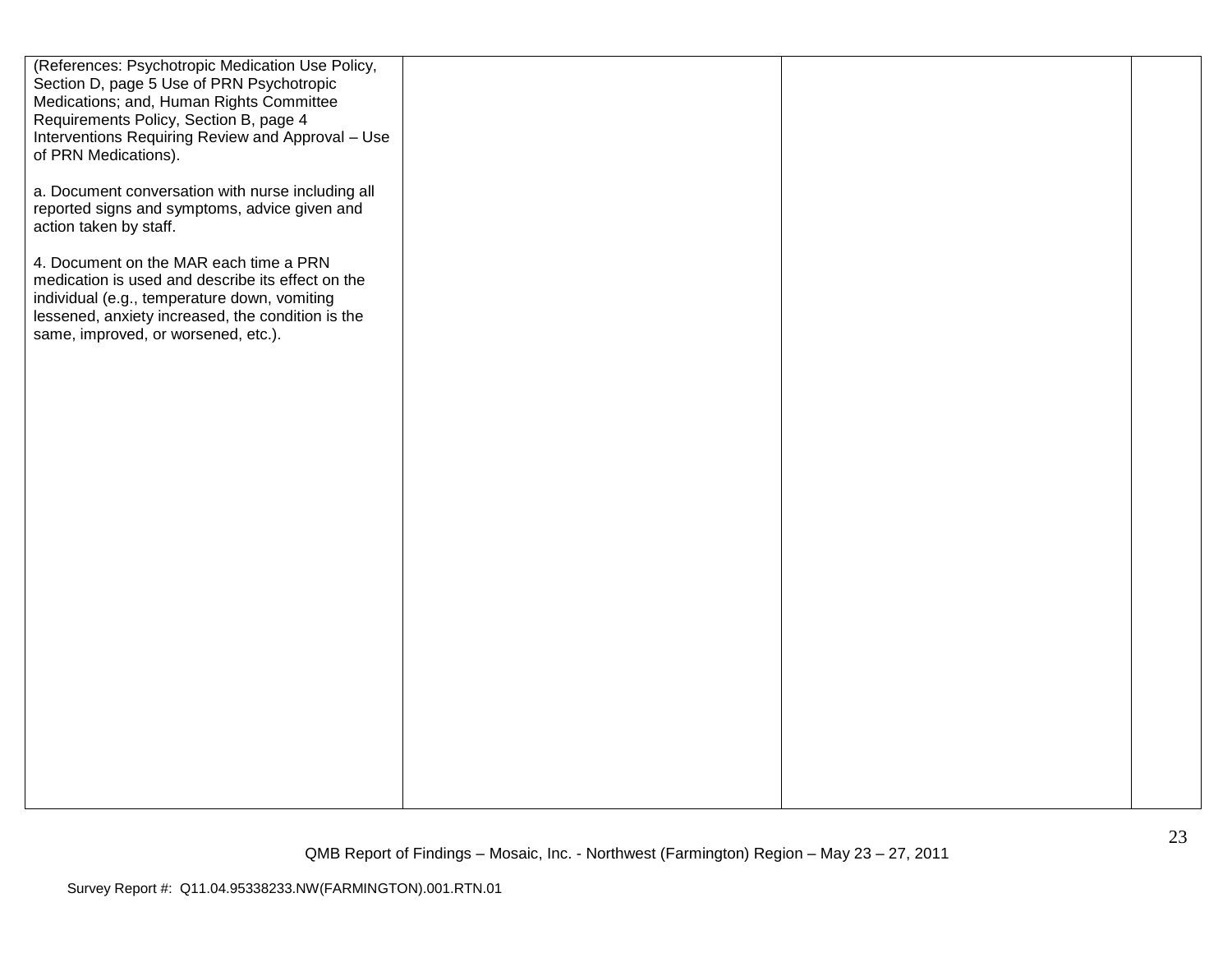| Tag # 1A11.1 (CoP) Transportation Training                                                  | <b>Scope and Severity Rating: D</b>                    |  |
|---------------------------------------------------------------------------------------------|--------------------------------------------------------|--|
| Developmental Disabilities (DD) Waiver Service                                              | Based on record review, the Agency failed to           |  |
| Standards effective 4/1/2007                                                                | provide staff training regarding the safe operation of |  |
| <b>CHAPTER 1 II. PROVIDER AGENCY</b>                                                        | the vehicle, assisting passengers and safe lifting     |  |
| <b>REQUIREMENTS:</b> The objective of these standards                                       | procedures for 4 of 101 Direct Service                 |  |
| is to establish Provider Agency policy, procedure                                           | Professionals.                                         |  |
| and reporting requirements for DD Medicaid Waiver                                           |                                                        |  |
| program. These requirements apply to all such                                               | No documented evidence was found of the following      |  |
| Provider Agency staff, whether directly employed or                                         | required training:                                     |  |
| subcontracting with the Provider Agency. Additional                                         |                                                        |  |
| Provider Agency requirements and personnel                                                  | • Transportation (DSP #51, 52, 61 & 116)               |  |
| qualifications may be applicable for specific service                                       |                                                        |  |
| standards                                                                                   |                                                        |  |
| Department of Health (DOH) Developmental                                                    |                                                        |  |
| <b>Disabilities Supports Division (DDSD) Policy</b>                                         |                                                        |  |
| <b>Training Requirements for Direct Service Agency</b>                                      |                                                        |  |
| Staff Policy Eff Date: March 1, 2007                                                        |                                                        |  |
| <b>II. POLICY STATEMENTS:</b>                                                               |                                                        |  |
| I. Staff providing direct services shall complete                                           |                                                        |  |
| safety training within the first thirty (30) days of                                        |                                                        |  |
| employment and before working alone with an                                                 |                                                        |  |
| individual receiving services. The training shall                                           |                                                        |  |
| address at least the following:                                                             |                                                        |  |
|                                                                                             |                                                        |  |
| 1. Operating a fire extinguisher                                                            |                                                        |  |
| 2. Proper lifting procedures                                                                |                                                        |  |
| 3. General vehicle safety precautions (e.g., pre-                                           |                                                        |  |
| trip inspection, removing keys from the ignition                                            |                                                        |  |
| when not in the driver's seat)                                                              |                                                        |  |
| 4. Assisting passengers with cognitive and/or                                               |                                                        |  |
| physical impairments (e.g., general guidelines for                                          |                                                        |  |
| supporting individuals who may be unaware of                                                |                                                        |  |
| safety issues involving traffic or those who<br>require physical assistance to enter/exit a |                                                        |  |
| vehicle)                                                                                    |                                                        |  |
| 5. Operating wheelchair lifts (if applicable to the                                         |                                                        |  |
| staff's role)                                                                               |                                                        |  |
| 6. Wheelchair tie-down procedures (if applicable                                            |                                                        |  |
| to the staff's role)                                                                        |                                                        |  |
| 7. Emergency and evacuation procedures (e.g.,                                               |                                                        |  |
| roadside emergency, fire emergency)                                                         |                                                        |  |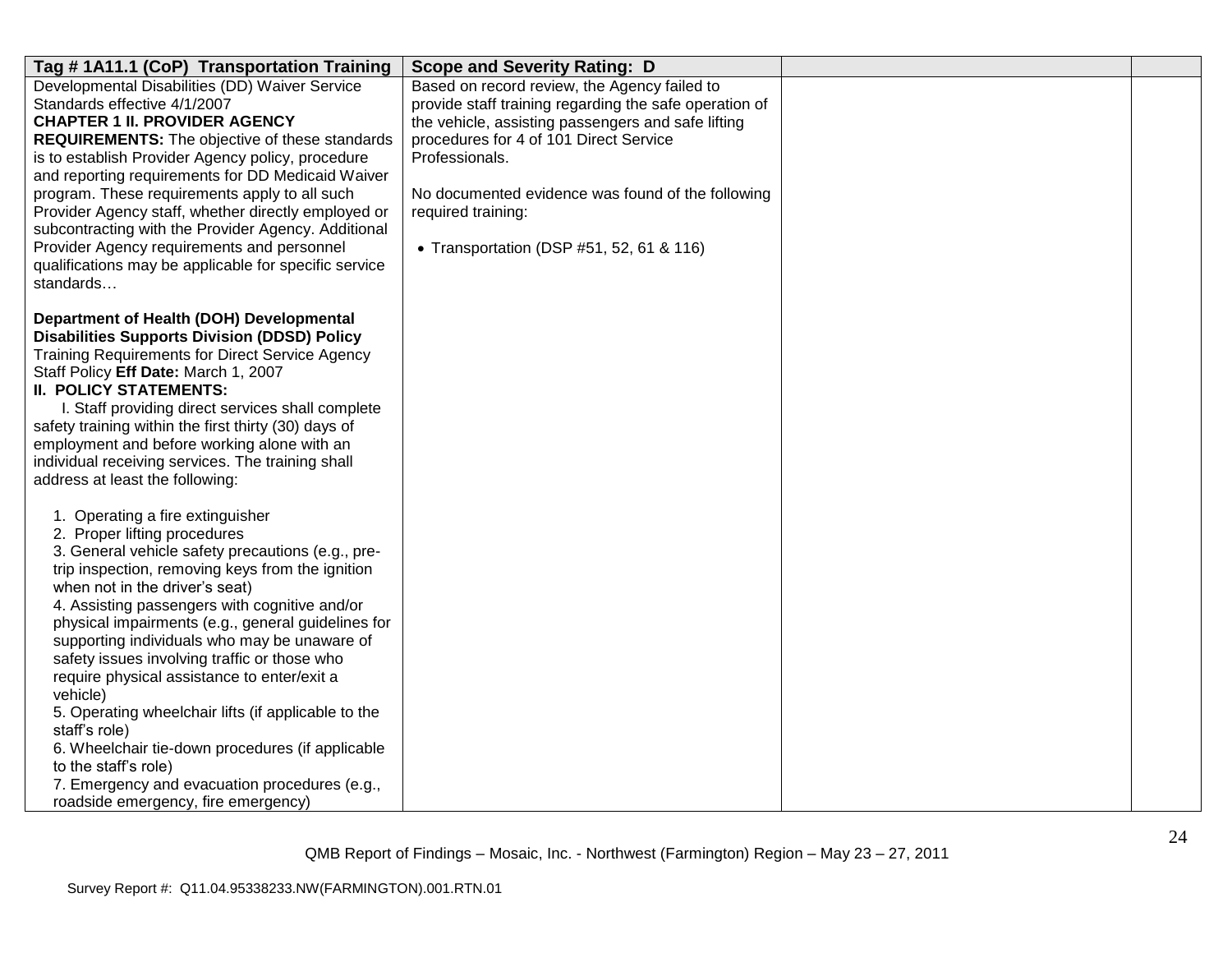| Tag # 1A15.2 & 5109 - Healthcare                      | <b>Scope and Severity Rating: E</b>                 |  |
|-------------------------------------------------------|-----------------------------------------------------|--|
| <b>Documentation</b>                                  |                                                     |  |
| Developmental Disabilities (DD) Waiver Service        | Based on record review, the Agency failed to        |  |
| Standards effective 4/1/2007                          | maintain the required documentation in the          |  |
| <b>CHAPTER 1. III. PROVIDER AGENCY</b>                | Individuals Agency Record as required per standard  |  |
| DOCUMENTATION OF SERVICE DELIVERY AND                 | for 3 of 13 individuals.                            |  |
| <b>LOCATION - Healthcare Documentation by</b>         |                                                     |  |
| <b>Nurses For Community Living Services,</b>          | The following were not found, incomplete and/or not |  |
| <b>Community Inclusion Services and Private Duty</b>  | current:                                            |  |
| <b>Nursing Services: Nursing services must be</b>     |                                                     |  |
| available as needed and documented for Provider       | • Quarterly Nursing Review of HCP/Crisis            |  |
| Agencies delivering Community Living Services,        | Plans:                                              |  |
| Community Inclusion Services and Private Duty         | <sup>o</sup> None found for 4/2010 - 12/2010 (#6)   |  |
| Nursing Services.                                     |                                                     |  |
| Chapter 1. III. E. (1 - 4) (1) Documentation of       | <sup>o</sup> None found for 5/2010 - 11/2010 (#8)   |  |
| nursing assessment activities                         |                                                     |  |
| (a) The following hierarchy shall be used to          | $^{\circ}$ None found for 3/210 - 11/2010 (#9)      |  |
| determine which provider agency is responsible for    |                                                     |  |
| completion of the HAT and MAAT and related            |                                                     |  |
| subsequent planning and training:                     |                                                     |  |
| (i) Community living services provider agency;        |                                                     |  |
| (ii) Private duty nursing provider agency;            |                                                     |  |
| (iii) Adult habilitation provider agency;             |                                                     |  |
| (iv) Community access provider agency; and            |                                                     |  |
| (v) Supported employment provider agency.             |                                                     |  |
| (b) The provider agency must arrange for their        |                                                     |  |
| nurse to complete the Health Assessment Tool          |                                                     |  |
| (HAT) and the Medication Administration               |                                                     |  |
| Assessment Tool (MAAT) on at least an annual          |                                                     |  |
| basis for each individual receiving community living, |                                                     |  |
| community inclusion or private duty nursing           |                                                     |  |
| services, unless the provider agency arranges for     |                                                     |  |
| the individual's Primary Care Practitioner (PCP) to   |                                                     |  |
| voluntarily complete these assessments in lieu of     |                                                     |  |
| the agency nurse. Agency nurses may also              |                                                     |  |
| complete these assessments in collaboration with      |                                                     |  |
| the Primary Care Practitioner if they believe such    |                                                     |  |
| consultation is necessary for an accurate             |                                                     |  |
| assessment. Family Living Provider Agencies have      |                                                     |  |
| the option of having the subcontracted caregiver      |                                                     |  |
| complete the HAT instead of the nurse or PCP, if      |                                                     |  |
| the caregiver is comfortable doing so. However, the   |                                                     |  |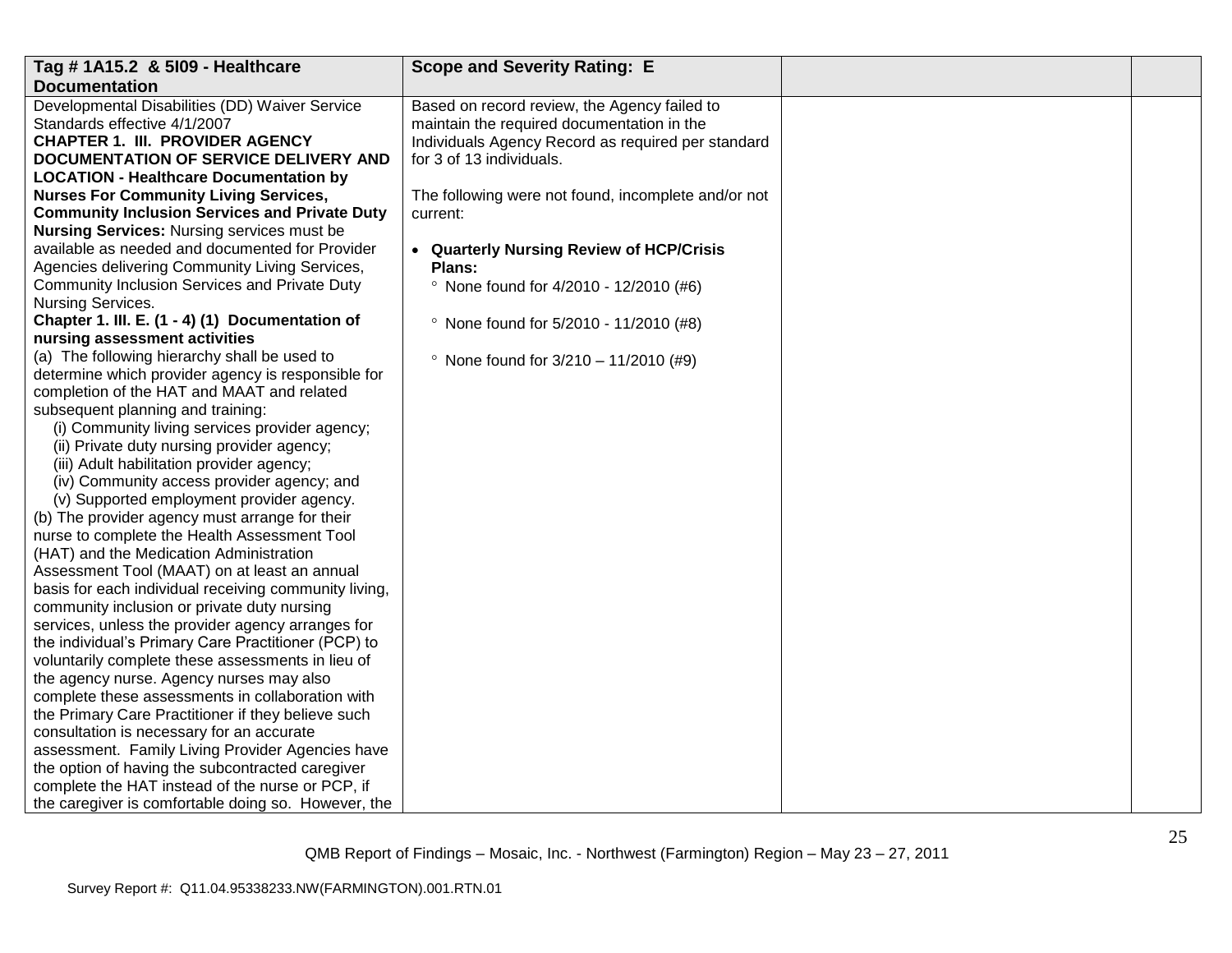| agency nurse must be available to assist the          |  |  |
|-------------------------------------------------------|--|--|
| caregiver upon request.                               |  |  |
| (c) For newly allocated individuals, the HAT and the  |  |  |
| MAAT must be completed within seventy-two (72)        |  |  |
| hours of admission into direct services or two weeks  |  |  |
| following the initial ISP, whichever comes first.     |  |  |
| (d) For individuals already in services, the HAT and  |  |  |
| the MAAT must be completed at least fourteen (14)     |  |  |
| days prior to the annual ISP meeting and submitted    |  |  |
| to all members of the interdisciplinary team. The     |  |  |
| HAT must also be completed at the time of any         |  |  |
| significant change in clinical condition and upon     |  |  |
| return from any hospitalizations. In addition to      |  |  |
| annually, the MAAT must be completed at the time      |  |  |
| of any significant change in clinical condition, when |  |  |
| a medication regime or route change requires          |  |  |
| delivery by licensed or certified staff, or when an   |  |  |
| individual has completed additional training          |  |  |
| designed to improve their skills to support self-     |  |  |
| administration (see DDSD Medication Assessment        |  |  |
| and Delivery Policy).                                 |  |  |
| (e) Nursing assessments conducted to determine        |  |  |
| current health status or to evaluate a change in      |  |  |
| clinical condition must be documented in a signed     |  |  |
| progress note that includes time and date as well as  |  |  |
| subjective information including the individual       |  |  |
| complaints, signs and symptoms noted by staff,        |  |  |
| family members or other team members; objective       |  |  |
| information including vital signs, physical           |  |  |
| examination, weight, and other pertinent data for the |  |  |
| given situation (e.g., seizure frequency, method in   |  |  |
| which temperature taken); assessment of the           |  |  |
| clinical status, and plan of action addressing        |  |  |
| relevant aspects of all active health problems and    |  |  |
| follow up on any recommendations of medical           |  |  |
| consultants.                                          |  |  |
| (2) Health related plans                              |  |  |
| (a) For individuals with chronic conditions that have |  |  |
| the potential to exacerbate into a life-threatening   |  |  |
| situation, a medical crisis prevention and            |  |  |
| intervention plan must be written by the nurse or     |  |  |
| other appropriately designated healthcare             |  |  |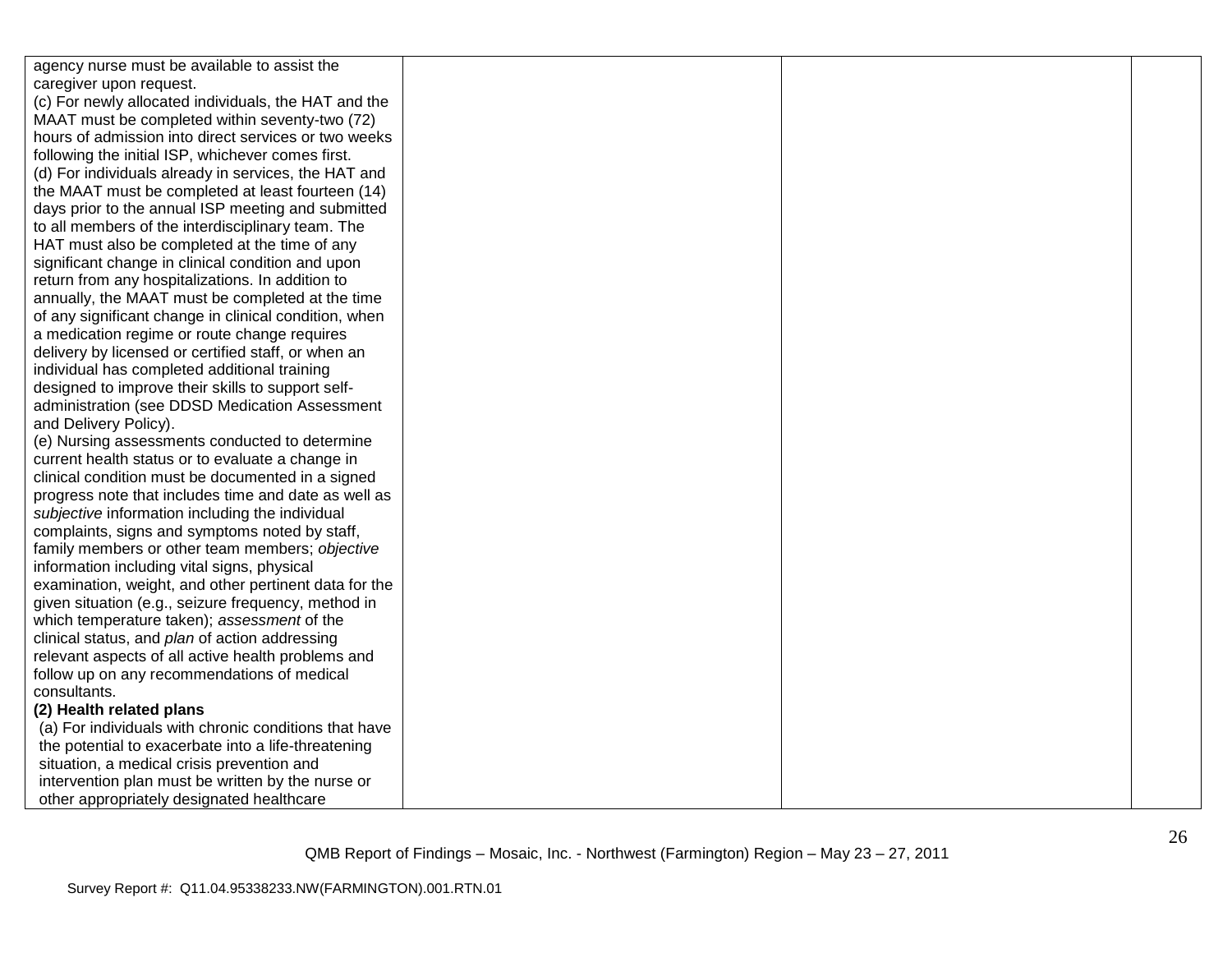| professional.                                          |  |  |
|--------------------------------------------------------|--|--|
| (b) Crisis prevention and intervention plans must be   |  |  |
| written in user-friendly language that is easily       |  |  |
| understood by those implementing the plan.             |  |  |
| (c) The nurse shall also document training             |  |  |
| regarding the crisis prevention and intervention       |  |  |
| plan delivered to agency staff and other team          |  |  |
| members, clearly indicating competency                 |  |  |
| determination for each trainee.                        |  |  |
| (d) If the individual receives services from separate  |  |  |
| agencies for community living and community            |  |  |
| inclusion services, nurses from each agency shall      |  |  |
| collaborate in the development of and training         |  |  |
| delivery for crisis prevention and intervention plans  |  |  |
| to assure maximum consistency across settings.         |  |  |
| (3) For all individuals with a HAT score of 4, 5 or 6, |  |  |
| the nurse shall develop a comprehensive healthcare     |  |  |
| plan that includes health related supports identified  |  |  |
| in the ISP (The healthcare plan is the equivalent of   |  |  |
| a nursing care plan; two separate documents are        |  |  |
| not required nor recommended):                         |  |  |
| (a) Each healthcare plan must include a statement      |  |  |
| of the person's healthcare needs and list              |  |  |
| measurable goals to be achieved through                |  |  |
| implementation of the healthcare plan. Needs           |  |  |
| statements may be based upon supports needed           |  |  |
| for the individual to maintain a current strength,     |  |  |
| ability or skill related to their health, prevention   |  |  |
| measures, and/or supports needed to remediate,         |  |  |
| minimize or manage an existing health condition.       |  |  |
| (b) Goals must be measurable and shall be revised      |  |  |
| when an individual has met the goal and has the        |  |  |
| potential to attain additional goals or no longer      |  |  |
| requires supports in order to maintain the goal.       |  |  |
| (c) Approaches described in the plan shall be          |  |  |
| individualized to reflect the individual's unique      |  |  |
| needs, provide guidance to the caregiver(s) and        |  |  |
| designed to support successful interactions. Some      |  |  |
| interventions may be carried out by staff, family      |  |  |
| members or other team members, and other               |  |  |
| interventions may be carried out directly by the       |  |  |
| nurse - persons responsible for each intervention      |  |  |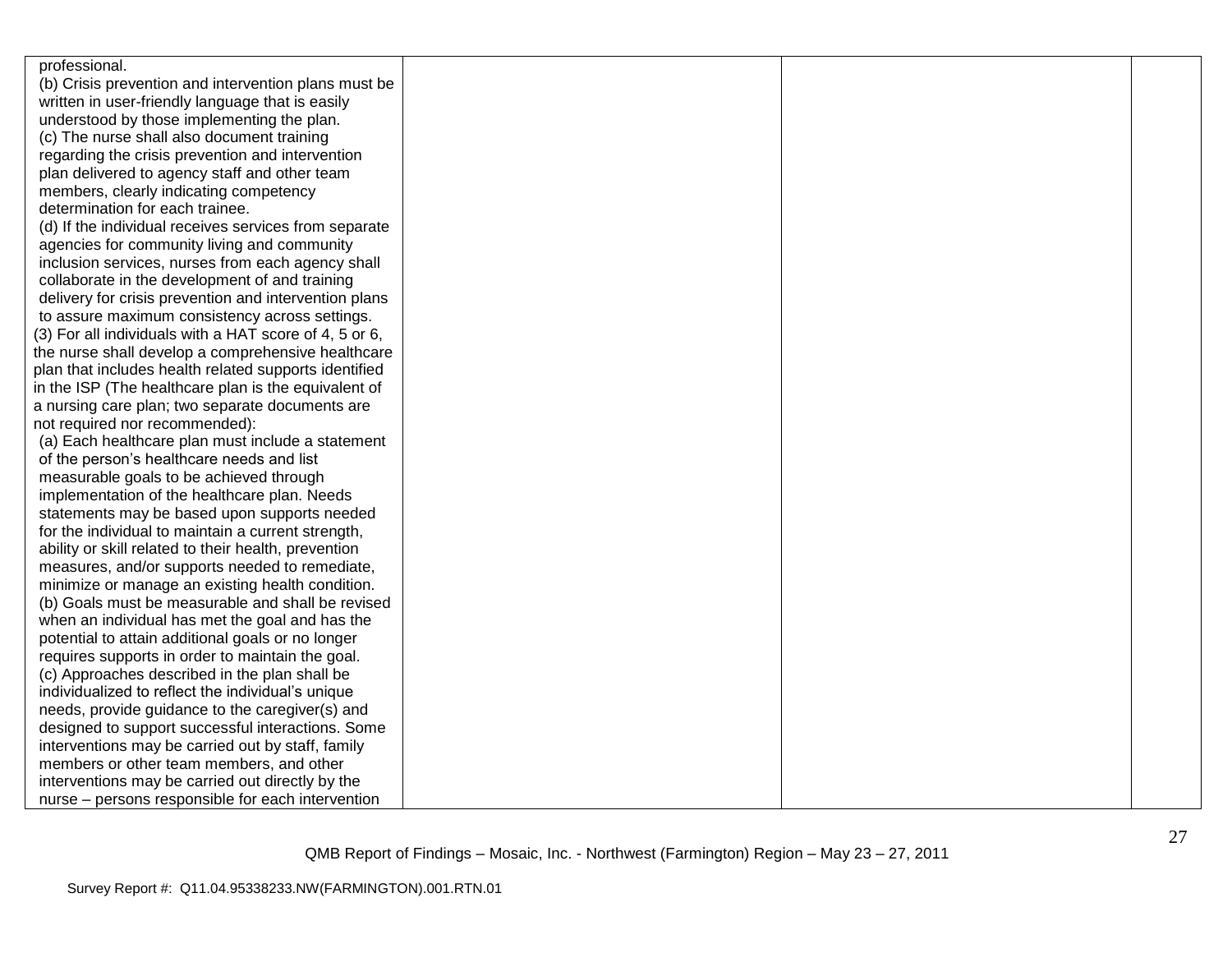shall be specified in the plan. (d) Healthcare plans shall be written in language that will be easily understood by the person(s) identified as implementing the interventions. (e) The nurse shall also document training on the healthcare plan delivered to agency staff and other team members, clearly indicating competency determination for each trainee. If the individual receives services from separate agencies for community living and community inclusion services, nurses from each agency shall collaborate in the development of and training delivery for healthcare plans to assure maximum consistency across settings. (f) Healthcare plans must be updated to reflect relevant discharge orders whenever an individual returns to services following a hospitalization. (g) All crisis prevention and intervention plans and healthcare plans shall include the individual's name and date on each page and shall be signed by the author. (h) Crisis prevention and intervention plans as well as healthcare plans shall be reviewed by the nurse at least quarterly, and updated as needed. **(4) General Nursing Documentation**

(a) The nurse shall complete legible and signed progress notes with date and time indicated that describe all interventions or interactions conducted with individuals served as well as all interactions with other healthcare providers serving the individual. All interactions shall be documented whether they occur by phone or in person. (b) For individuals with a HAT score of 4, 5 or 6, or who have identified health concerns in their ISP, the nurse shall provide the interdisciplinary team with a quarterly report that indicates current health status and progress to date on health related ISP desired outcomes and action plans as well as progress toward goals in the healthcare plan.

Developmental Disabilities (DD) Waiver Service Standards effective 4/1/2007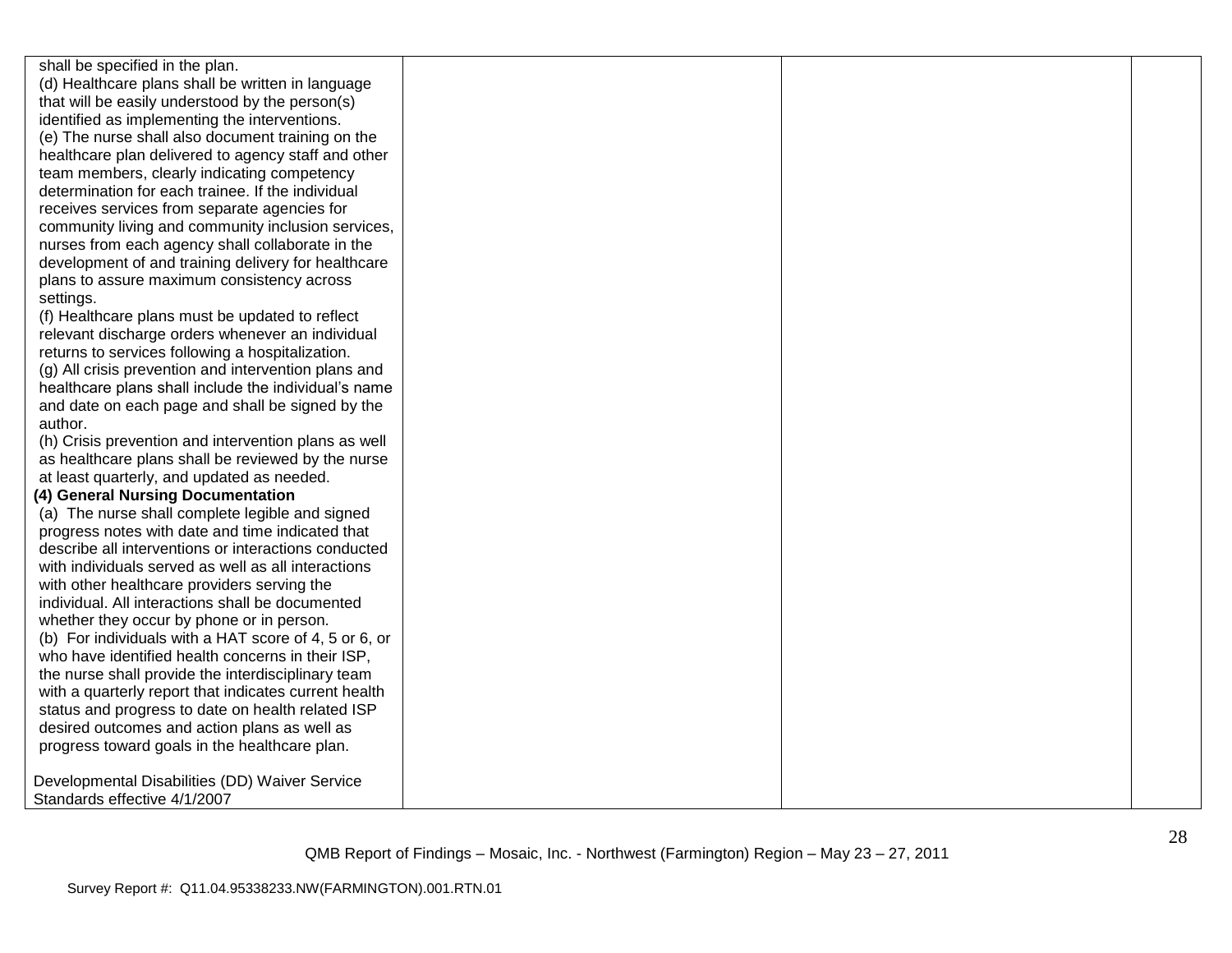# **CHAPTER 5 IV. COMMUNITY INCLUSION SERVICES PROVIDER AGENCY REQUIREMENTS B**. **IDT Coordination** (1) Community Inclusion Services Provider Agencies shall participate on the IDT as specified in the ISP Regulations (7.26.5 NMAC), and shall ensure direct support staff participation as needed to plan effectively for the individual; and (2) Coordinate with the IDT to ensure that each individual participating in Community Inclusion Services who has a score of 4, 5, or 6 on the HAT has a Health Care Plan developed by a licensed nurse, and if applicable, a Crisis Prevention/Intervention Plan.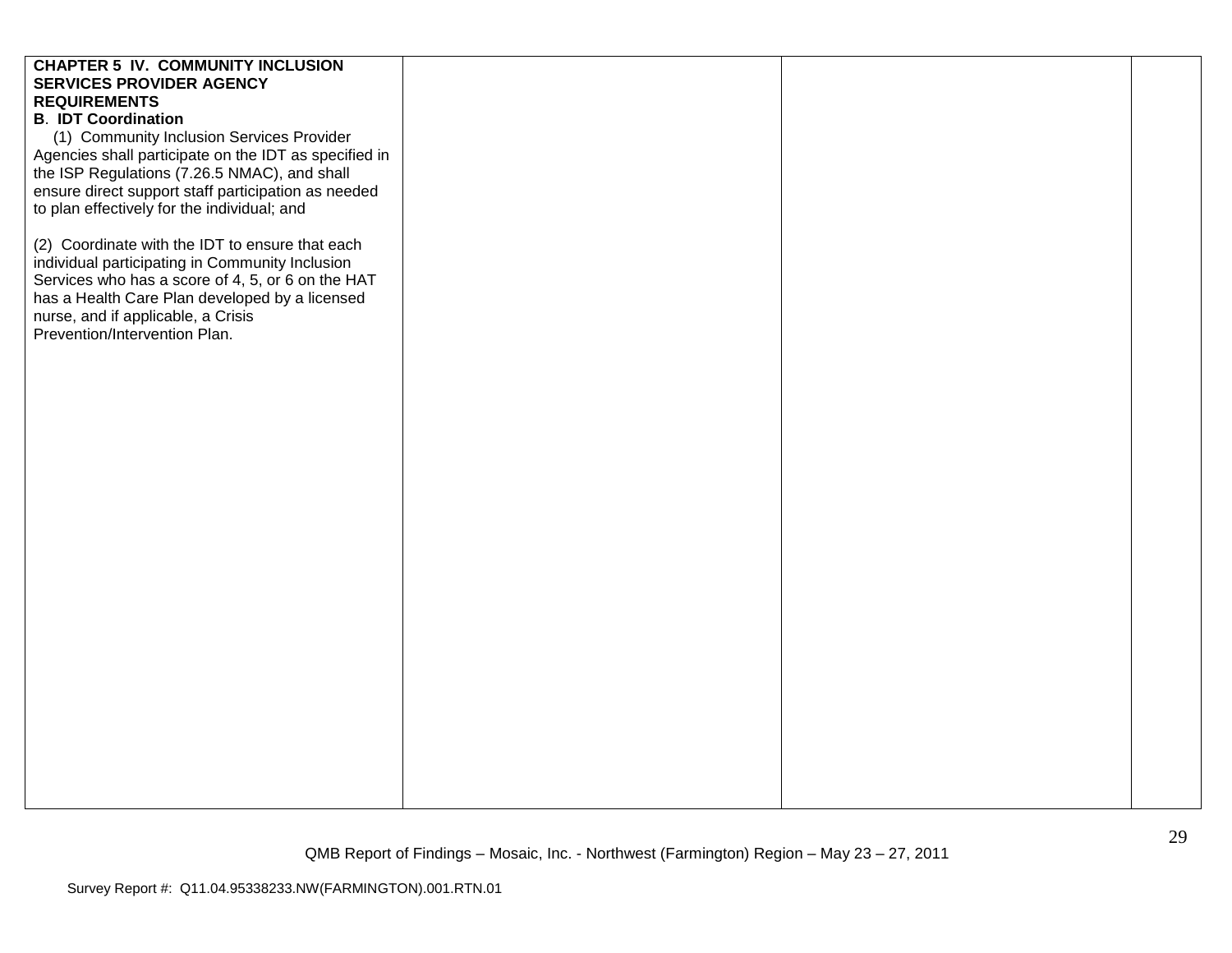| Tag #1A20 DSP Training Documents                                                                     | <b>Scope and Severity Rating: D</b>                 |  |
|------------------------------------------------------------------------------------------------------|-----------------------------------------------------|--|
| Developmental Disabilities (DD) Waiver Service                                                       | Based on record review, the Agency failed to ensure |  |
| Standards effective 4/1/2007                                                                         | that Orientation and Training requirements were met |  |
| <b>CHAPTER 1 IV. GENERAL REQUIREMENTS</b>                                                            | for 14 of 101 Direct Service Professionals.         |  |
| FOR PROVIDER AGENCY SERVICE                                                                          |                                                     |  |
| PERSONNEL: The objective of this section is to                                                       | Review of Direct Service Professionals training     |  |
| establish personnel standards for DD Medicaid                                                        | records found no evidence of the following required |  |
| Waiver Provider Agencies for the following services:                                                 | DOH/DDSD trainings and certification being          |  |
| <b>Community Living Supports, Community Inclusion</b>                                                | completed:                                          |  |
| Services, Respite, Substitute Care and Personal                                                      |                                                     |  |
| Support Companion Services. These standards                                                          | • Pre- Service (DSP #86)                            |  |
| apply to all personnel who provide services, whether<br>directly employed or subcontracting with the |                                                     |  |
| Provider Agency. Additional personnel requirements                                                   | • Person-Centered Planning (1-Day) (DSP #56 &       |  |
| and qualifications may be applicable for specific                                                    | 89)                                                 |  |
| service standards.                                                                                   |                                                     |  |
| C. Orientation and Training Requirements:                                                            | • First Aid (DSP #41, 120 & 139)                    |  |
| Orientation and training for direct support staff and                                                |                                                     |  |
| his or her supervisors shall comply with the                                                         | • CPR (DSP #41, 120 & 139)                          |  |
| DDSD/DOH Policy Governing the Training                                                               |                                                     |  |
| Requirements for Direct Support Staff and Internal                                                   | • Assisting With Medication Delivery (DSP #83,      |  |
| Service Coordinators Serving Individuals with                                                        | 107, & 136)                                         |  |
| Developmental Disabilities to include the following:                                                 |                                                     |  |
| Each new employee shall receive appropriate<br>(1)                                                   | • Participatory Communication & Choice Making       |  |
| orientation, including but not limited to, all                                                       | (DSP #105 & 137)                                    |  |
| policies relating to fire prevention, accident                                                       |                                                     |  |
| prevention, incident management and                                                                  | • Rights & Advocacy (DSP #69 & 137)                 |  |
| reporting, and emergency procedures; and                                                             |                                                     |  |
| Individual-specific training for each individual<br>(2)                                              | • Level 1 Health (DSP #105)                         |  |
| under his or her direct care, as described in the                                                    |                                                     |  |
| individual service plan, prior to working alone                                                      | • Positive Behavior Supports Strategies (DSP #67,   |  |
| with the individual.                                                                                 | 105 & 137)                                          |  |
|                                                                                                      |                                                     |  |
| Department of Health (DOH) Developmental                                                             | • Teaching & Support Strategies (DSP #113 &<br>120) |  |
| <b>Disabilities Supports Division (DDSD) Policy -</b>                                                |                                                     |  |
| <b>Policy Title: Training Requirements for Direct</b>                                                |                                                     |  |
| Service Agency Staff Policy - Eff. March 1, 2007 -                                                   |                                                     |  |
| <b>II. POLICY STATEMENTS:</b>                                                                        |                                                     |  |
| A. Individuals shall receive services from competent                                                 |                                                     |  |
| and qualified staff.                                                                                 |                                                     |  |
| B. Staff shall complete individual-specific (formerly                                                |                                                     |  |
| known as "Addendum B") training requirements in                                                      |                                                     |  |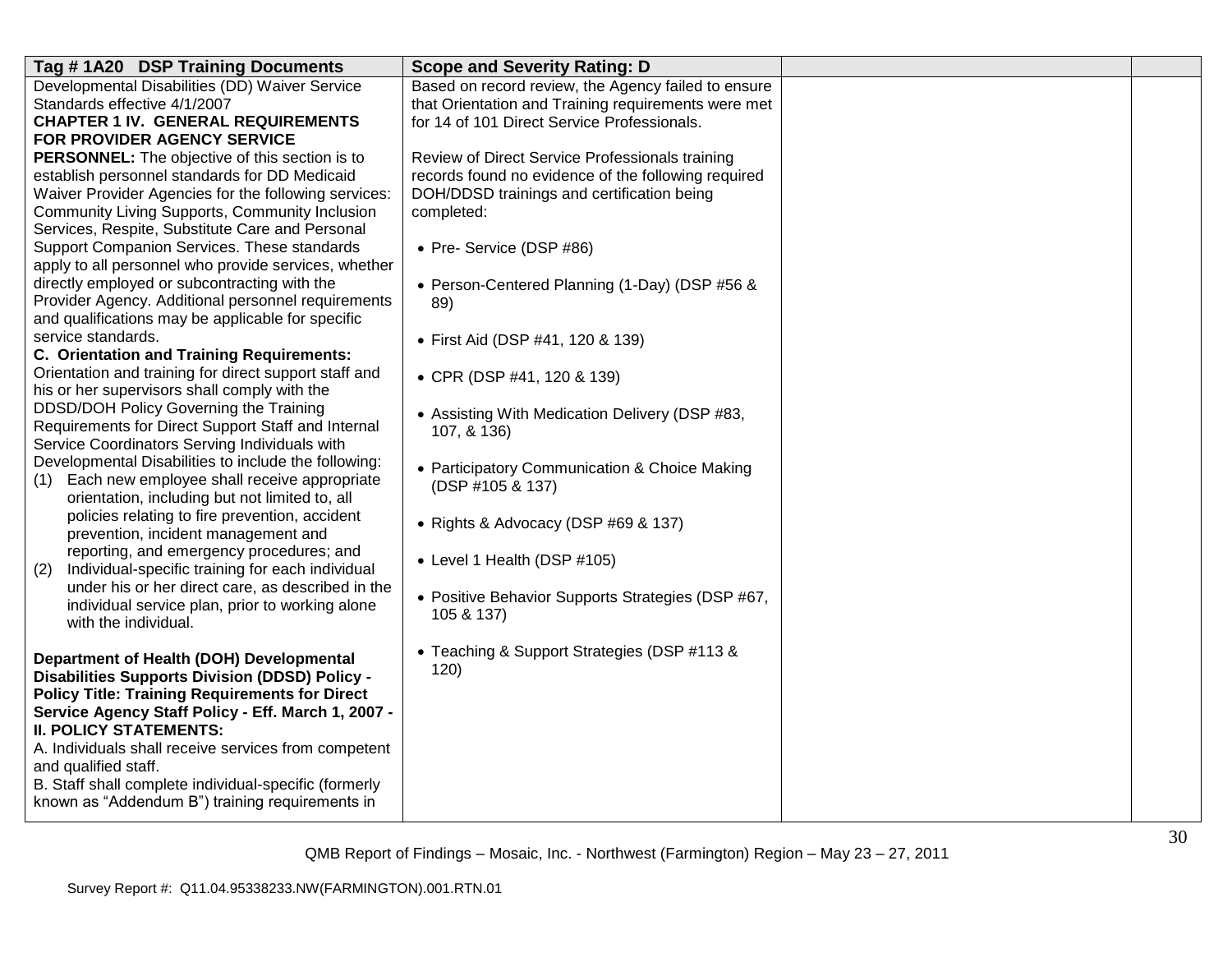| accordance with the specifications described in the<br>individual service plan (ISP) of each individual |  |  |
|---------------------------------------------------------------------------------------------------------|--|--|
| served.                                                                                                 |  |  |
| C. Staff shall complete training on DOH-approved                                                        |  |  |
| incident reporting procedures in accordance with 7                                                      |  |  |
| NMAC 1.13.                                                                                              |  |  |
| D. Staff providing direct services shall complete                                                       |  |  |
| training in universal precautions on an annual basis.                                                   |  |  |
| The training materials shall meet Occupational                                                          |  |  |
| Safety and Health Administration (OSHA)                                                                 |  |  |
| requirements.                                                                                           |  |  |
| E. Staff providing direct services shall maintain                                                       |  |  |
| certification in first aid and CPR. The training                                                        |  |  |
| materials shall meet OSHA requirements/guidelines.                                                      |  |  |
| F. Staff who may be exposed to hazardous                                                                |  |  |
| chemicals shall complete relevant training in                                                           |  |  |
| accordance with OSHA requirements.                                                                      |  |  |
| G. Staff shall be certified in a DDSD-approved                                                          |  |  |
| behavioral intervention system (e.g., Mandt, CPI)                                                       |  |  |
| before using physical restraint techniques. Staff                                                       |  |  |
| members providing direct services shall maintain                                                        |  |  |
| certification in a DDSD-approved behavioral                                                             |  |  |
| intervention system if an individual they support has                                                   |  |  |
| a behavioral crisis plan that includes the use of                                                       |  |  |
| physical restraint techniques.                                                                          |  |  |
| H. Staff shall complete and maintain certification in                                                   |  |  |
| a DDSD-approved medication course in accordance                                                         |  |  |
| with the DDSD Medication Delivery Policy M-001.                                                         |  |  |
| I. Staff providing direct services shall complete                                                       |  |  |
| safety training within the first thirty (30) days of                                                    |  |  |
| employment and before working alone with an                                                             |  |  |
| individual receiving services.                                                                          |  |  |
|                                                                                                         |  |  |
|                                                                                                         |  |  |
|                                                                                                         |  |  |
|                                                                                                         |  |  |
|                                                                                                         |  |  |
|                                                                                                         |  |  |
|                                                                                                         |  |  |
|                                                                                                         |  |  |
|                                                                                                         |  |  |
|                                                                                                         |  |  |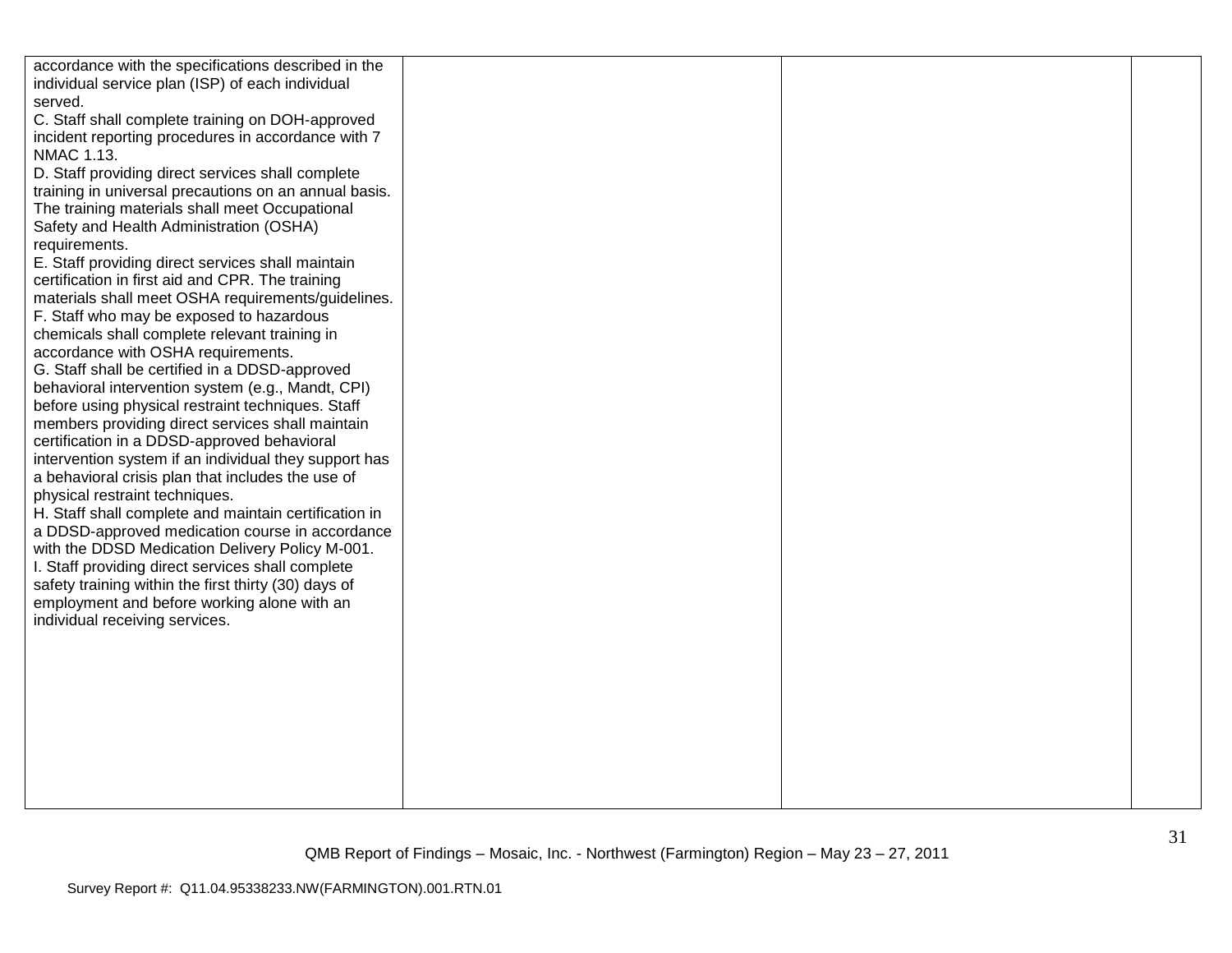| Tag #1A22 Staff Competence                                                                                                                                                                                                                                                                                  | <b>Scope and Severity Rating: D</b>                                                                                                                                                                                                                                                                                                                 |  |
|-------------------------------------------------------------------------------------------------------------------------------------------------------------------------------------------------------------------------------------------------------------------------------------------------------------|-----------------------------------------------------------------------------------------------------------------------------------------------------------------------------------------------------------------------------------------------------------------------------------------------------------------------------------------------------|--|
| Developmental Disabilities (DD) Waiver Service<br>Standards effective 4/1/2007<br><b>CHAPTER 1 IV. GENERAL REQUIREMENTS</b><br>FOR PROVIDER AGENCY SERVICE                                                                                                                                                  | Based on interview, the Agency failed to ensure that<br>training competencies were met for 2 of 15 Direct<br>Service Professionals.                                                                                                                                                                                                                 |  |
| PERSONNEL: The objective of this section is to<br>establish personnel standards for DD Medicaid<br>Waiver Provider Agencies for the following services:<br>Community Living Supports, Community Inclusion<br>Services, Respite, Substitute Care and Personal<br>Support Companion Services. These standards | When DSP were asked if they received training<br>on the Individual's Occupational Therapy Plan<br>and what the plan covered, the following was<br>reported:<br>• DSP #102 stated, "She works on goals." Staff did                                                                                                                                   |  |
| apply to all personnel who provide services, whether<br>directly employed or subcontracting with the<br>Provider Agency. Additional personnel requirements<br>and qualifications may be applicable for specific<br>service standards.<br>F. Qualifications for Direct Service Personnel:                    | have Occupational Therapy Plan to reference<br>from, but could not identify actual goals and<br>strategies stated in plan. According to the<br>Individual Specific Training Section of the ISP,<br>the Individual requires an Occupational Therapy<br>Plan. (Individual #7)                                                                         |  |
| The following employment qualifications and<br>competency requirements are applicable to all<br>Direct Service Personnel employed by a Provider<br>Agency:                                                                                                                                                  | When DSP were asked if they received training<br>on the Individual's Health Care Plans and what<br>the plan covered, the following was reported:                                                                                                                                                                                                    |  |
| Direct service personnel shall be eighteen (18)<br>(1)<br>years or older. Exception: Adult Habilitation can<br>employ direct care personnel under the age of<br>eighteen 18 years, but the employee shall work<br>directly under a supervisor, who is physically<br>present at all times;                   | • DSP #74 stated, "No, I haven't been trained." As<br>indicated by the Agency file, the Individual has<br>Health Care Plans for risk of aspiration,<br>osteoporosis, health status, nutritional/meal<br>consumption, skin breakdown, toileting/bowel<br>function, day program attendance, sexuality &<br>relationships, medication administration & |  |
| Direct service personnel shall have the ability<br>(2)<br>to read and carry out the requirements in an<br>ISP;                                                                                                                                                                                              | neglect. (Individual #8)<br>When DSP were asked if they received training                                                                                                                                                                                                                                                                           |  |
| Direct service personnel shall be available to<br>(3)<br>communicate in the language that is<br>functionally required by the individual or in the<br>use of any specific augmentative<br>communication system utilized by the<br>individual;                                                                | on the Individual's Crisis Plans (MERPs) and<br>what the plan covered, the following was<br>reported:<br>• DSP #74 stated, "I have not been trained." As<br>indicated by the Agency file, the Individual has<br>Crisis Plans for Aspiration. (Individual #8)                                                                                        |  |
| Direct service personnel shall meet the<br>(4)<br>qualifications specified by DDSD in the Policy                                                                                                                                                                                                            |                                                                                                                                                                                                                                                                                                                                                     |  |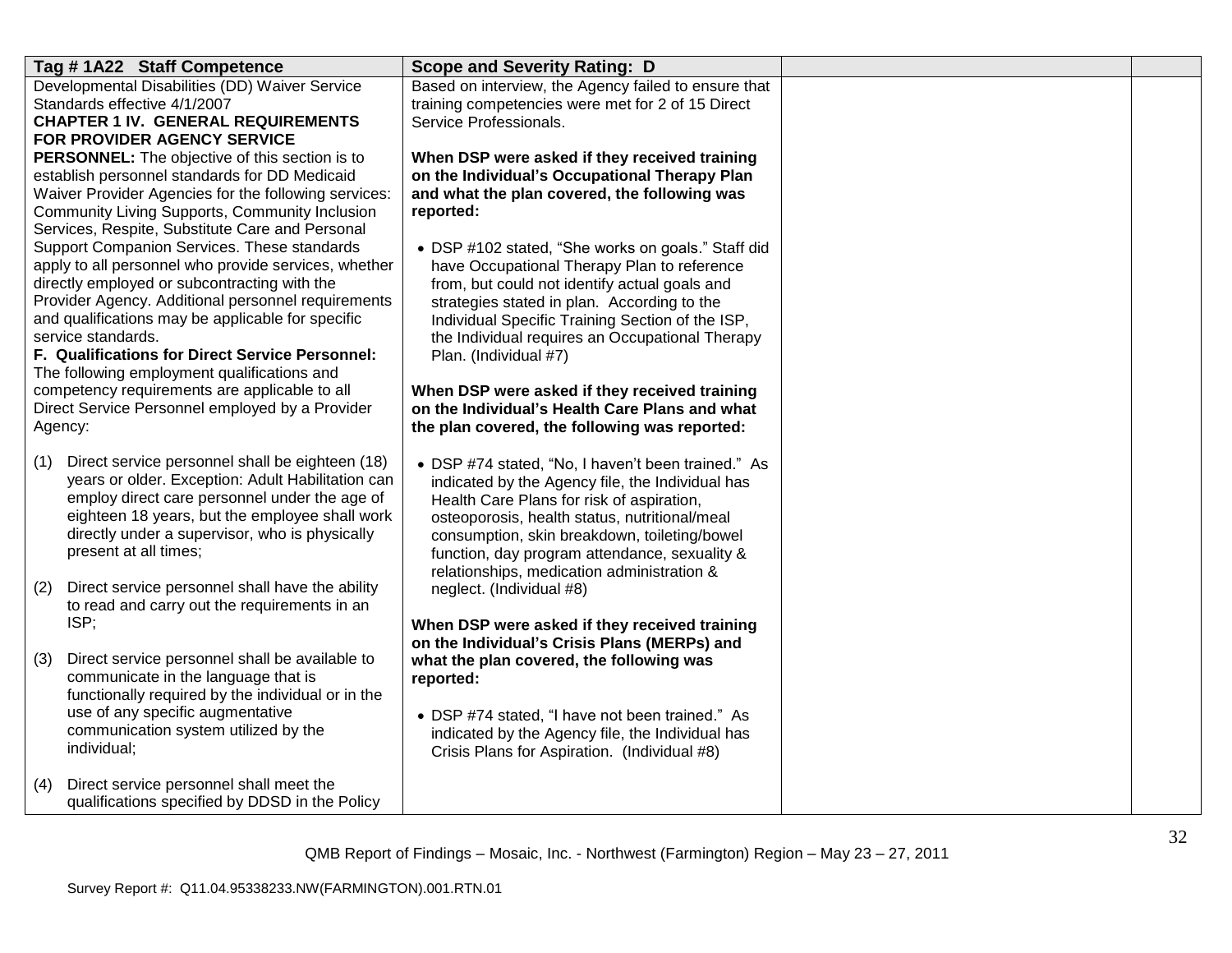|     | Governing the Training Requirements for Direct<br>Support Staff and Internal Service<br>Coordinators, Serving Individuals with<br>Developmental Disabilities; and                                                                                                                                                                                                                                                                                                                                                                                                                                                                                                                                                                                                               |  |  |
|-----|---------------------------------------------------------------------------------------------------------------------------------------------------------------------------------------------------------------------------------------------------------------------------------------------------------------------------------------------------------------------------------------------------------------------------------------------------------------------------------------------------------------------------------------------------------------------------------------------------------------------------------------------------------------------------------------------------------------------------------------------------------------------------------|--|--|
| (5) | Direct service Provider Agencies of Respite<br>Services, Substitute Care, Personal Support<br>Services, Nutritional Counseling, Therapists<br>and Nursing shall demonstrate basic<br>knowledge of developmental disabilities and<br>have training or demonstrable qualifications<br>related to the role he or she is performing and<br>complete individual specific training as required<br>in the ISP for each individual he or she support.                                                                                                                                                                                                                                                                                                                                   |  |  |
|     | (6) Report required personnel training status to the<br>DDSD Statewide Training Database as<br>specified in DDSD policies as related to<br>training requirements as follows:<br>(a) Initial comprehensive personnel status report<br>(name, date of hire, Social Security number<br>category) on all required personnel to be<br>submitted to DDSD Statewide Training<br>Database within the first ninety (90) calendar<br>days of providing services;<br>(b) Staff who do not wish to use his or her Social<br>Security Number may request an alternative<br>tracking number; and<br>(c) Quarterly personnel update reports sent to<br>DDSD Statewide Training Database to reflect<br>new hires, terminations, inter-provider<br>Agency position changes, and name<br>changes. |  |  |
|     | Department of Health (DOH) Developmental<br><b>Disabilities Supports Division (DDSD) Policy -</b><br><b>Policy Title: Training Requirements for Direct</b><br>Service Agency Staff Policy - Eff. March 1, 2007 -<br><b>II. POLICY STATEMENTS:</b><br>A. Individuals shall receive services from competent<br>and qualified staff.                                                                                                                                                                                                                                                                                                                                                                                                                                               |  |  |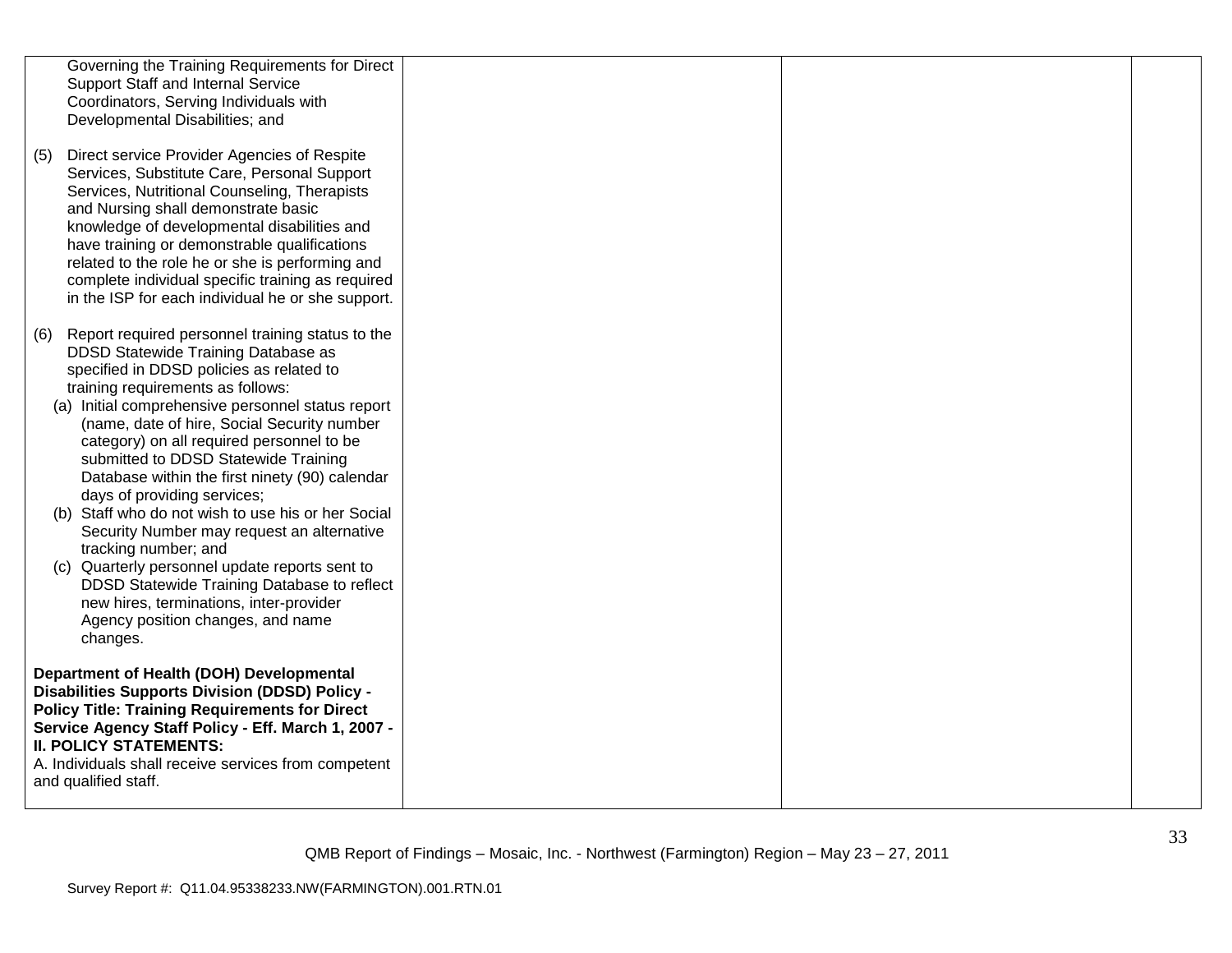| Tag #1A26 (CoP) COR / EAR                                                                               | <b>Scope and Severity Rating: D</b>                |  |
|---------------------------------------------------------------------------------------------------------|----------------------------------------------------|--|
| NMAC 7.1.12.8 REGISTRY ESTABLISHED;                                                                     | Based on record review, the Agency failed to       |  |
| PROVIDER INQUIRY REQUIRED: Upon the                                                                     | maintain documentation in the employee's           |  |
| effective date of this rule, the department has                                                         | personnel records that evidenced inquiry to the    |  |
| established and maintains an accurate and                                                               | Employee Abuse Registry prior to employment for 3  |  |
| complete electronic registry that contains the name,                                                    | of 103 Agency Personnel.                           |  |
| date of birth, address, social security number, and                                                     |                                                    |  |
| other appropriate identifying information of all                                                        | The following Agency Personnel records             |  |
| persons who, while employed by a provider, have                                                         | contained evidence that indicated the Employee     |  |
| been determined by the department, as a result of                                                       | Abuse Registry was completed after hire:           |  |
| an investigation of a complaint, to have engaged in                                                     |                                                    |  |
| a substantiated registry-referred incident of abuse,                                                    | $\bullet$ #40 - Date of hire 3/23/2009. Completed  |  |
| neglect or exploitation of a person receiving care or                                                   | 9/30/2009.                                         |  |
| services from a provider. Additions and updates to                                                      |                                                    |  |
| the registry shall be posted no later than two (2)                                                      | $\bullet$ #101 - Date of hire 3/08/2011. Completed |  |
| business days following receipt. Only department                                                        | 3/23/2011. (Rehire)                                |  |
| staff designated by the custodian may access,                                                           |                                                    |  |
| maintain and update the data in the registry.                                                           | • #114 - Date of hire 3/17/2011. Completed         |  |
| Provider requirement to inquire of<br>А.                                                                | $3/22/2011$ .                                      |  |
| registry. A provider, prior to employing or                                                             |                                                    |  |
| contracting with an employee, shall inquire of the                                                      |                                                    |  |
| registry whether the individual under consideration                                                     |                                                    |  |
| for employment or contracting is listed on the                                                          |                                                    |  |
| registry.                                                                                               |                                                    |  |
| Prohibited employment. A provider may<br>В.                                                             |                                                    |  |
| not employ or contract with an individual to be an                                                      |                                                    |  |
| employee if the individual is listed on the registry as                                                 |                                                    |  |
| having a substantiated registry-referred incident of                                                    |                                                    |  |
| abuse, neglect or exploitation of a person receiving                                                    |                                                    |  |
| care or services from a provider.                                                                       |                                                    |  |
| Documentation of inquiry to registry.<br>D.                                                             |                                                    |  |
| The provider shall maintain documentation in the                                                        |                                                    |  |
| employee's personnel or employment records that<br>evidences the fact that the provider made an inquiry |                                                    |  |
| to the registry concerning that employee prior to                                                       |                                                    |  |
| employment. Such documentation must include                                                             |                                                    |  |
| evidence, based on the response to such inquiry                                                         |                                                    |  |
| received from the custodian by the provider, that the                                                   |                                                    |  |
| employee was not listed on the registry as having a                                                     |                                                    |  |
| substantiated registry-referred incident of abuse,                                                      |                                                    |  |
| neglect or exploitation.                                                                                |                                                    |  |
| Documentation for other staff. With<br>Е.                                                               |                                                    |  |
|                                                                                                         |                                                    |  |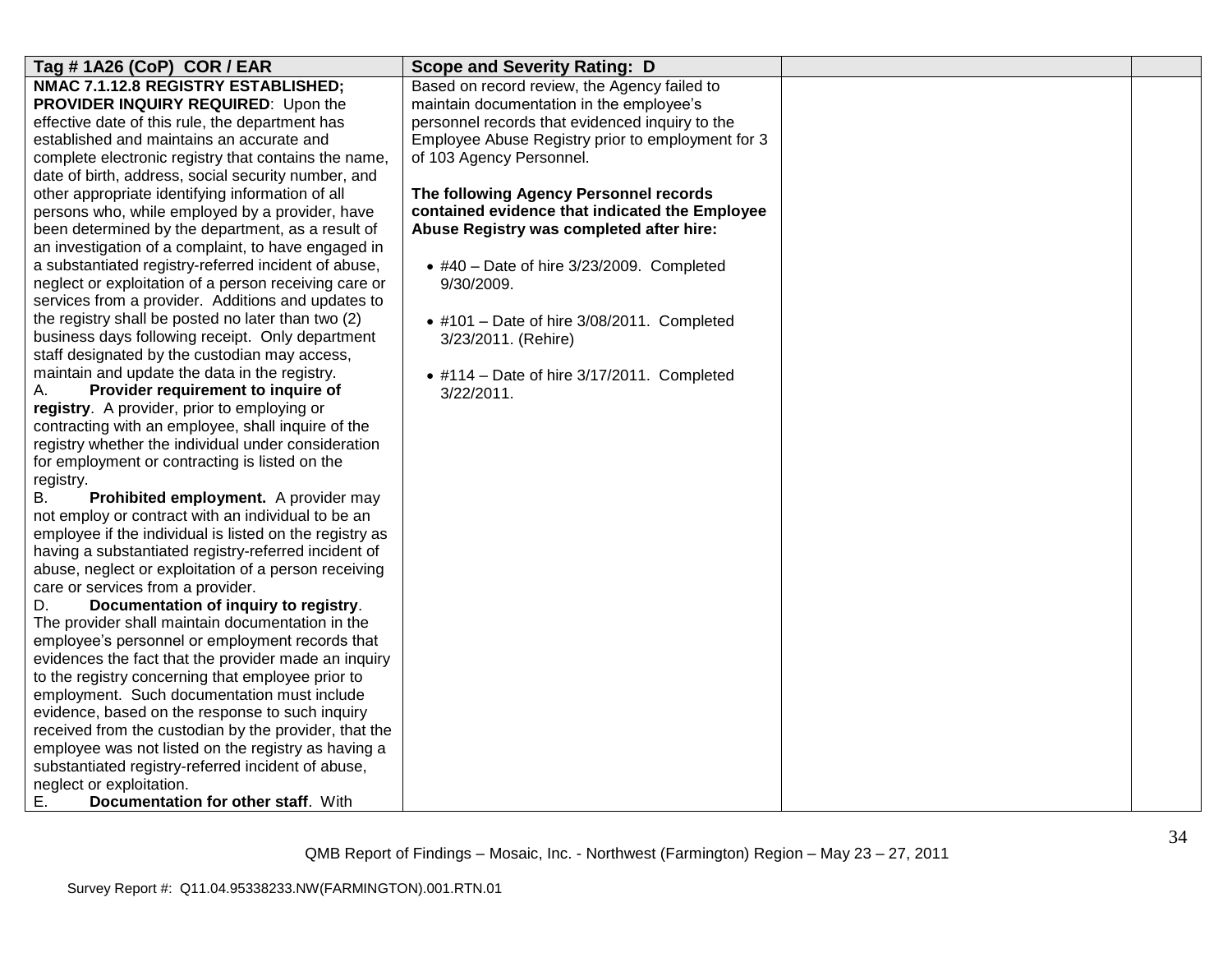respect to all employed or contracted individuals providing direct care who are licensed health care professionals or certified nurse aides, the provider shall maintain documentation reflecting the individual"s current licensure as a health care professional or current certification as a nurse aide. F. **Consequences of noncompliance**. The department or other governmental agency having regulatory enforcement authority over a provider may sanction a provider in accordance with applicable law if the provider fails to make an appropriate and timely inquiry of the registry, or fails to maintain evidence of such inquiry, in connection with the hiring or contracting of an employee; or for employing or contracting any person to work as an employee who is listed on the registry. Such sanctions may include a directed plan of correction, civil monetary penalty not to exceed five thousand dollars (\$5000) per instance, or termination or nonrenewal of any contract with the department or other governmental agency. Developmental Disabilities (DD) Waiver Service Standards effective 4/1/2007 **Chapter 1.IV. General Provider Requirements. D. Criminal History Screening:** All personnel shall be screened by the Provider Agency in regard to the employee"s qualifications, references, and employment history, prior to employment. All Provider Agencies shall comply with the Criminal Records Screening for Caregivers 7.1.12 NMAC and Employee Abuse Registry 7.1.12 NMAC as required by the Department of Health, Division of Health Improvement.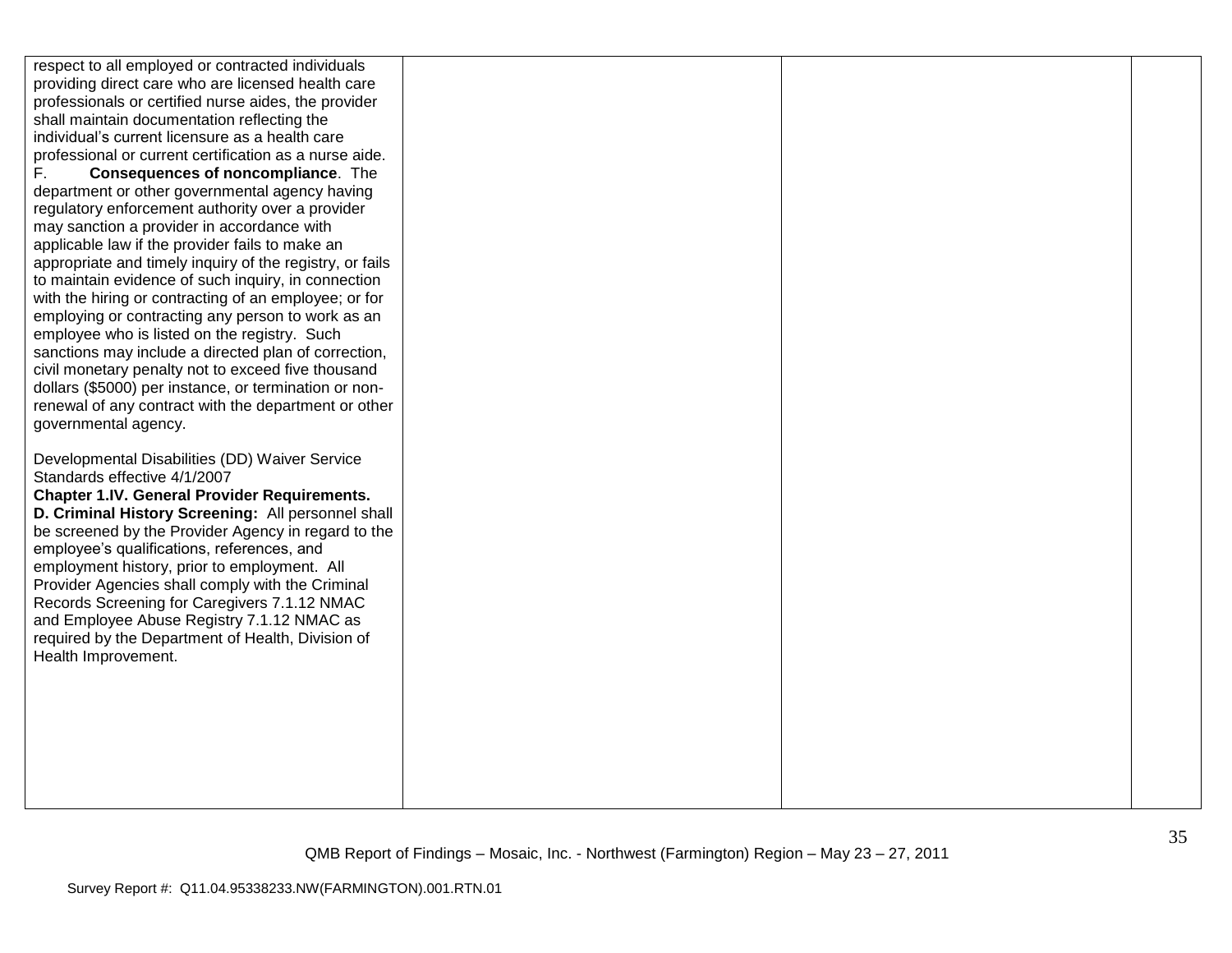| Tag #1A27 (CoP) Late & Failure to Report                               | <b>Scope and Severity Rating: E</b>                 |  |
|------------------------------------------------------------------------|-----------------------------------------------------|--|
| 7.1.13.9 INCIDENT MANAGEMENT SYSTEM                                    | Based on the Incident Management Bureau's Late      |  |
| <b>REPORTING REQUIREMENTS FOR</b>                                      | and Failure Reports, the Agency failed to report    |  |
| <b>COMMUNITY BASED SERVICE PROVIDERS:</b>                              | suspected abuse, neglect, or misappropriation of    |  |
| A. Duty To Report:                                                     | property, unexpected and natural/expected deaths;   |  |
| (1) All community based service providers shall                        | or other reportable incidents to the Division of    |  |
| immediately report abuse, neglect or                                   | Health Improvement for 13 of 20 individuals.        |  |
| misappropriation of property to the adult protective                   |                                                     |  |
| services division.                                                     | Individual #5                                       |  |
| (2) All community based service providers shall                        | • Incident date 12/20/2010. Allegation was Neglect. |  |
| report to the division within twenty four (24) hours :                 | Incident report was received 12/9/2010. Failure     |  |
| abuse, neglect, or misappropriation of property,                       | to Report. IMB Late & Failure Report indicated      |  |
| unexpected and natural/expected deaths; and other                      | incident of Neglect was "Confirmed."                |  |
| reportable incidents                                                   |                                                     |  |
| to include:                                                            | • Incident date 2/9/2011. Allegation was Neglect.   |  |
| (a) an environmental hazardous condition, which                        | Incident report was received 2/10/2011. Failure     |  |
| creates an immediate threat to life or health; or                      | to Report. IMB Late & Failure Report indicated      |  |
| (b) admission to a hospital or psychiatric facility or                 | incident of Neglect was "Confirmed."                |  |
| the provision of emergency services that results in                    |                                                     |  |
| medical care which is unanticipated or unscheduled                     | Individual #7                                       |  |
| for the consumer and which would not routinely be                      | • Incident date 12/8/2010. Allegation was Neglect.  |  |
| provided by a community based service provider.                        | Incident report was received 12/10/2010. Failure    |  |
| (3) All community based service providers shall                        | to Report. IMB Late & Failure Report indicated      |  |
| ensure that the reporter with direct knowledge of an                   | incident of Neglect was "Confirmed."                |  |
| incident has immediate access to the division                          |                                                     |  |
| incident report form to allow the reporter to respond                  | Individual #8                                       |  |
| to, report, and document incidents in a timely and<br>accurate manner. | • Incident date 1/13/2011. Allegation was Neglect.  |  |
| B. Notification: (1) Incident Reporting: Any                           | Incident report was received 1/21/2011. Failure     |  |
| consumer, employee, family member or legal                             | to Report. IMB Late & Failure Report indicated      |  |
| guardian may report an incident independently or                       | incident of Neglect was "Confirmed."                |  |
| through the community based service provider to                        |                                                     |  |
| the division by telephone call, written                                | Individual #9                                       |  |
| correspondence or other forms of communication                         | • Incident date 5/15/2010. Allegation was Abuse.    |  |
| utilizing the division's incident report form. The                     | Incident report was received 5/24/2010. Failure     |  |
| incident report form and instructions for the                          | to Report. IMB Late & Failure Report indicated      |  |
| completion and filing are available at the division's                  | incident of Neglect was "Confirmed."                |  |
| website,                                                               |                                                     |  |
| http://dhi.health.state.nm.us/elibrary/ironline/ir.php                 | Individual #11                                      |  |
| or may be obtained from the department by calling                      | • Incident date 12/3/2010. Allegation was Neglect.  |  |
| the toll free number.                                                  | Incident report was received 12/9/2010. Late        |  |
|                                                                        | Reporting. IMB Late & Failure Report indicated      |  |
|                                                                        | incident of Neglect was "Confirmed."                |  |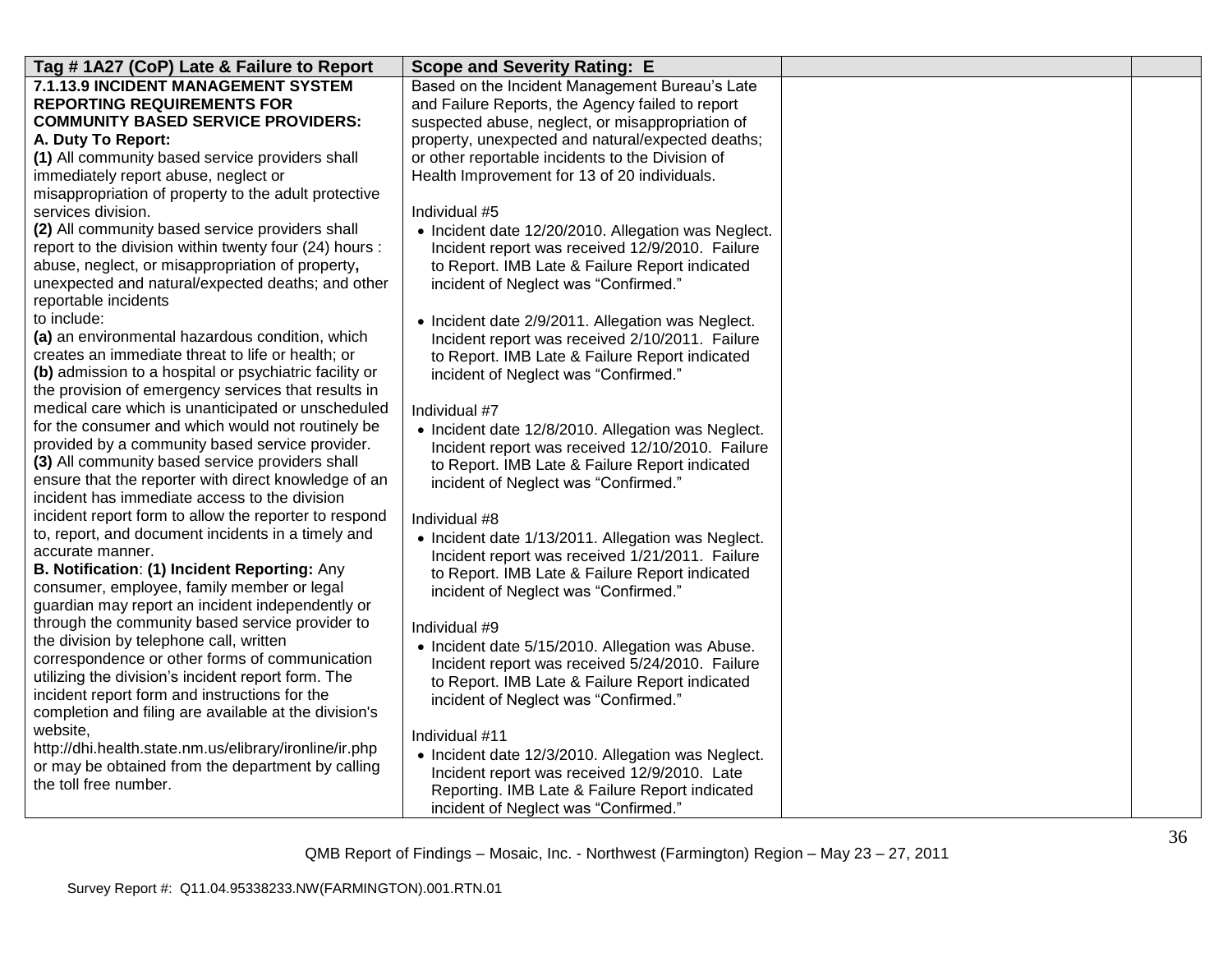| Individual #12<br>• Incident date 2/28/2011. Allegation was Neglect.<br>Incident report was received 2/28/2011. Failure<br>to Report. IMB Late & Failure Report indicated<br>incident of Neglect was "Confirmed."   |  |
|---------------------------------------------------------------------------------------------------------------------------------------------------------------------------------------------------------------------|--|
| Individual #14<br>• Incident date 10/13/2010. Allegation was Neglect.<br>Incident report was received 10/13/2010. Failure<br>to Report. IMB Late & Failure Report indicated<br>incident of Neglect was "Confirmed." |  |
| Individual #15<br>• Incident date 10/13/2010. Allegation was Neglect.<br>Incident report was received 12/9/2010. Failure<br>to Report. IMB Late & Failure Report indicated<br>incident of Neglect was "Confirmed."  |  |
| • Incident date 12/8/2010. Allegation was Neglect.<br>Incident report was received 10/14/2010. Failure<br>to Report. IMB Late & Failure Report indicated<br>incident of Neglect was "Confirmed."                    |  |
| Individual #16<br>• Incident date 12/3/2010. Allegation was Neglect.<br>Incident report was received 12/9/2010. Late<br>Reporting. IMB Late & Failure Report indicated<br>incident of Neglect was "Confirmed."      |  |
| Individual #17<br>• Incident date 12/9/2010. Allegation was Neglect.<br>Incident report was received 12/10/2010. Failure<br>to Report. IMB Late & Failure Report indicated<br>incident of Neglect was "Confirmed."  |  |
| Individual #18<br>• Incident date 1/1/2011. Allegation was Neglect.<br>Incident report was received 2/1/2011. Failure to<br>Report. IMB Late & Failure Report indicated<br>incident of Neglect was "Confirmed."     |  |
|                                                                                                                                                                                                                     |  |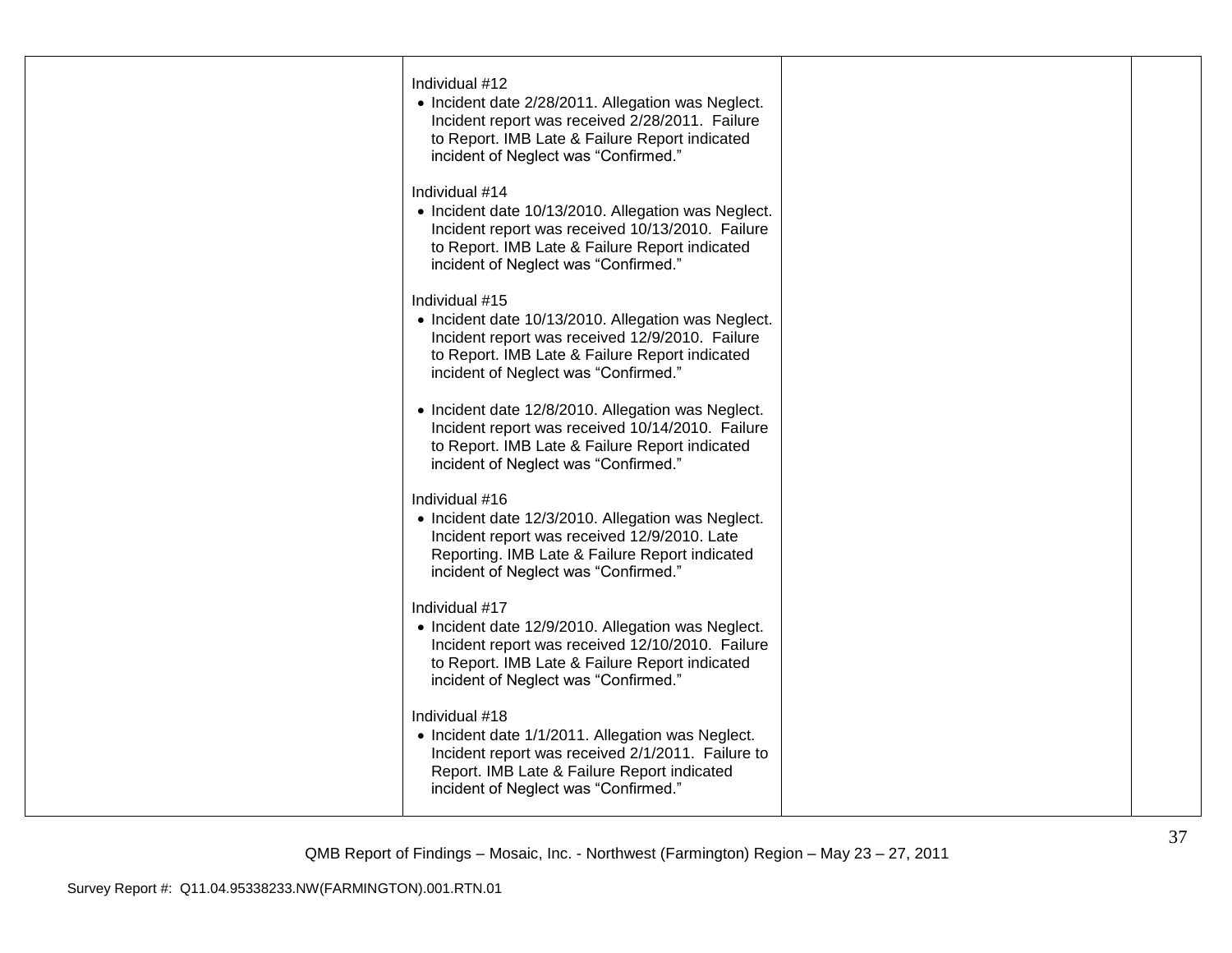| Individual #19                                     |  |
|----------------------------------------------------|--|
| • Incident date 2/9/2011. Allegation was Neglect.  |  |
| Incident report was received 2/10/2011. Failure    |  |
| to Report. IMB Late & Failure Report indicated     |  |
| incident of Neglect was "Confirmed."               |  |
|                                                    |  |
| Individual #20                                     |  |
| • Incident date 2/12/2011. Allegation was Neglect. |  |
| Incident report was received 2/18/2011. Late       |  |
|                                                    |  |
| Reporting. IMB Late & Failure Report indicated     |  |
| incident of Neglect was "Confirmed."               |  |
|                                                    |  |
|                                                    |  |
|                                                    |  |
|                                                    |  |
|                                                    |  |
|                                                    |  |
|                                                    |  |
|                                                    |  |
|                                                    |  |
|                                                    |  |
|                                                    |  |
|                                                    |  |
|                                                    |  |
|                                                    |  |
|                                                    |  |
|                                                    |  |
|                                                    |  |
|                                                    |  |
|                                                    |  |
|                                                    |  |
|                                                    |  |
|                                                    |  |
|                                                    |  |
|                                                    |  |
|                                                    |  |
|                                                    |  |
|                                                    |  |
|                                                    |  |
|                                                    |  |
|                                                    |  |
|                                                    |  |
|                                                    |  |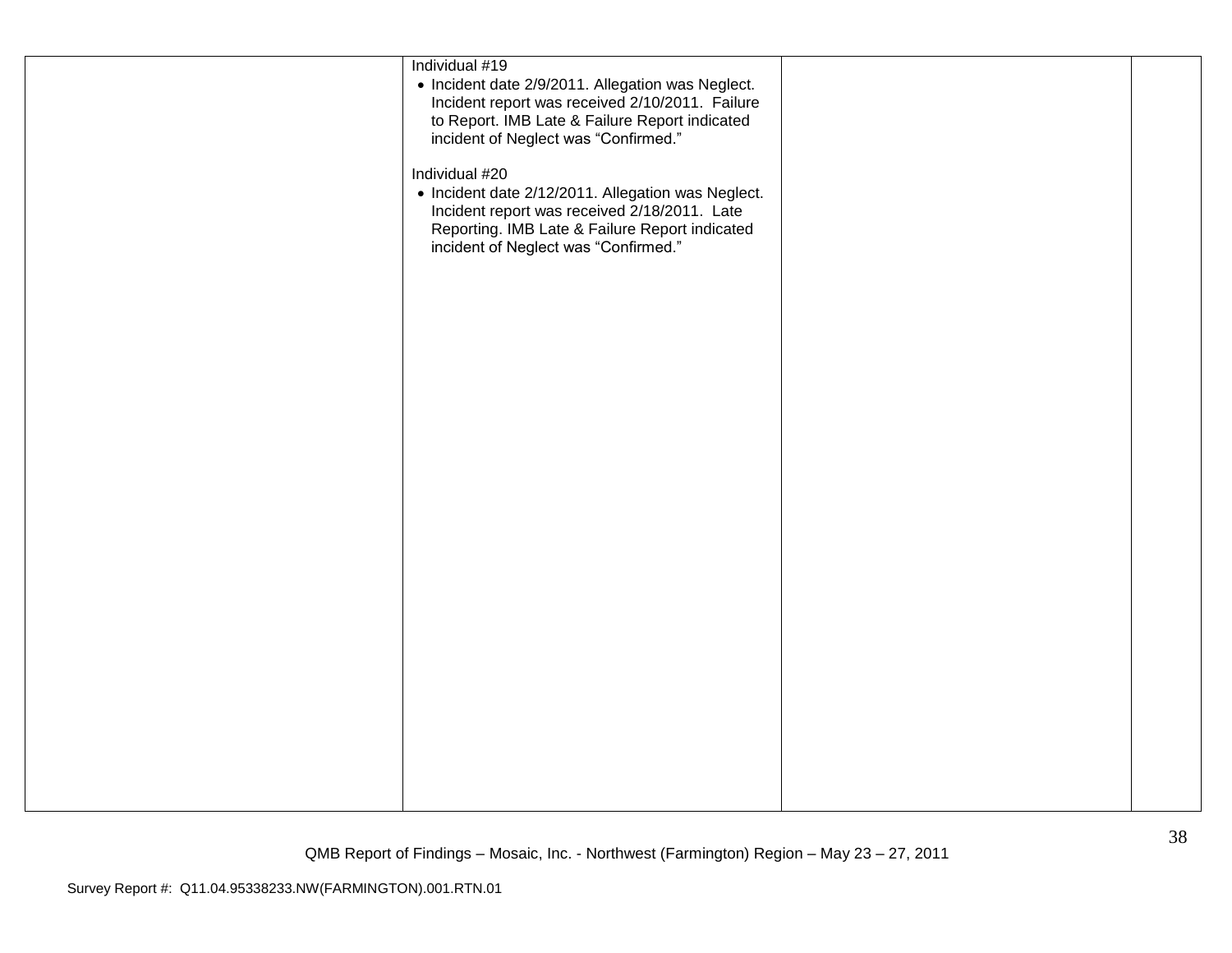| Tag #1A28.1 (CoP) Incident Mgt. System -<br><b>Personnel Training</b>                                                                                                                                                                                                                                                                                                                                                                                                                                                                                                                                                                                                                                                                                                                                                                                                                                                                                                                                                                                                                                                                                                                                                                                                                                                                                                                                                                                                                                                                                                                                                                                                                                                                                                                                                                                                                                                                                                | <b>Scope &amp; Severity Rating: D</b>                                                                                                                                                                                                                                                                                                                    |  |
|----------------------------------------------------------------------------------------------------------------------------------------------------------------------------------------------------------------------------------------------------------------------------------------------------------------------------------------------------------------------------------------------------------------------------------------------------------------------------------------------------------------------------------------------------------------------------------------------------------------------------------------------------------------------------------------------------------------------------------------------------------------------------------------------------------------------------------------------------------------------------------------------------------------------------------------------------------------------------------------------------------------------------------------------------------------------------------------------------------------------------------------------------------------------------------------------------------------------------------------------------------------------------------------------------------------------------------------------------------------------------------------------------------------------------------------------------------------------------------------------------------------------------------------------------------------------------------------------------------------------------------------------------------------------------------------------------------------------------------------------------------------------------------------------------------------------------------------------------------------------------------------------------------------------------------------------------------------------|----------------------------------------------------------------------------------------------------------------------------------------------------------------------------------------------------------------------------------------------------------------------------------------------------------------------------------------------------------|--|
| NMAC 7.1.13.10 INCIDENT MANAGEMENT<br><b>SYSTEM REQUIREMENTS:</b><br>A. General: All licensed health care facilities and<br>community based service providers shall establish<br>and maintain an incident management system,<br>which emphasizes the principles of prevention and<br>staff involvement. The licensed health care facility or<br>community based service provider shall ensure that<br>the incident management system policies and<br>procedures requires all employees to be<br>competently trained to respond to, report, and<br>document incidents in a timely and accurate<br>manner.<br>D. Training Documentation: All licensed health<br>care facilities and community based service<br>providers shall prepare training documentation for<br>each employee to include a signed statement<br>indicating the date, time, and place they received<br>their incident management reporting instruction. The<br>licensed health care facility and community based<br>service provider shall maintain documentation of an<br>employee's training for a period of at least twelve<br>(12) months, or six (6) months after termination of<br>an employee's employment. Training curricula shall<br>be kept on the provider premises and made<br>available on request by the department. Training<br>documentation shall be made available immediately<br>upon a division representative's request. Failure to<br>provide employee training documentation shall<br>subject the licensed health care facility or<br>community based service provider to the penalties<br>provided for in this rule.<br><b>Policy Title: Training Requirements for Direct</b><br>Service Agency Staff Policy - Eff. March 1, 2007<br><b>II. POLICY STATEMENTS:</b><br>A. Individuals shall receive services from competent<br>and qualified staff.<br>C. Staff shall complete training on DOH-approved<br>incident reporting procedures in accordance with 7<br>NMAC 1.13. | Based on record review, the Agency failed to<br>provide documentation verifying completion of<br>Incident Management Training for 6 of 103 Agency<br>Personnel.<br><b>Direct Service Professional Personnel (DSP):</b><br>• Incident Management Training (Abuse, Neglect &<br>Misappropriation of Consumers' Property) (#53,<br>66, 116, 117, 130 & 132) |  |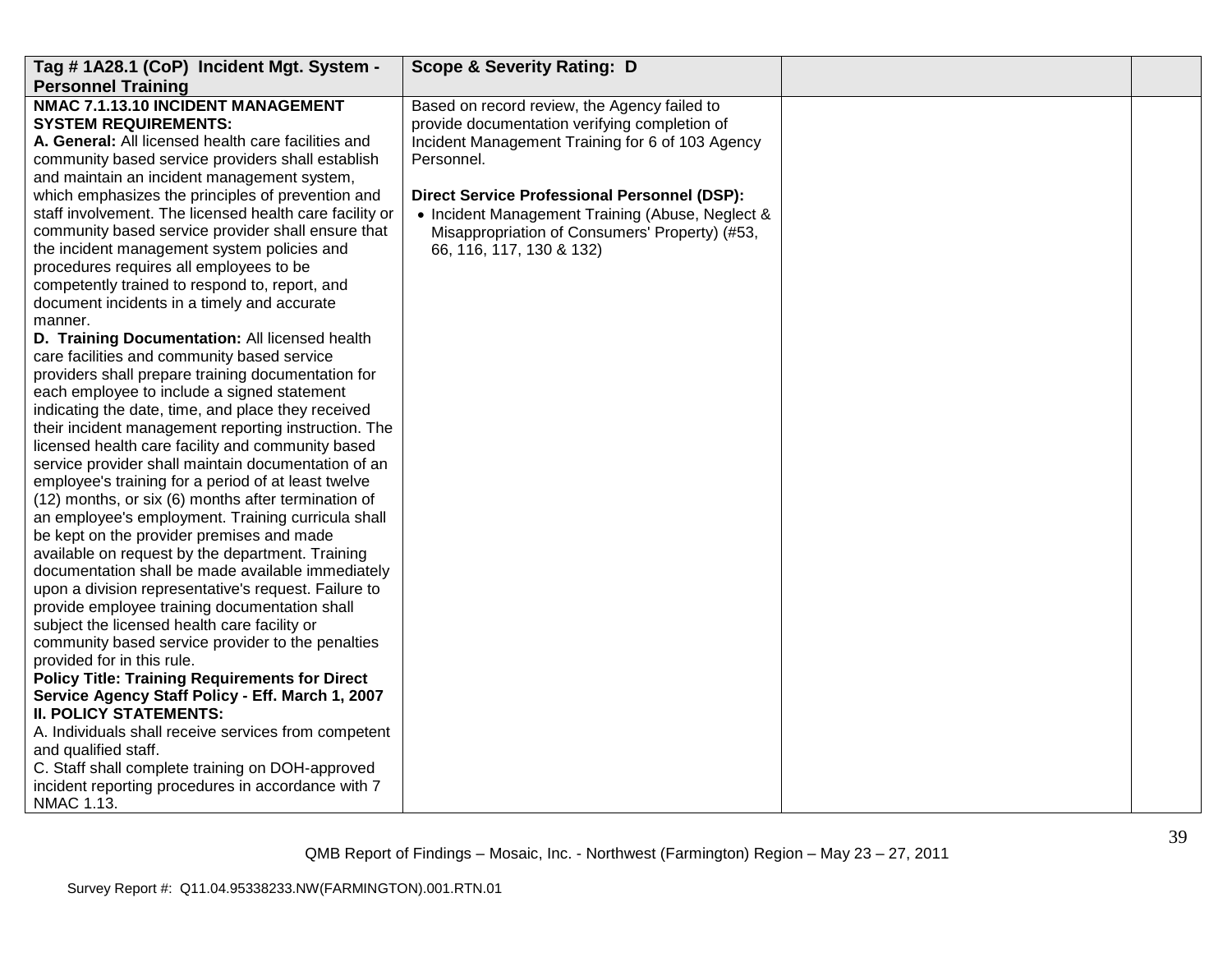| Tag #1A32 & 6L14 (CoP) ISP                                                                                                                                                                                                                                                                                                                                                                                                                                                                                                                                                                                                                                                                                                                                                                                                                                                                                                                                                                                                                                                                                                                                                                                                                                                                                                                                                                                                                                                                                                                                                                                                                                                                        | <b>Scope and Severity Rating: E</b>                                                                                                                                                                                                                                                                                                                                                                                                                                                                                                                                                                                                                                                                                                                                                                                                                                                                                                                                                                                                                                                                   |  |
|---------------------------------------------------------------------------------------------------------------------------------------------------------------------------------------------------------------------------------------------------------------------------------------------------------------------------------------------------------------------------------------------------------------------------------------------------------------------------------------------------------------------------------------------------------------------------------------------------------------------------------------------------------------------------------------------------------------------------------------------------------------------------------------------------------------------------------------------------------------------------------------------------------------------------------------------------------------------------------------------------------------------------------------------------------------------------------------------------------------------------------------------------------------------------------------------------------------------------------------------------------------------------------------------------------------------------------------------------------------------------------------------------------------------------------------------------------------------------------------------------------------------------------------------------------------------------------------------------------------------------------------------------------------------------------------------------|-------------------------------------------------------------------------------------------------------------------------------------------------------------------------------------------------------------------------------------------------------------------------------------------------------------------------------------------------------------------------------------------------------------------------------------------------------------------------------------------------------------------------------------------------------------------------------------------------------------------------------------------------------------------------------------------------------------------------------------------------------------------------------------------------------------------------------------------------------------------------------------------------------------------------------------------------------------------------------------------------------------------------------------------------------------------------------------------------------|--|
| Implementation                                                                                                                                                                                                                                                                                                                                                                                                                                                                                                                                                                                                                                                                                                                                                                                                                                                                                                                                                                                                                                                                                                                                                                                                                                                                                                                                                                                                                                                                                                                                                                                                                                                                                    |                                                                                                                                                                                                                                                                                                                                                                                                                                                                                                                                                                                                                                                                                                                                                                                                                                                                                                                                                                                                                                                                                                       |  |
| NMAC 7.26.5.16.C and D Development of the<br>ISP. Implementation of the ISP. The ISP shall be<br>implemented according to the timelines determined<br>by the IDT and as specified in the ISP for each<br>stated desired outcomes and action plan.                                                                                                                                                                                                                                                                                                                                                                                                                                                                                                                                                                                                                                                                                                                                                                                                                                                                                                                                                                                                                                                                                                                                                                                                                                                                                                                                                                                                                                                 | Based on record review, the Agency failed to<br>implement the ISP according to the timelines<br>determined by the IDT and as specified in the ISP<br>for each stated desired outcomes and action plan<br>for 6 of 13 individuals.                                                                                                                                                                                                                                                                                                                                                                                                                                                                                                                                                                                                                                                                                                                                                                                                                                                                     |  |
| C.<br>The IDT shall review and discuss<br>information and recommendations with the<br>individual, with the goal of supporting the individual<br>in attaining desired outcomes. The IDT develops an<br>ISP based upon the individual's personal vision<br>statement, strengths, needs, interests and<br>preferences. The ISP is a dynamic document,<br>revised periodically, as needed, and amended to<br>reflect progress towards personal goals and<br>achievements consistent with the individual's future<br>vision. This regulation is consistent with standards<br>established for individual plan development as set<br>forth by the commission on the accreditation of<br>rehabilitation facilities (CARF) and/or other program<br>accreditation approved and adopted by the<br>developmental disabilities division and the<br>department of health. It is the policy of the<br>developmental disabilities division (DDD), that to the<br>extent permitted by funding, each individual receive<br>supports and services that will assist and encourage<br>independence and productivity in the community<br>and attempt to prevent regression or loss of current<br>capabilities. Services and supports include<br>specialized and/or generic services, training,<br>education and/or treatment as determined by the<br>IDT and documented in the ISP.<br>D. The intent is to provide choice and obtain<br>opportunities for individuals to live, work and play<br>with full participation in their communities. The<br>following principles provide direction and purpose in<br>planning for individuals with developmental<br>disabilities.<br>[05/03/94; 01/15/97; Recompiled 10/31/01] | Per Individuals ISP the following was found with<br>regards to the implementation of ISP Outcomes:<br><b>Administrative Files Reviewed:</b><br><b>Supported Living Data Collection/Data</b><br>Tracking/Progress with regards to ISP<br>Outcomes:<br>Individual #2<br>• " will scrapbook one page." Per Develop<br>Relationship/Have Fun Outcome Statement this<br>Action Step is to be completed 1 time per<br>month. Outcome was not being completed at<br>the required frequency for 3/2011.<br>Individual #9<br>• "Down load music to it" Per Live Outcome<br>Statement this Action Step is to be completed 1<br>time per month. Outcome was ot being<br>completed at the required frequency for 2/2011<br>$-3/2011$ .<br>. " will go to yard sales, pawn shops, flea<br>markets, or thrift stores." Per Live Outcome<br>Statement this Action Step is to be completed 1<br>time per month. Outcome was not being<br>completed at the required frequency for 2/2011<br>$-3/2011$ .<br><b>Adult Habilitation Data Collection/Data</b><br>Tracking/Progress with regards to ISP<br><b>Outcomes:</b> |  |
|                                                                                                                                                                                                                                                                                                                                                                                                                                                                                                                                                                                                                                                                                                                                                                                                                                                                                                                                                                                                                                                                                                                                                                                                                                                                                                                                                                                                                                                                                                                                                                                                                                                                                                   |                                                                                                                                                                                                                                                                                                                                                                                                                                                                                                                                                                                                                                                                                                                                                                                                                                                                                                                                                                                                                                                                                                       |  |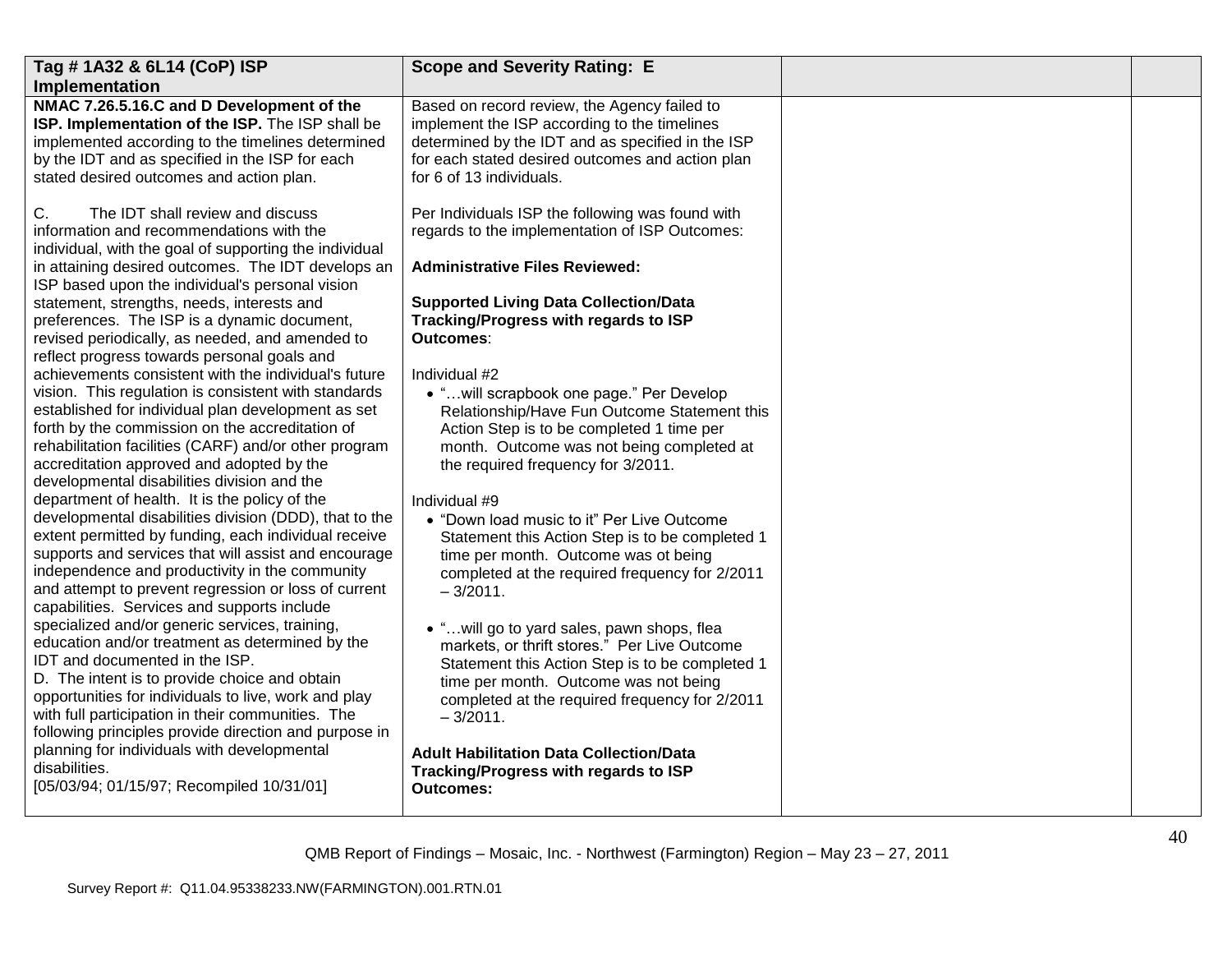| Individual #2<br>• " will scrapbook one page." Per Develop<br>Relationship/Have Fun Outcome Statement this<br>Action Step is to be completed 1 time per<br>month. Outcome was not being completed at<br>the required frequency for 1/2011-3/2011.<br>Additionally, the outcome Statement does not<br>clearly identify whether Adult Habitation and/or<br>Community Access is the Responsible Party for<br>implementation.                                                                                     |  |
|---------------------------------------------------------------------------------------------------------------------------------------------------------------------------------------------------------------------------------------------------------------------------------------------------------------------------------------------------------------------------------------------------------------------------------------------------------------------------------------------------------------|--|
| Individual #7<br>• "With staff assistance,  will find places or<br>research places to tell her stories (such as at<br>festivals, Libraries etc.)." Per<br>Work/Learn/Volunteer Outcome Statement this<br>Action Step is to be completed 1 time per<br>month. Outcome was not being completed at<br>the required frequency for 3/2011. Additionally,<br>the outcome Statement does not clearly identify<br>whether Adult Habitation and/or Community<br>Access is the Responsible Party for<br>implementation. |  |
| . " will take photos of her activities." Per Have<br>Fun/Develop Relationships Outcome Statement<br>this Action Step is to be completed 2 times per<br>week. Outcome was not being completed at the<br>required frequency for 3/2011. Additionally, the<br>outcome Statement does not clearly identify<br>whether Adult Habitation and/or Community<br>Access is the Responsible Party for<br>implementation.                                                                                                 |  |
| . " will add to her photo Album." Per Have<br>Fun/Develop Relationships Outcome Statement<br>this Action Step is to be completed 1 time per<br>week. Additionally, the outcome Statement<br>does not clearly identify whether Adult<br>Habitation and/or Community Access is the<br>Responsible Party for implementation.                                                                                                                                                                                     |  |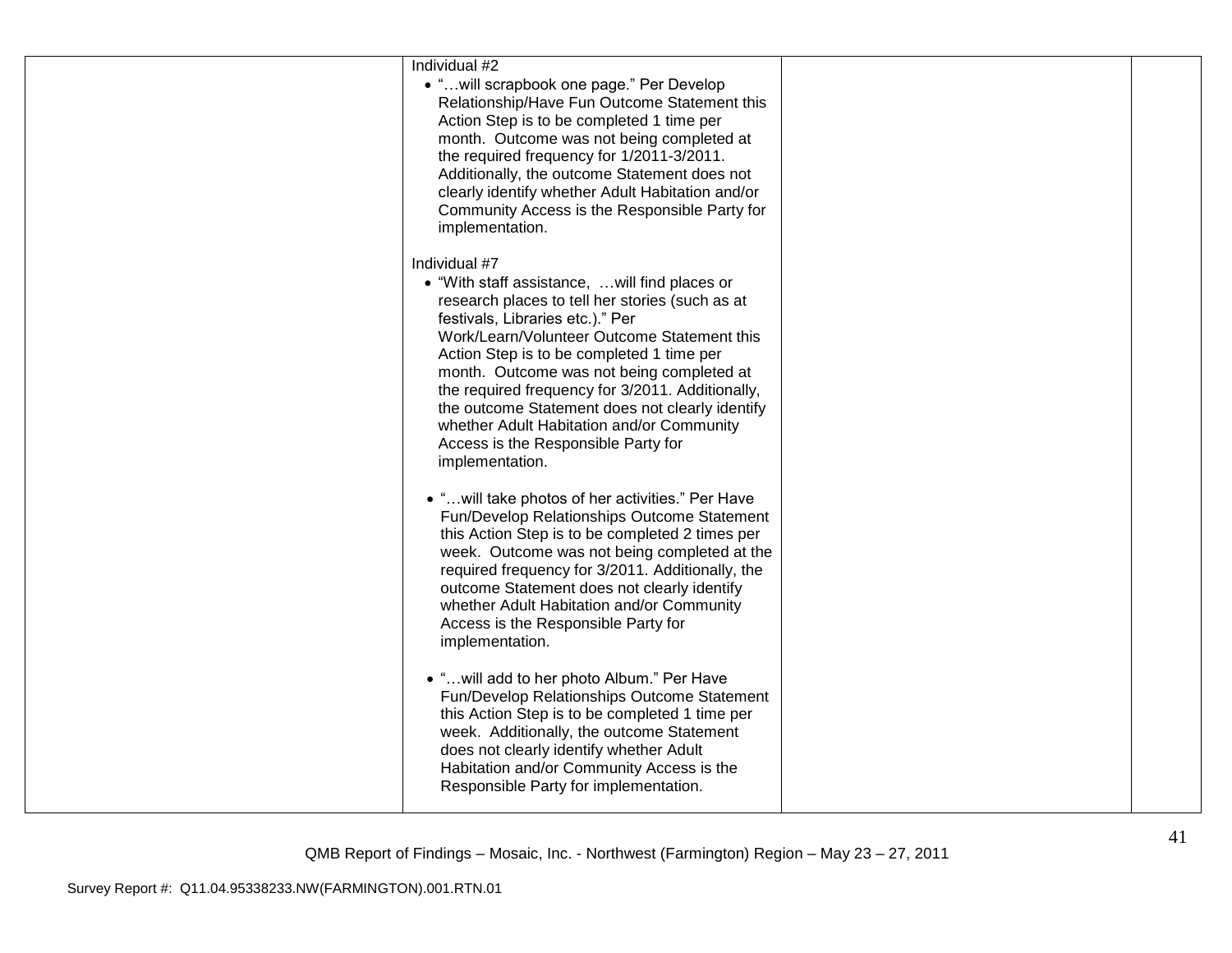| • " will show off her photos." Per Have<br>Fun/Develop Relationships Outcome Statement<br>this Action Step is to be completed 1 time per<br>month. Outcome was not being completed at<br>the required frequency for 3/2011. Additionally,<br>the outcome Statement does not clearly identify<br>whether Adult Habitation and/or Community<br>Access is the Responsible Party for<br>implementation. |  |
|-----------------------------------------------------------------------------------------------------------------------------------------------------------------------------------------------------------------------------------------------------------------------------------------------------------------------------------------------------------------------------------------------------|--|
| Individual #9<br>• "Down load music to it." Per Live Outcome<br>Statement this Action Step is to be completed 1<br>time per month. Outcome was not being<br>completed at the required frequency for 1/2011<br>$-3/2011$ .                                                                                                                                                                           |  |
| • "will go to yard sales, pawn shops, flea<br>markets, or thrift stores." Per Live Outcome<br>Statement this Action Step is to be completed 1<br>time per month. Outcome was not being<br>completed at the required frequency for 1/2011<br>$-3/2011$ .                                                                                                                                             |  |
| Individual #13<br>• " will go to the community to the venues of his<br>choice such as library, Hastings, Sycamore<br>center to look up his art patterns and<br>characters." Per Have Fun/Develop<br>Relationships Outcome Statement this Action<br>Step is to be completed 1 time per week.<br>Outcome was not being completed at the<br>required frequency for 1/2011 - 3/2011.                    |  |
| • " will work on making t-shirts." Per Have<br>Fun/Develop Relationships Outcome Statement<br>this Action Step is to be completed 1 time per<br>month. Outcome was not being completed at<br>the required frequency for $1/2011 - 3/2011$ .                                                                                                                                                         |  |
| • "will exercise daily." Per Health/Other<br>Outcome Statement this Action Step is to be                                                                                                                                                                                                                                                                                                            |  |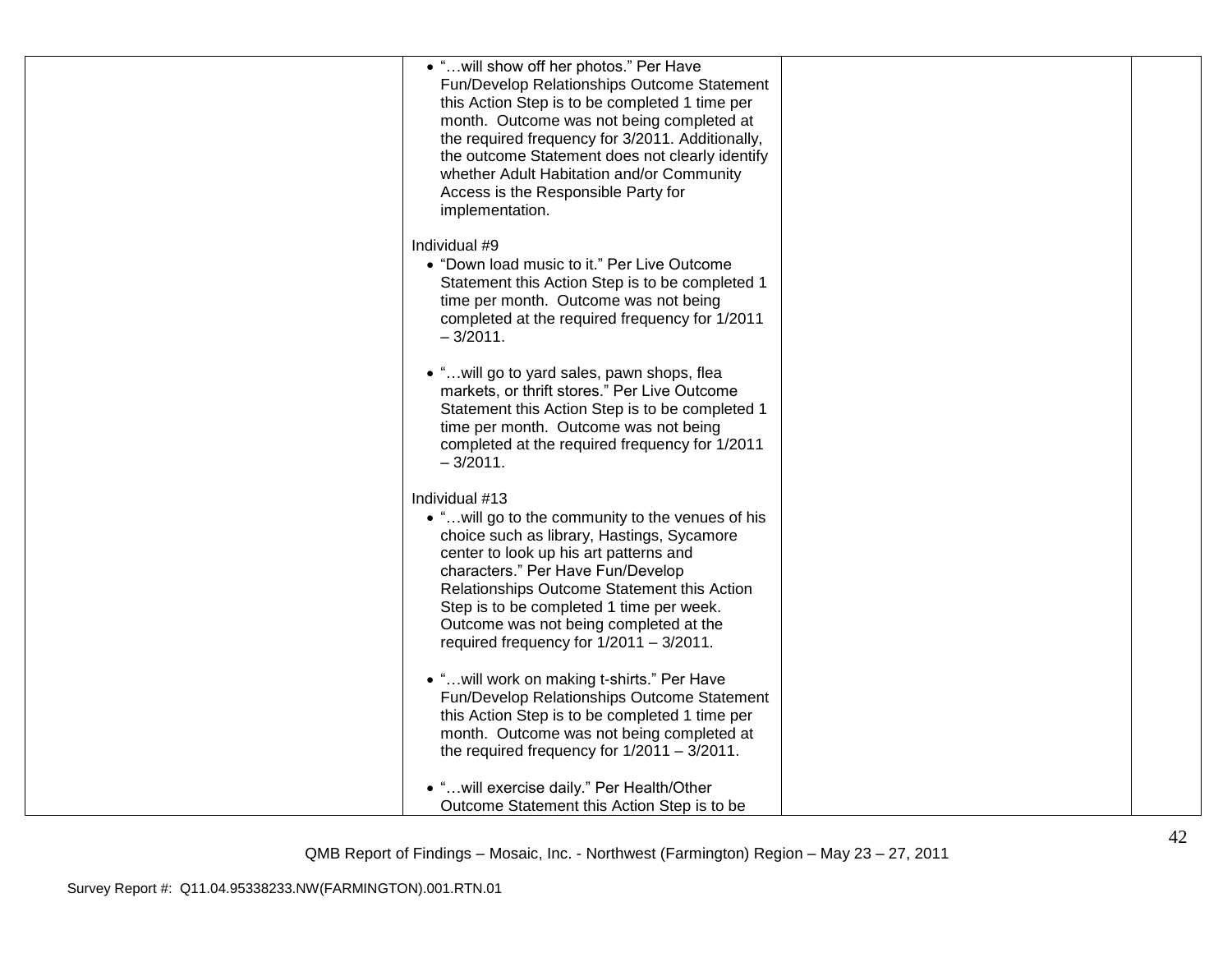| completed 1 time per day. Outcome was<br>notbeing completed at the required frequency<br>for 1/2011 - 3/2011.<br><b>Community Access Data Collection/Data</b><br>Tracking/Progress with regards to ISP<br><b>Outcomes:</b>                                                                                                                                                                                                                                                                                    |  |
|---------------------------------------------------------------------------------------------------------------------------------------------------------------------------------------------------------------------------------------------------------------------------------------------------------------------------------------------------------------------------------------------------------------------------------------------------------------------------------------------------------------|--|
| Individual #2<br>• " will scrapbook one page." Per Develop<br>Relationship/Have Fun Outcome Statement this<br>Action Step is to be completed 1 time per<br>month. Outcome was not being completed at<br>the required frequency for 1/2011-3/2011.<br>Additionally, the outcome Statement does not<br>clearly identify whether Adult Habitation and/or<br>Community Access is the Responsible Party for<br>implementation.                                                                                     |  |
| • " will take pictures at the events she takes part<br>in." Per Develop Relationship/Have Fun<br>Outcome Statement this Action Step is to be<br>completed "As desired at each event."<br>Outcome was not being documented for<br>1/2011-2/2011. Additionally, the outcome<br>Statement does not clearly identify whether<br>Adult Habitation and/or Community Access is<br>the Responsible Party for implementation.                                                                                          |  |
| Individual #7<br>• "With staff assistance,  will find places or<br>research places to tell her stories (such as at<br>festivals, Libraries etc.)." Per<br>Work/Learn/Volunteer Outcome Statement this<br>Action Step is to be completed 1 time per<br>month. Outcome was not being completed at<br>the required frequency for 3/2011. Additionally,<br>the outcome Statement does not clearly identify<br>whether Adult Habitation and/or Community<br>Access is the Responsible Party for<br>implementation. |  |
|                                                                                                                                                                                                                                                                                                                                                                                                                                                                                                               |  |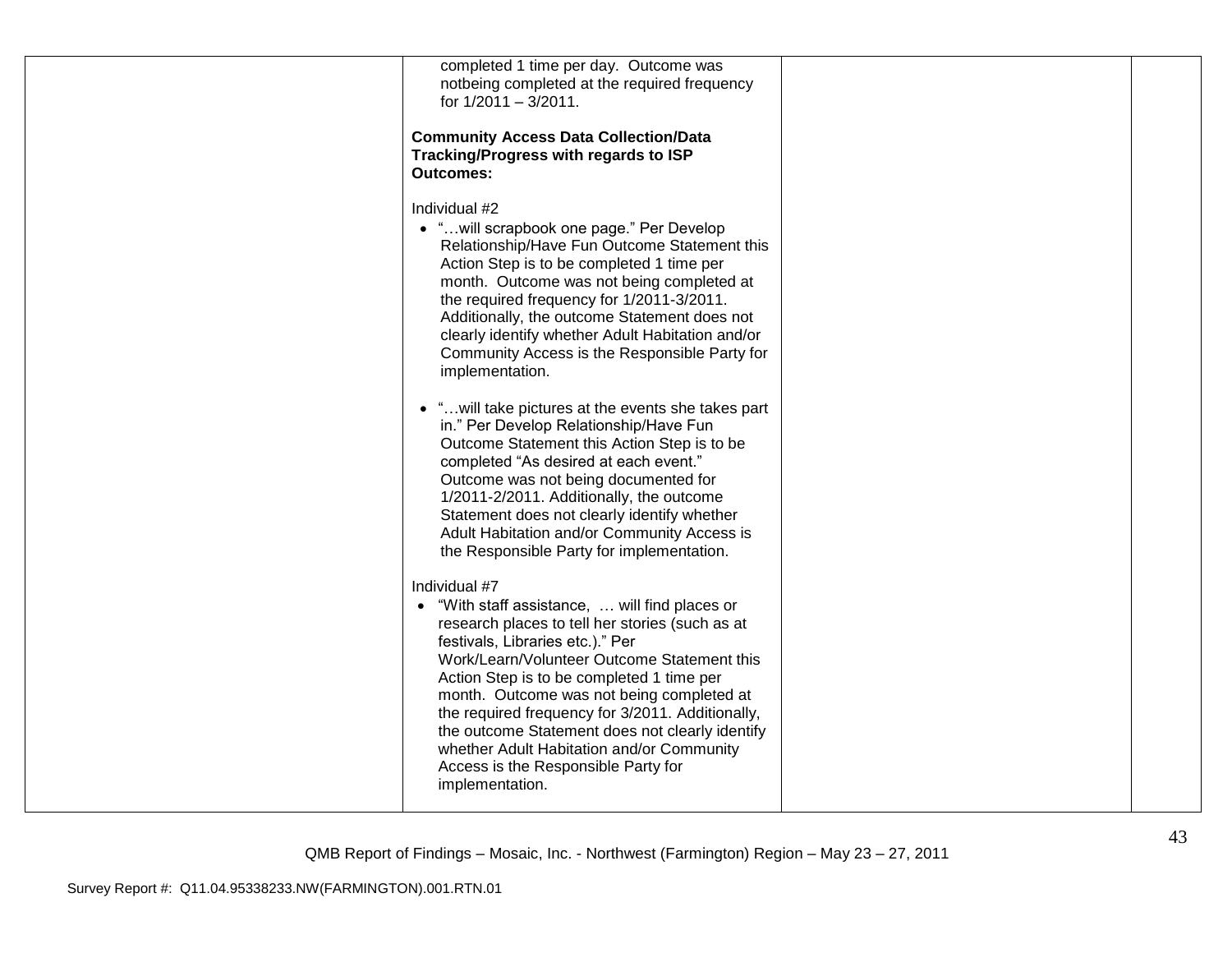| • " will take photos of her activities." Per Have<br>Fun/Develop Relationships Outcome Statement<br>this Action Step is to be completed 2 times per<br>week. Outcome was not being completed at the<br>required frequency for 3/2011. Additionally, the<br>outcome Statement does not clearly identify<br>whether Adult Habitation and/or Community<br>Access is the Responsible Party for<br>implementation. |  |
|---------------------------------------------------------------------------------------------------------------------------------------------------------------------------------------------------------------------------------------------------------------------------------------------------------------------------------------------------------------------------------------------------------------|--|
| • " will add to her photo Album." Per Have<br>Fun/Develop Relationships Outcome Statement<br>this Action Step is to be completed 1 time per<br>week. Outcome was not being completed at the<br>required frequency for 3/2011. Additionally, the<br>outcome Statement does not clearly identify<br>whether Adult Habitation and/or Community<br>Access is the Responsible Party for<br>implementation.         |  |
| • " will show off her photos." Per Have<br>Fun/Develop Relationships Outcome Statement<br>this Action Step is to be completed 1 time per<br>month. Outcome was not being completed at<br>the required frequency for 3/2011. Additionally,<br>the outcome Statement does not clearly identify<br>whether Adult Habitation and/or Community<br>Access is the Responsible Party for<br>implementation.           |  |
| <b>Residential Files Reviewed:</b>                                                                                                                                                                                                                                                                                                                                                                            |  |
| <b>Supported Living Data Collection/Data</b><br>Tracking/Progress with regards to ISP<br>Outcomes:                                                                                                                                                                                                                                                                                                            |  |
| Individual #3<br>• None found regarding: "When presented with<br>one or more article of clothing, (Individual #3)<br>will put them on correctly." Action Steps were<br>not being completed at the required frequency<br>indicated in the ISP for $5/1 - 23$ , 2011.                                                                                                                                           |  |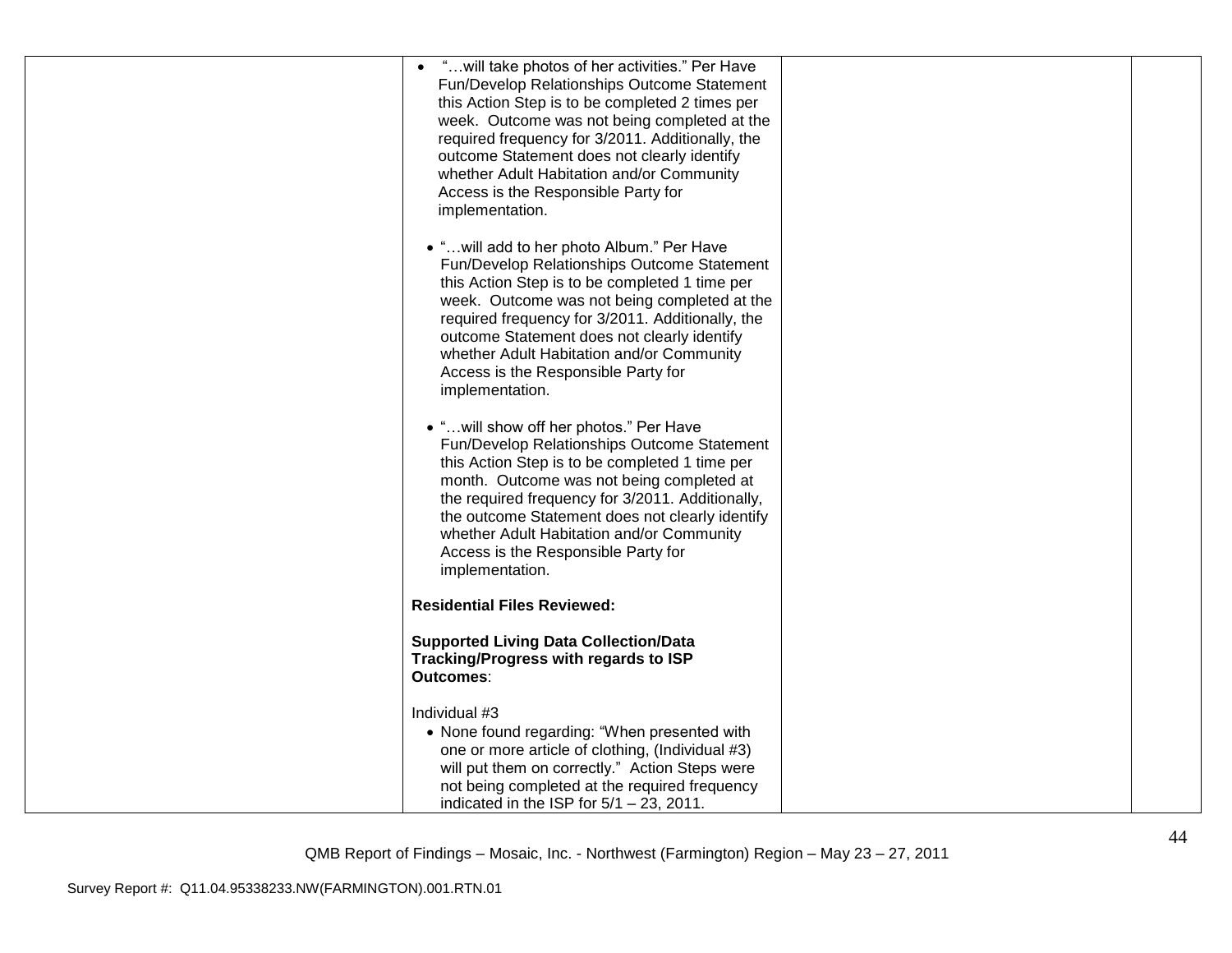| • None found regarding: "will be able to<br>vacuum the carpeted area at Mosaic, and the<br>middle of the living room at home." Action<br>Steps were not being completed at the required<br>frequency indicated in the ISP for $5/1 - 23$<br>2011. |  |
|---------------------------------------------------------------------------------------------------------------------------------------------------------------------------------------------------------------------------------------------------|--|
|                                                                                                                                                                                                                                                   |  |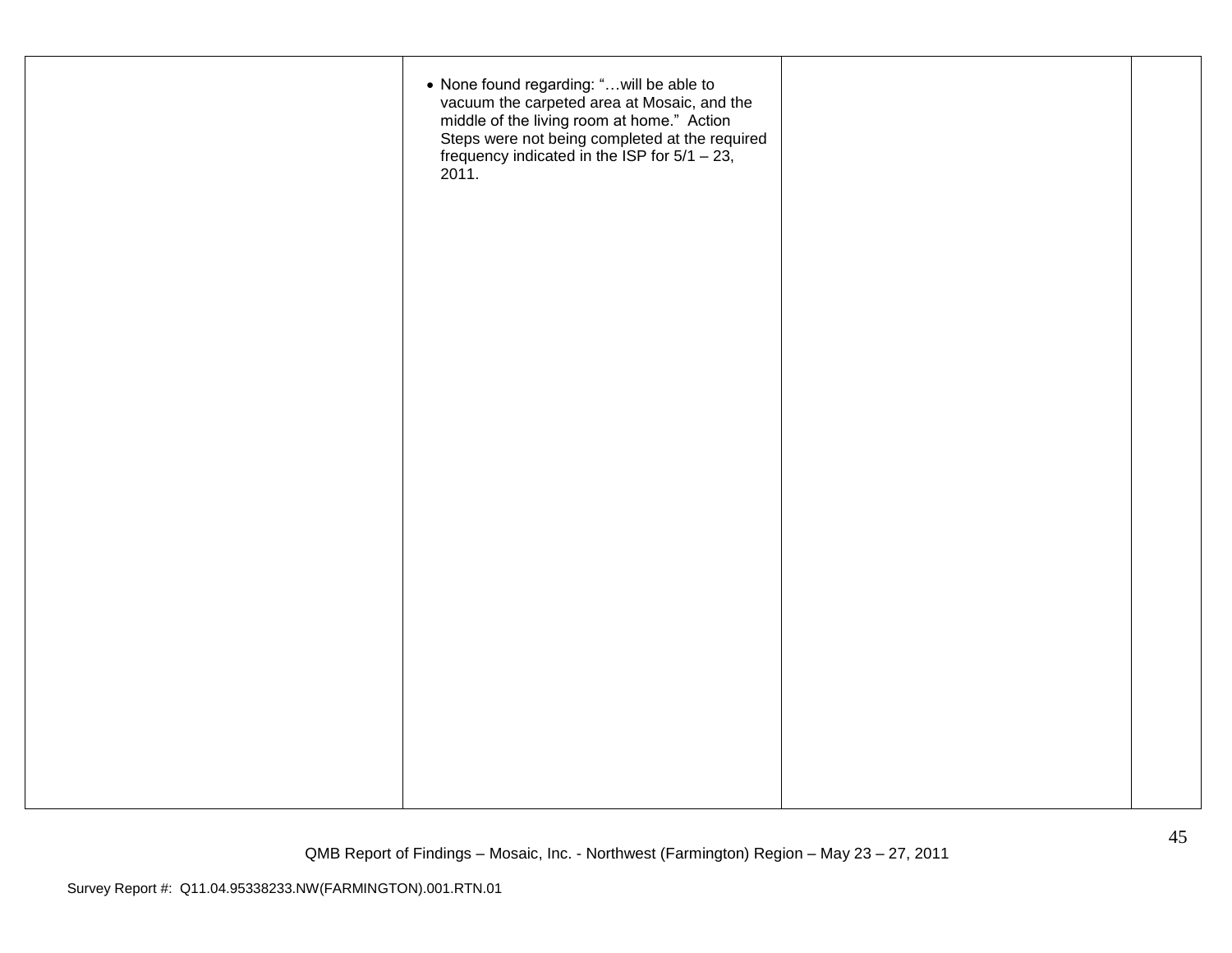|                | Tag #1A33 Board of Pharmacy - Med                                                                                                                                                                                                                                                                                                                                                                                                                                                                                                                                                                                                                                                                                                                                                                                                                                                                                                                      | <b>Scope and Severity Rating: B</b>                                                                                                                                                                                                                                                                                                                                                                                                                                                                                                                                                                                                                                                                                              |  |
|----------------|--------------------------------------------------------------------------------------------------------------------------------------------------------------------------------------------------------------------------------------------------------------------------------------------------------------------------------------------------------------------------------------------------------------------------------------------------------------------------------------------------------------------------------------------------------------------------------------------------------------------------------------------------------------------------------------------------------------------------------------------------------------------------------------------------------------------------------------------------------------------------------------------------------------------------------------------------------|----------------------------------------------------------------------------------------------------------------------------------------------------------------------------------------------------------------------------------------------------------------------------------------------------------------------------------------------------------------------------------------------------------------------------------------------------------------------------------------------------------------------------------------------------------------------------------------------------------------------------------------------------------------------------------------------------------------------------------|--|
| <b>Storage</b> |                                                                                                                                                                                                                                                                                                                                                                                                                                                                                                                                                                                                                                                                                                                                                                                                                                                                                                                                                        |                                                                                                                                                                                                                                                                                                                                                                                                                                                                                                                                                                                                                                                                                                                                  |  |
| 2.<br>4.       | New Mexico Board of Pharmacy Model Custodial<br><b>Drug Procedures Manual</b><br>E. Medication Storage:<br>1. Prescription drugs will be stored in a locked<br>cabinet and the key will be in the care of the<br>administrator or designee.<br>Drugs to be taken by mouth will be separate<br>from all other dosage forms.<br>3. A locked compartment will be available in the<br>refrigerator for those items labeled "Keep in<br>Refrigerator." The temperature will be kept in<br>the 36°F - 46°F range. An accurate<br>thermometer will be kept in the refrigerator to<br>verify temperature.<br>Separate compartments are required for each<br>resident's medication.<br>5. All medication will be stored according to their<br>individual requirement or in the absence of<br>temperature and humidity requirements,<br>controlled room temperature (68-77°F) and<br>protected from light. Storage requirements are<br>in effect 24 hours a day. | Based on observation, the Agency failed to ensure<br>proper storage of medication for 2 of 9 individuals.<br>Observation included:<br>Individual #7<br>• Chlorphexidine Gluconate 12% Sol - Was not<br>kept in a locked compartment, as per regulation.<br>• Biotene mouthwash - Was not kept in a locked<br>compartment, as per regulation.<br>Individual #9<br>• Bacitracin 1 <sup>st</sup> aid antibiotic ointment expired<br>3/2010. Expired medication was not kept<br>separate from other medications as required by<br>Board of Pharmacy Procedures.<br>Equate stool softener 100mg expired 9/2010.<br>Expired medication was not kept separate from<br>other medications as required by Board of<br>Pharmacy Procedures. |  |
| 6.             | Medication no longer in use, unwanted,<br>outdated, or adulterated will be placed in a<br>quarantine area in the locked medication<br>cabinet and held for destruction by the<br>consultant pharmacist.<br>8. References<br>A. Adequate drug references shall be available for<br>facility staff                                                                                                                                                                                                                                                                                                                                                                                                                                                                                                                                                                                                                                                       |                                                                                                                                                                                                                                                                                                                                                                                                                                                                                                                                                                                                                                                                                                                                  |  |
|                | H. Controlled Substances (Perpetual Count<br><b>Requirement)</b><br>1. Separate accountability or proof-of-use sheets<br>shall be maintained, for each controlled substance,<br>indicating the following information:<br>a. date<br>b. time administered<br>c. name of patient                                                                                                                                                                                                                                                                                                                                                                                                                                                                                                                                                                                                                                                                         |                                                                                                                                                                                                                                                                                                                                                                                                                                                                                                                                                                                                                                                                                                                                  |  |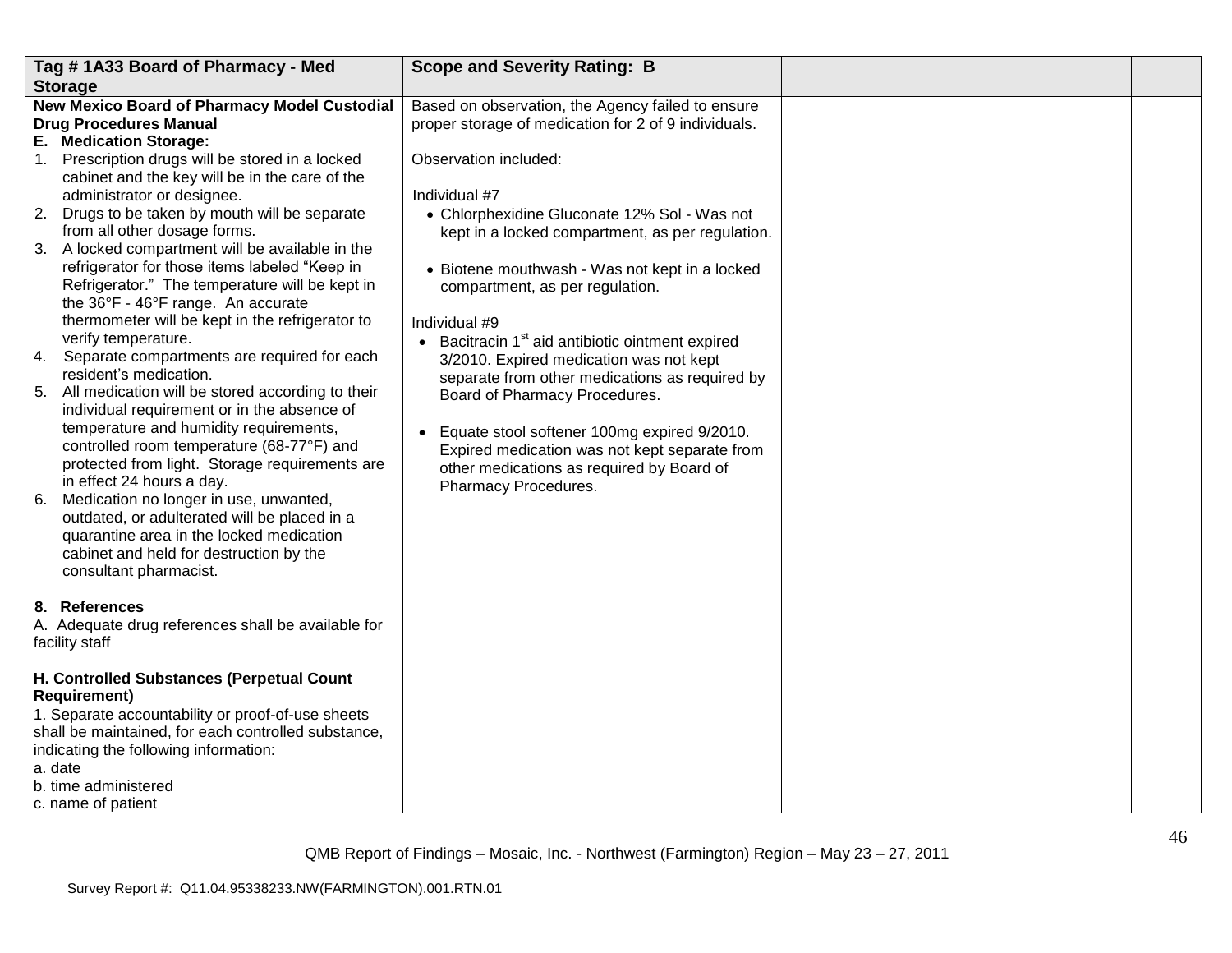| d. dose<br>e. practitioner's name<br>f. signature of person administering or assisting with<br>the administration the dose |  |  |
|----------------------------------------------------------------------------------------------------------------------------|--|--|
| g. balance of controlled substance remaining.                                                                              |  |  |
|                                                                                                                            |  |  |
|                                                                                                                            |  |  |
|                                                                                                                            |  |  |
|                                                                                                                            |  |  |
|                                                                                                                            |  |  |
|                                                                                                                            |  |  |
|                                                                                                                            |  |  |
|                                                                                                                            |  |  |
|                                                                                                                            |  |  |
|                                                                                                                            |  |  |
|                                                                                                                            |  |  |
|                                                                                                                            |  |  |
|                                                                                                                            |  |  |
|                                                                                                                            |  |  |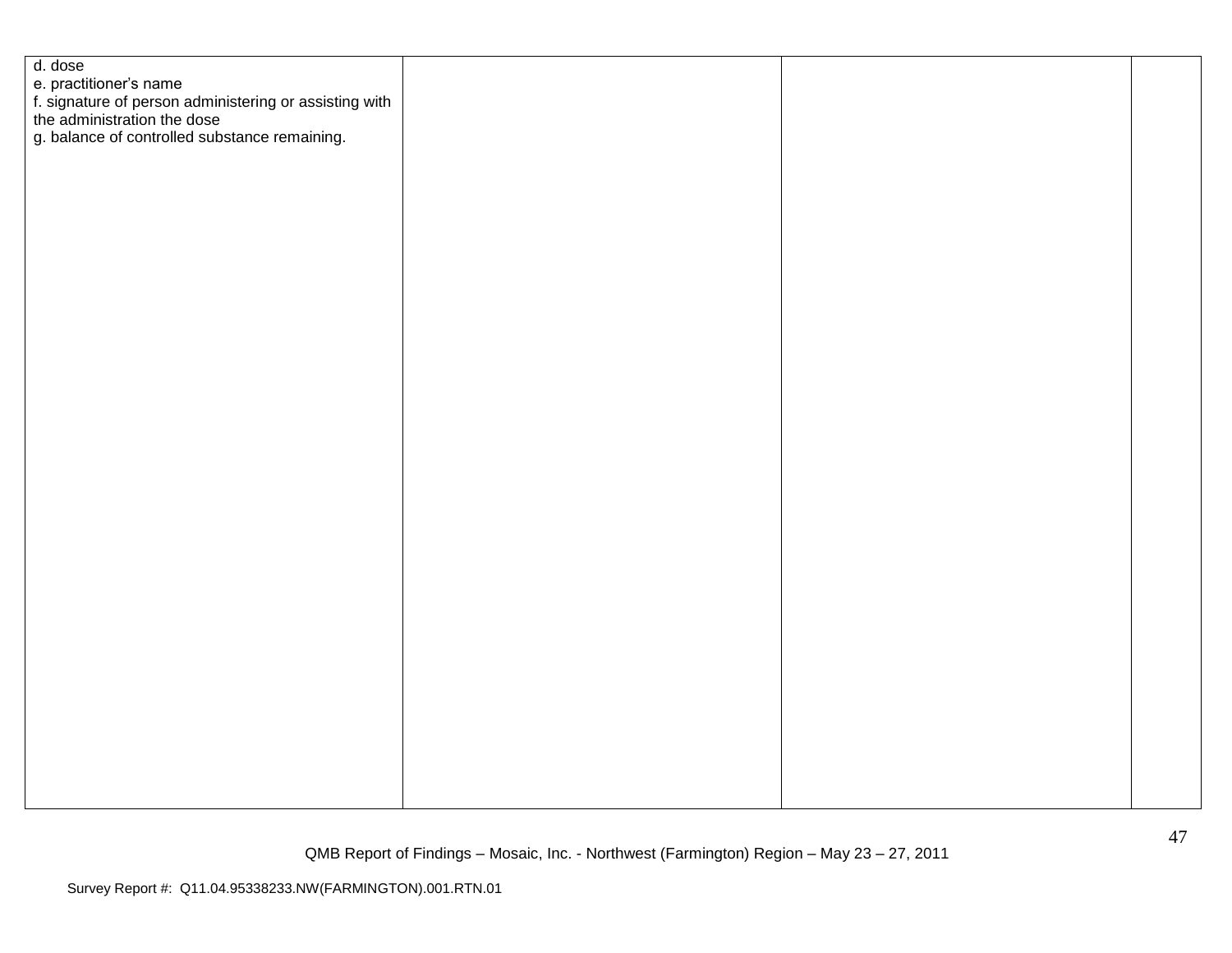| Tag #1A33.1 Board of Pharmacy - Lic                                                                                                                                                                                                                                                                                                                                                                           | <b>Scope and Severity Rating: B</b>                                                                                                                                                                                                                                                                                                                                                                     |  |
|---------------------------------------------------------------------------------------------------------------------------------------------------------------------------------------------------------------------------------------------------------------------------------------------------------------------------------------------------------------------------------------------------------------|---------------------------------------------------------------------------------------------------------------------------------------------------------------------------------------------------------------------------------------------------------------------------------------------------------------------------------------------------------------------------------------------------------|--|
| <b>New Mexico Board of Pharmacy Model Custodial</b><br><b>Drug Procedures Manual</b><br>6. Display of License and Inspection Reports<br>A. The following are required to be publicly<br>displayed:<br>□ Current Custodial Drug Permit from the NM<br>Board of Pharmacy<br>$\Box$ Current registration from the consultant<br>pharmacist<br><b>Current NM Board of Pharmacy Inspection</b><br>$\Box$<br>Report | Based on observation, the Agency failed to provide<br>the current Custodial Drug Permit from the New<br>Mexico Board of Pharmacy, the current registration<br>from the Consultant Pharmacist, or the current New<br>Mexico Board of Pharmacy Inspection Report for 6<br>of 9 residences:<br>Individual Residence:<br>• Current Registration of Consulting Pharmacist<br>$(#1, 2, 4, 5, 7, 8, 11 \& 12)$ |  |
|                                                                                                                                                                                                                                                                                                                                                                                                               | Note: Individuals #1 & 4 share a residence as well<br>as Individuals #7 & 11.                                                                                                                                                                                                                                                                                                                           |  |
|                                                                                                                                                                                                                                                                                                                                                                                                               |                                                                                                                                                                                                                                                                                                                                                                                                         |  |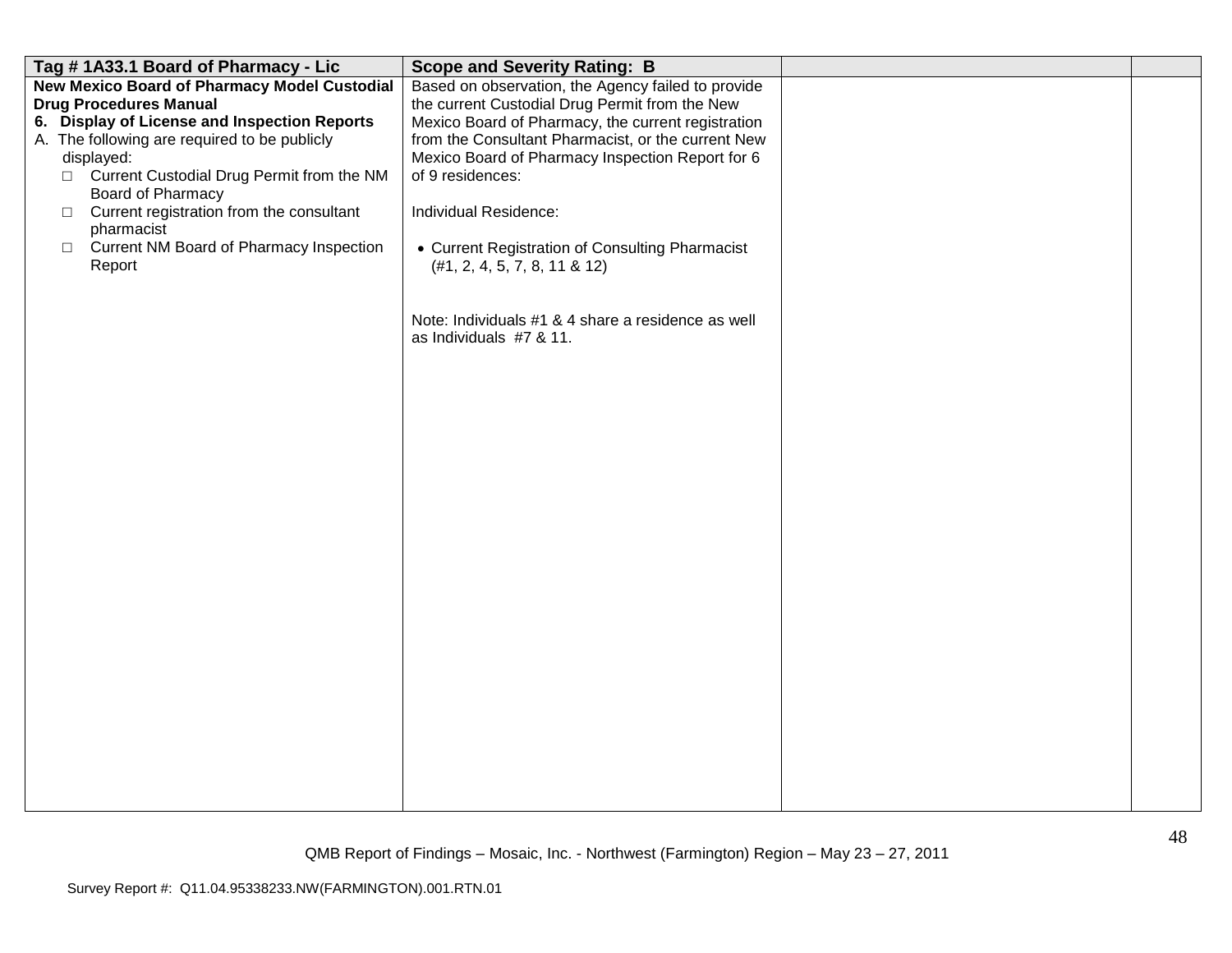| Tag # 5136 CA Reimbursement                                | <b>Scope and Severity Rating: C</b>                |  |
|------------------------------------------------------------|----------------------------------------------------|--|
| Developmental Disabilities (DD) Waiver Service             | Based on record review, the Agency failed to       |  |
| Standards effective 4/1/2007                               | provide written or electronic documentation as     |  |
| <b>CHAPTER 1 III. PROVIDER AGENCY</b>                      | evidence for each unit billed for Community Access |  |
| DOCUMENTATION OF SERVICE DELIVERY AND                      | Services for 5 of 5 individuals.                   |  |
| <b>LOCATION</b>                                            |                                                    |  |
| <b>General: All Provider Agencies shall maintain</b><br>А. | Individual #2                                      |  |
| all records necessary to fully disclose the                | January 2011                                       |  |
| service, quality, quantity and clinical necessity          | • The Agency billed 47 units of Community          |  |
| furnished to individuals who are currently                 | Access from 1/1/2011 through 1/31/2011.            |  |
| receiving services. The Provider Agency                    | Documentation contained progress notes for         |  |
| records shall be sufficiently detailed to                  | Community Access and, Adult Habilitation           |  |
| substantiate the date, time, individual name,              | services, yet documentation did not have a         |  |
| servicing Provider Agency, level of services,              | defined start and end times for each service.      |  |
| and length of a session of service billed.                 |                                                    |  |
| <b>Billable Units: The documentation of the</b><br>В.      | Individual #3                                      |  |
| billable time spent with an individual shall be            | March 2011                                         |  |
| kept on the written or electronic record that is           |                                                    |  |
| prepared prior to a request for reimbursement              | • The Agency billed 63 units of Community          |  |
| from the HSD. For each unit billed, the record             | Access from 3/1/2011 through 3/31/2011.            |  |
| shall contain the following:                               | Documentation contained progress notes for         |  |
| Date, start and end time of each service                   | Community Access and, Adult Habilitation           |  |
| (1)                                                        | services, yet documentation did not have a         |  |
| encounter or other billable service interval;              | defined start and end times for each service.      |  |
| A description of what occurred during the<br>(2)           |                                                    |  |
| encounter or service interval; and                         | Individual #4                                      |  |
| The signature or authenticated name of staff<br>(3)        | March 2011                                         |  |
| providing the service.                                     | • The Agency billed 95 units of Community          |  |
|                                                            | Access from 3/1/2011 through 3/31/2011.            |  |
| MAD-MR: 03-59 Eff 1/1/2004                                 | Documentation contained progress notes for         |  |
| 8.314.1 BI RECORD KEEPING AND                              | Community Access and, Adult Habilitation           |  |
| <b>DOCUMENTATION REQUIREMENTS:</b>                         | services, yet documentation did not have a         |  |
| Providers must maintain all records necessary to           | defined start and end times for each service.      |  |
| fully disclose the extent of the services provided to      |                                                    |  |
| the Medicaid recipient. Services that have been            | Individual #7                                      |  |
| billed to Medicaid, but are not substantiated in a         | January 2011                                       |  |
| treatment plan and/or patient records for the              | • The Agency billed 65 units of Community          |  |
| recipient are subject to recoupment.                       | Access e from 1/01/2011 through 1/31/2011.         |  |
|                                                            | Documentation contained progress notes for         |  |
| Developmental Disabilities (DD) Waiver Service             | Community Access and, Adult Habilitation           |  |
| Standards effective 4/1/2007                               | services, yet documentation did not have a         |  |
| <b>CHAPTER 5 XI. COMMUNITY ACCESS</b>                      | defined start and end times for each service.      |  |
| <b>SERVICES REQUIREMENTS</b>                               |                                                    |  |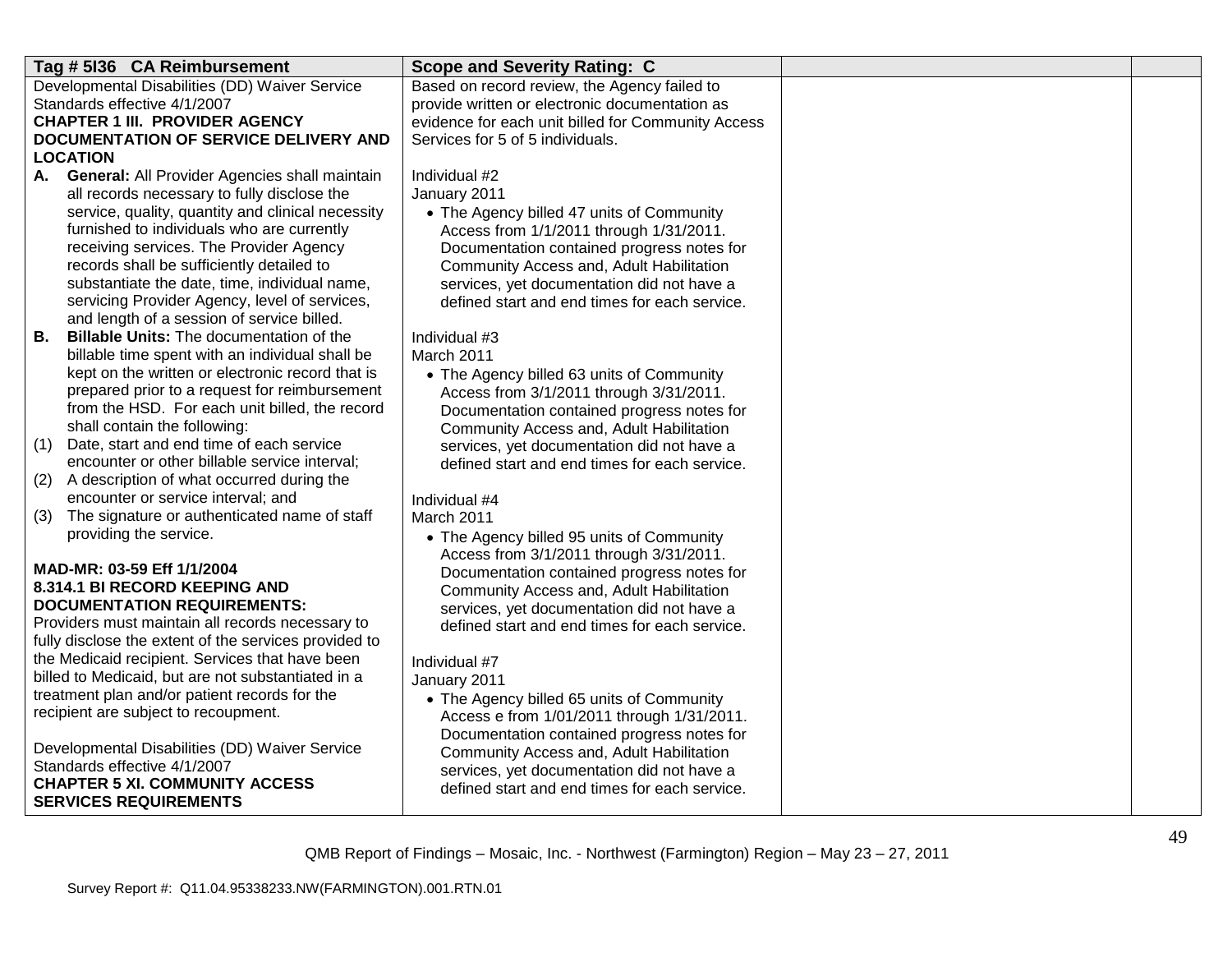| <b>G.</b> Reimbursement<br>(1) Billable Unit: A billable unit is defined as one-<br>quarter hour of service.<br>(2) Billable Activities: The Community Access<br>Provider Agency can bill for those activities listed in<br>the Community Access Scope of Service. Billable<br>units are typically provided face-to-face but time<br>spent in non face-to-face activity may be claimed<br>under the following conditions:<br>(a) Time that is non face-to-face is documented<br>separately and clearly identified as to the<br>nature of the activity, and is tied directly to<br>the individual's ISP, Action Plan;<br>Time that is non face-to-face involves<br>(b)<br>outreach and identification and training of<br>community connections and natural supports;<br>and<br>Non face-to-face hours do not exceed 10% of<br>(C)<br>the monthly billable hours.<br>(3) Non-Billable Activities: Activities that the service<br>Provider Agency may need to conduct, but which<br>are not separately billable activities, may include:<br>(a) Time and expense for training service<br>personnel;<br>(b) Supervision of agency staff;<br>(c) Service documentation and billing activities; or<br>(d) Time the individual spends in segregated<br>facility-based settings activities. | February 2011<br>• The Agency billed 37 units of Community<br>Access e from 2/01/2011 through 2/28/2011.<br>Documentation contained progress notes for<br>Community Access and, Adult Habilitation<br>services, yet documentation did not have a<br>defined start and end times for each service.<br>Individual #12<br>January 2011<br>• The Agency billed 33 units of Community<br>Access from 1/01/2011 through 1/31/2011.<br>Documentation contained progress notes for<br>Community Access and, Adult Habilitation<br>services, yet documentation did not have a<br>defined start and end times for each service. |  |
|-------------------------------------------------------------------------------------------------------------------------------------------------------------------------------------------------------------------------------------------------------------------------------------------------------------------------------------------------------------------------------------------------------------------------------------------------------------------------------------------------------------------------------------------------------------------------------------------------------------------------------------------------------------------------------------------------------------------------------------------------------------------------------------------------------------------------------------------------------------------------------------------------------------------------------------------------------------------------------------------------------------------------------------------------------------------------------------------------------------------------------------------------------------------------------------------------------------------------------------------------------------------------------------|-----------------------------------------------------------------------------------------------------------------------------------------------------------------------------------------------------------------------------------------------------------------------------------------------------------------------------------------------------------------------------------------------------------------------------------------------------------------------------------------------------------------------------------------------------------------------------------------------------------------------|--|
|                                                                                                                                                                                                                                                                                                                                                                                                                                                                                                                                                                                                                                                                                                                                                                                                                                                                                                                                                                                                                                                                                                                                                                                                                                                                                     |                                                                                                                                                                                                                                                                                                                                                                                                                                                                                                                                                                                                                       |  |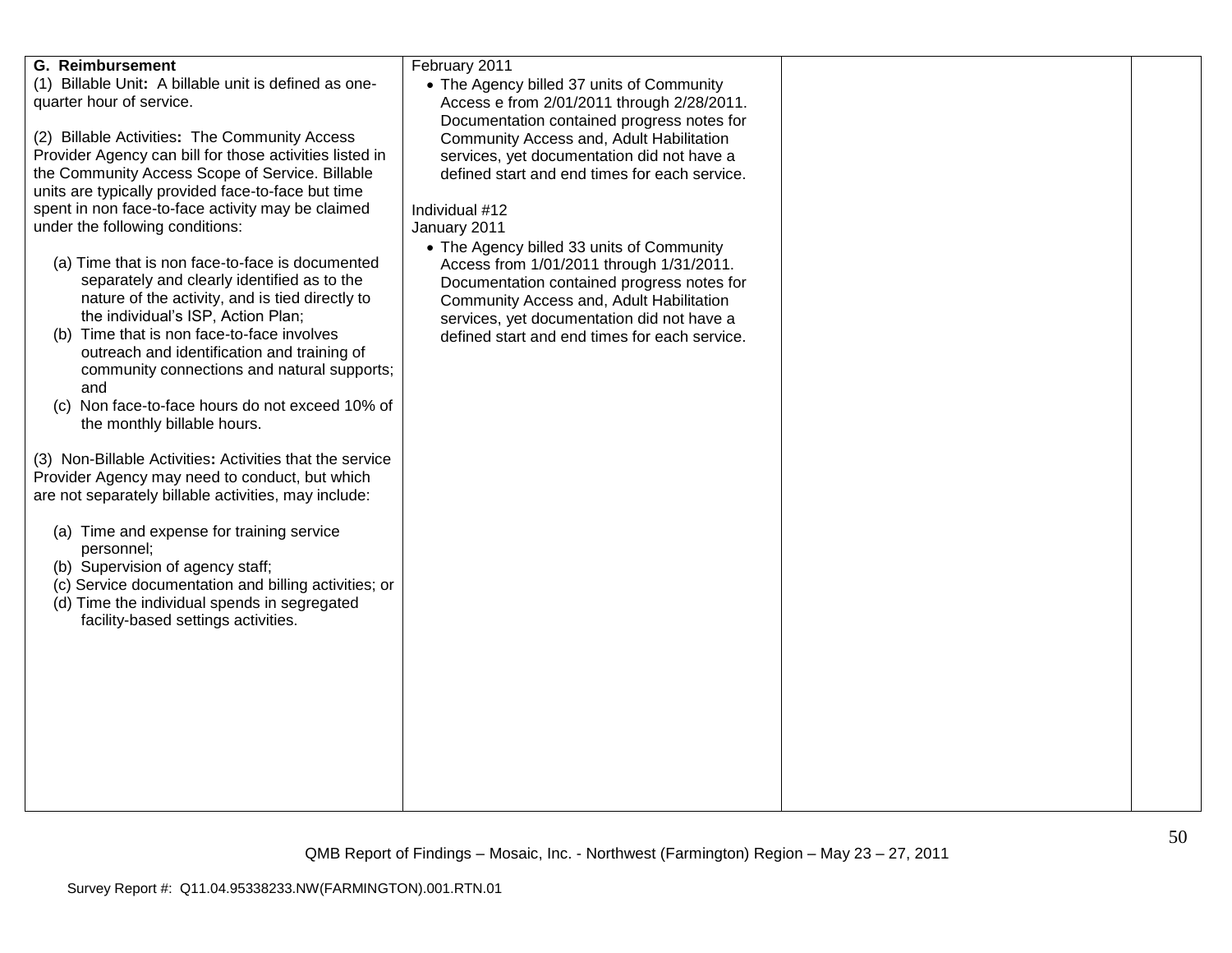| Tag # 5144 AH Reimbursement                                                                      | <b>Scope and Severity Rating: B</b>                                                      |  |
|--------------------------------------------------------------------------------------------------|------------------------------------------------------------------------------------------|--|
| Developmental Disabilities (DD) Waiver Service                                                   | Based on record review, the Agency failed to                                             |  |
| Standards effective 4/1/2007                                                                     | provide written or electronic documentation as                                           |  |
| <b>CHAPTER 1 III. PROVIDER AGENCY</b>                                                            | evidence for each unit billed for Adult Habilitation                                     |  |
| DOCUMENTATION OF SERVICE DELIVERY AND                                                            | Services for 8 of 12 individuals.                                                        |  |
| <b>LOCATION</b>                                                                                  |                                                                                          |  |
| A. General: All Provider Agencies shall maintain                                                 | Individual #2                                                                            |  |
| all records necessary to fully disclose the                                                      | January 2011                                                                             |  |
| service, quality, quantity and clinical necessity                                                | • The Agency billed 358 units of Adult Habilitation                                      |  |
| furnished to individuals who are currently                                                       | from 1/1/2011 through 1/31/2011.                                                         |  |
| receiving services. The Provider Agency                                                          | Documentation contained progress notes for                                               |  |
| records shall be sufficiently detailed to                                                        | Adult Habilitation and Community Access                                                  |  |
| substantiate the date, time, individual name,                                                    | services, yet documentation did not have a                                               |  |
| servicing Provider Agency, level of services,                                                    | defined start and end times for each service.                                            |  |
| and length of a session of service billed.                                                       |                                                                                          |  |
| <b>Billable Units: The documentation of the</b><br>В.                                            | Individual #3                                                                            |  |
| billable time spent with an individual shall be                                                  | March 2011                                                                               |  |
| kept on the written or electronic record that is                                                 | • The Agency billed 214 units of Adult Habilitation                                      |  |
| prepared prior to a request for reimbursement                                                    | from 3/01/2011 through 3/31/2011.                                                        |  |
| from the HSD. For each unit billed, the record                                                   | Documentation contained progress notes for                                               |  |
| shall contain the following:                                                                     | Adult Habilitation and Community Access                                                  |  |
| Date, start and end time of each service<br>(1)<br>encounter or other billable service interval; | services, yet documentation did not have a                                               |  |
| (2)<br>A description of what occurred during the                                                 | defined start and end times for each service.                                            |  |
| encounter or service interval; and                                                               |                                                                                          |  |
| The signature or authenticated name of staff<br>(3)                                              | • The Agency billed 214 units of Adult Habilitation<br>from 3/01/2011 through 3/31/2011. |  |
| providing the service.                                                                           | Documentation received accounted for 191                                                 |  |
|                                                                                                  | units.                                                                                   |  |
| MAD-MR: 03-59 Eff 1/1/2004                                                                       |                                                                                          |  |
| 8.314.1 BI RECORD KEEPING AND                                                                    | Individual #4                                                                            |  |
| <b>DOCUMENTATION REQUIREMENTS:</b>                                                               | January 2011                                                                             |  |
| Providers must maintain all records necessary to                                                 | • The Agency billed 411 units of Adult Habilitation                                      |  |
| fully disclose the extent of the services provided to                                            | from 1/01/2011 through 1/31/2011.                                                        |  |
| the Medicaid recipient. Services that have been                                                  | Documentation received accounted for 394                                                 |  |
| billed to Medicaid, but are not substantiated in a                                               | units.                                                                                   |  |
| treatment plan and/or patient records for the                                                    |                                                                                          |  |
| recipient are subject to recoupment.                                                             | March 2011                                                                               |  |
|                                                                                                  | • The Agency billed 335 units of Adult Habilitation                                      |  |
| Developmental Disabilities (DD) Waiver Service                                                   | from 1/1/2011 through 1/31/2011.                                                         |  |
| Standards effective 4/1/2007                                                                     | Documentation contained progress notes for                                               |  |
| <b>CHAPTER 5 XVI. REIMBURSEMENT</b>                                                              | Adult Habilitation and Community Access                                                  |  |
| A. Billable Unit. A billable unit for Adult Habilitation                                         | services, yet documentation did not have a                                               |  |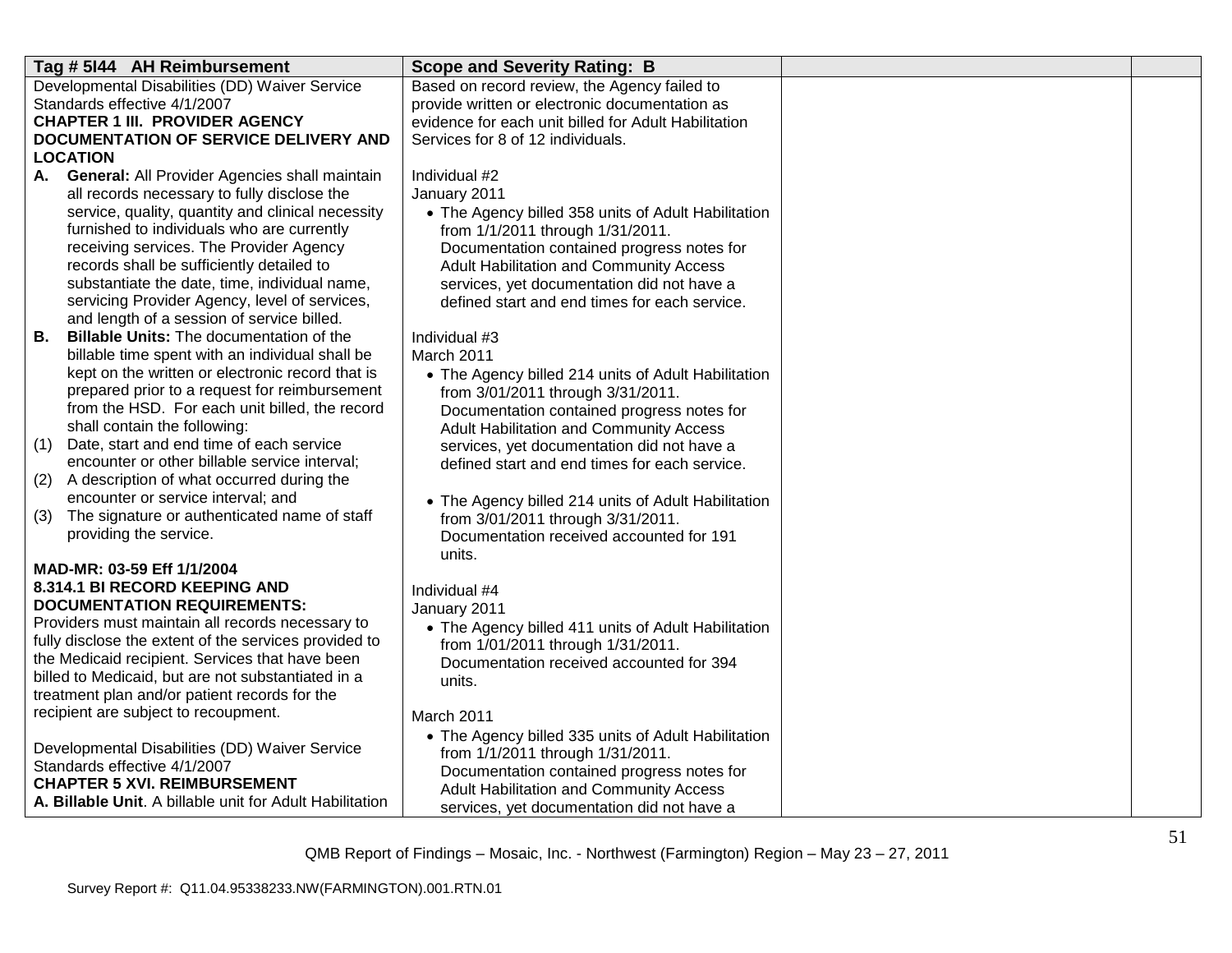| Services is in 15-minute increments hour. The rate     | defined start and end times for each service.       |  |
|--------------------------------------------------------|-----------------------------------------------------|--|
| is based on the individual's level of care.            |                                                     |  |
|                                                        | Individual #5                                       |  |
| <b>B. Billable Activities</b>                          | February 2011                                       |  |
| (1) The Community Inclusion Provider Agency can        | • The Agency billed 266 units of Adult Habilitation |  |
| bill for those activities listed and described on the  | from 2/01/2011 through 2/28/2011.                   |  |
| ISP and within the Scope of Service. Partial units     | Documentation received accounted for 251            |  |
| are allowable. Billable units are face-to-face, except | units.                                              |  |
| that Adult Habilitation services may be non-face-to-   |                                                     |  |
| face under the following conditions: (a) Time that is  | Individual #6                                       |  |
| non face-to-face is documented separately and          | February 2011                                       |  |
| clearly identified as to the nature of the activity;   | • The Agency billed 432 units of Adult Habilitation |  |
| and(b) Non face-to-face hours do not exceed 5% of      | from 2/01/2011 through 2/28/2011.                   |  |
| the monthly billable hours.                            | Documentation received accounted for 374            |  |
| (2) Adult Habilitation Services can be provided with   | units.                                              |  |
| any other services, insofar as the services are not    |                                                     |  |
| reported for the same hours on the same day,           | March 2011                                          |  |
| except that Therapy Services and Case                  | • The Agency billed 429 units of Adult Habilitation |  |
| Management may be provided and billed for the          | from 3/01/2011 through 3/31/2011.                   |  |
| same hours                                             | Documentation received accounted for 406            |  |
|                                                        | units.                                              |  |
|                                                        | Individual #7                                       |  |
|                                                        | January 2011                                        |  |
|                                                        | • The Agency billed 385 units of Adult Habilitation |  |
|                                                        | from 1/01/2011 through 1/31/2011.                   |  |
|                                                        | Documentation contained progress notes for          |  |
|                                                        | Adult Habilitation and Community Access             |  |
|                                                        | services, yet documentation did not have a          |  |
|                                                        | defined start and end times for each service.       |  |
|                                                        |                                                     |  |
|                                                        | • The Agency billed 385 units of Adult Habilitation |  |
|                                                        | from 1/01/2011 through 1/31/2011.                   |  |
|                                                        | Documentation received accounted for 358            |  |
|                                                        | units.                                              |  |
|                                                        |                                                     |  |
|                                                        | February 2011                                       |  |
|                                                        | • The Agency billed 327 units of Adult Habilitation |  |
|                                                        | from 2/01/2011 through 2/28/2011.                   |  |
|                                                        | Documentation contained progress notes for          |  |
|                                                        | Adult Habilitation and Community Access             |  |
|                                                        | services, yet documentation did not have a          |  |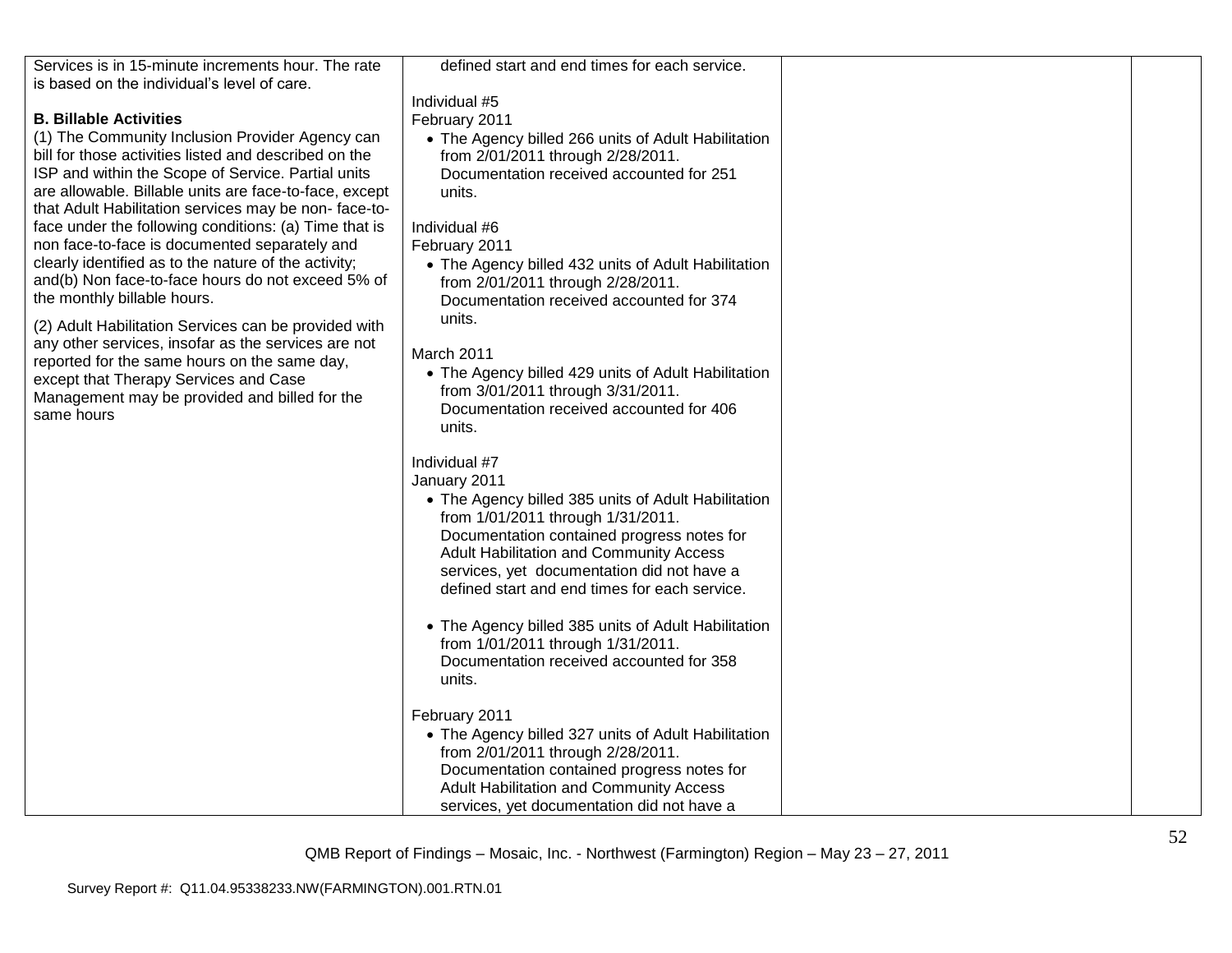| defined start and end times for each service.<br>• The Agency billed 327 units of Adult Habilitation<br>from 2/01/2011 through 2/28/2011.<br>Documentation received accounted for 317<br>units.<br>Individual #12<br>January 2011<br>• The Agency billed 239 units of Adult Habilitation<br>from 1/01/2011 through 1/31/2011.<br>Documentation contained progress notes for<br>Adult Habilitation and Community Access<br>services, yet documentation did not have a<br>defined start and end times for each service.<br>February 2011<br>• The Agency billed 348 units of Adult Habilitation<br>from 2/01/2011 through 2/28/2011.<br>Documentation received accounted for 325<br>units.<br>Individual #13<br>February 2011<br>• The Agency billed 65 units of Adult Habilitation<br>from 2/01/2011 through 2/28/2011.<br>Documentation received accounted for 51 units. |  |  |
|--------------------------------------------------------------------------------------------------------------------------------------------------------------------------------------------------------------------------------------------------------------------------------------------------------------------------------------------------------------------------------------------------------------------------------------------------------------------------------------------------------------------------------------------------------------------------------------------------------------------------------------------------------------------------------------------------------------------------------------------------------------------------------------------------------------------------------------------------------------------------|--|--|
|                                                                                                                                                                                                                                                                                                                                                                                                                                                                                                                                                                                                                                                                                                                                                                                                                                                                          |  |  |
|                                                                                                                                                                                                                                                                                                                                                                                                                                                                                                                                                                                                                                                                                                                                                                                                                                                                          |  |  |
|                                                                                                                                                                                                                                                                                                                                                                                                                                                                                                                                                                                                                                                                                                                                                                                                                                                                          |  |  |
|                                                                                                                                                                                                                                                                                                                                                                                                                                                                                                                                                                                                                                                                                                                                                                                                                                                                          |  |  |
|                                                                                                                                                                                                                                                                                                                                                                                                                                                                                                                                                                                                                                                                                                                                                                                                                                                                          |  |  |
|                                                                                                                                                                                                                                                                                                                                                                                                                                                                                                                                                                                                                                                                                                                                                                                                                                                                          |  |  |
|                                                                                                                                                                                                                                                                                                                                                                                                                                                                                                                                                                                                                                                                                                                                                                                                                                                                          |  |  |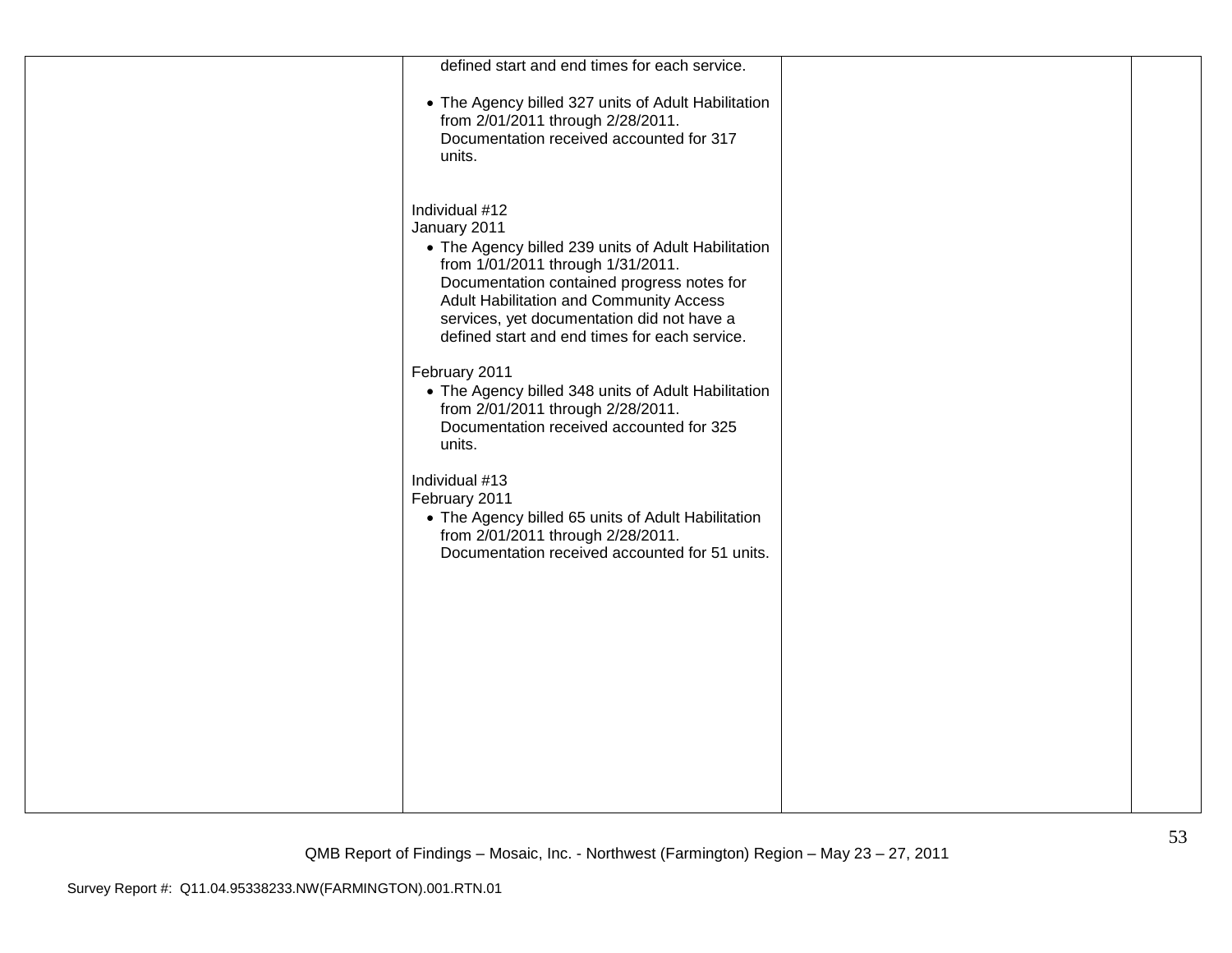| Tag # 6L13 (CoP) - CL Healthcare Regts.                                                                  | <b>Scope and Severity Rating: E</b>                                                               |  |
|----------------------------------------------------------------------------------------------------------|---------------------------------------------------------------------------------------------------|--|
| Developmental Disabilities (DD) Waiver Service                                                           | Based on record review, the Agency failed to                                                      |  |
| Standards effective 4/1/2007                                                                             | provide documentation of annual physical                                                          |  |
| <b>CHAPTER 6. VI. GENERAL REQUIREMENTS</b>                                                               | examinations and/or other examinations as                                                         |  |
| <b>FOR COMMUNITY LIVING</b><br>G. Health Care Requirements for Community                                 | specified by a licensed physician for 4 of 13<br>individuals receiving Community Living Services. |  |
| <b>Living Services.</b>                                                                                  |                                                                                                   |  |
| (1) The Community Living Service providers shall                                                         | The following was not found, incomplete and/or not                                                |  |
| ensure completion of a HAT for each individual                                                           | current:                                                                                          |  |
| receiving this service. The HAT shall be completed                                                       |                                                                                                   |  |
| 2 weeks prior to the annual ISP meeting and                                                              | • Annual Physical (#12)                                                                           |  |
| submitted to the Case Manager and all other IDT                                                          |                                                                                                   |  |
| Members. A revised HAT is required to also be                                                            | • Dental Exam                                                                                     |  |
| submitted whenever the individual's health status                                                        | ° Individual #4 - As indicated by collateral                                                      |  |
| changes significantly. For individuals who are newly                                                     | documentation reviewed, an exam was                                                               |  |
| allocated to the DD Waiver program, the HAT may<br>be completed within 2 weeks following the initial ISP | attempted on 5/2010 then again on 5/19/2011.                                                      |  |
| meeting and submitted with any strategies and                                                            | The exams were unsuccessful, no treatment                                                         |  |
| support plans indicated in the ISP, or within 72                                                         | was performed. No evidence of completed<br>exam found.                                            |  |
| hours following admission into direct services, which                                                    |                                                                                                   |  |
| ever comes first.                                                                                        | <sup>o</sup> Individual #9 - As indicated by collateral                                           |  |
| (2) Each individual will have a Health Care                                                              | documentation reviewed, exam was completed                                                        |  |
| Coordinator, designated by the IDT. When the                                                             | on 7/15/2010. Follow-up was to be completed in                                                    |  |
| individual's HAT score is 4, 5 or 6 the Health Care                                                      | 6 months. No evidence of follow-up found.                                                         |  |
| Coordinator shall be an IDT member, other than the                                                       |                                                                                                   |  |
| individual. The Health Care Coordinator shall                                                            | • Auditory Exam                                                                                   |  |
| oversee and monitor health care services for the<br>individual in accordance with these standards. In    | ° Individual #12 - As indicated by collateral                                                     |  |
| circumstances where no IDT member voluntarily                                                            | documentation reviewed, exam was completed                                                        |  |
| accepts designation as the health care coordinator,                                                      | on 4/22/2010. Follow-up was to be completed in                                                    |  |
| the community living provider shall assign a staff                                                       | 1 year. No evidence of follow-up found.                                                           |  |
| member to this role.                                                                                     | • Colonoscopy                                                                                     |  |
| (3) For each individual receiving Community Living                                                       | Individual #9 - As indicated by collateral                                                        |  |
| Services, the provider agency shall ensure and                                                           | documentation reviewed, the exam was                                                              |  |
| document the following:                                                                                  | completed on 6/8/2006. No evidence of exam                                                        |  |
| (a) Provision of health care oversight consistent                                                        | results were found.                                                                               |  |
| with these Standards as detailed in Chapter<br>One section III E: Healthcare Documentation               |                                                                                                   |  |
| by Nurses For Community Living Services,                                                                 | • Blood Levels                                                                                    |  |
| Community Inclusion Services and Private                                                                 | ° Individual #4 - As indicated by collateral                                                      |  |
| Duty Nursing Services.                                                                                   | documentation reviewed, lab work was ordered                                                      |  |
| b) That each individual with a score of 4, 5, or 6                                                       | on 4/8/2011. No evidence of lab results were                                                      |  |
|                                                                                                          | found.                                                                                            |  |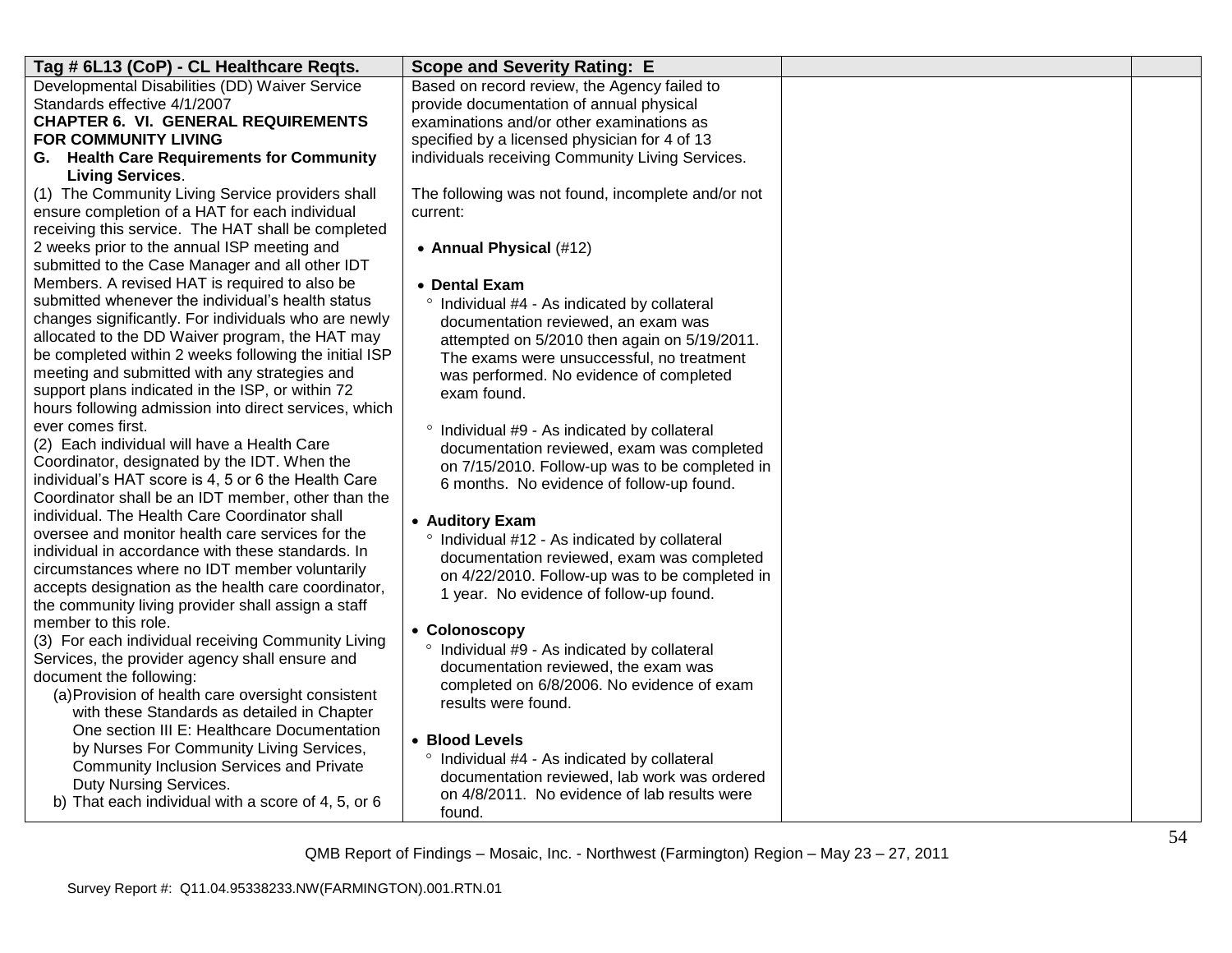| developed by a licensed nurse.<br>• Abnormal Involuntary Movement Screening<br>(c) That an individual with chronic condition(s)<br>and/or Tardive Dyskinesia Screenings<br>with the potential to exacerbate into a life<br>None found 8/2010 - 11/2010 for Thorazine<br>$\circ$<br>threatening condition, has Crisis Prevention/<br>(#6)<br>Intervention Plan(s) developed by a licensed<br>nurse or other appropriate professional for<br>• Neurological visit to Northern New Mexico<br>each such condition.<br><b>Center/Seizure Clinic</b><br>(4) That an average of 3 hours of documented<br>° Individual #4 - As indicated by collateral<br>nutritional counseling is available annually, if<br>documentation reviewed, exam was completed<br>recommended by the IDT.<br>on 1/26/2010. Follow-up was to be completed in<br>(5) That the physical property and grounds are free<br>1 year. No evidence of follow-up found.<br>of hazards to the individual's health and safety.<br>(6) In addition, for each individual receiving<br>Supported Living or Family Living Services, the<br>provider shall verify and document the following:<br>(a) The individual has a primary licensed<br>physician;<br>(b) The individual receives an annual physical<br>examination and other examinations as<br>specified by a licensed physician;<br>(c) The individual receives annual dental check-<br>ups and other check-ups as specified by a<br>licensed dentist;<br>(d) The individual receives eye examinations as<br>specified by a licensed optometrist or<br>ophthalmologist; and<br>(e) Agency activities that occur as follow-up to<br>medical appointments (e.g. treatment, visits to<br>specialists, changes in medication or daily<br>routine). |                                    |  |  |
|----------------------------------------------------------------------------------------------------------------------------------------------------------------------------------------------------------------------------------------------------------------------------------------------------------------------------------------------------------------------------------------------------------------------------------------------------------------------------------------------------------------------------------------------------------------------------------------------------------------------------------------------------------------------------------------------------------------------------------------------------------------------------------------------------------------------------------------------------------------------------------------------------------------------------------------------------------------------------------------------------------------------------------------------------------------------------------------------------------------------------------------------------------------------------------------------------------------------------------------------------------------------------------------------------------------------------------------------------------------------------------------------------------------------------------------------------------------------------------------------------------------------------------------------------------------------------------------------------------------------------------------------------------------------------------------------------------------------------------------------------------|------------------------------------|--|--|
|                                                                                                                                                                                                                                                                                                                                                                                                                                                                                                                                                                                                                                                                                                                                                                                                                                                                                                                                                                                                                                                                                                                                                                                                                                                                                                                                                                                                                                                                                                                                                                                                                                                                                                                                                          | on the HAT, has a Health Care Plan |  |  |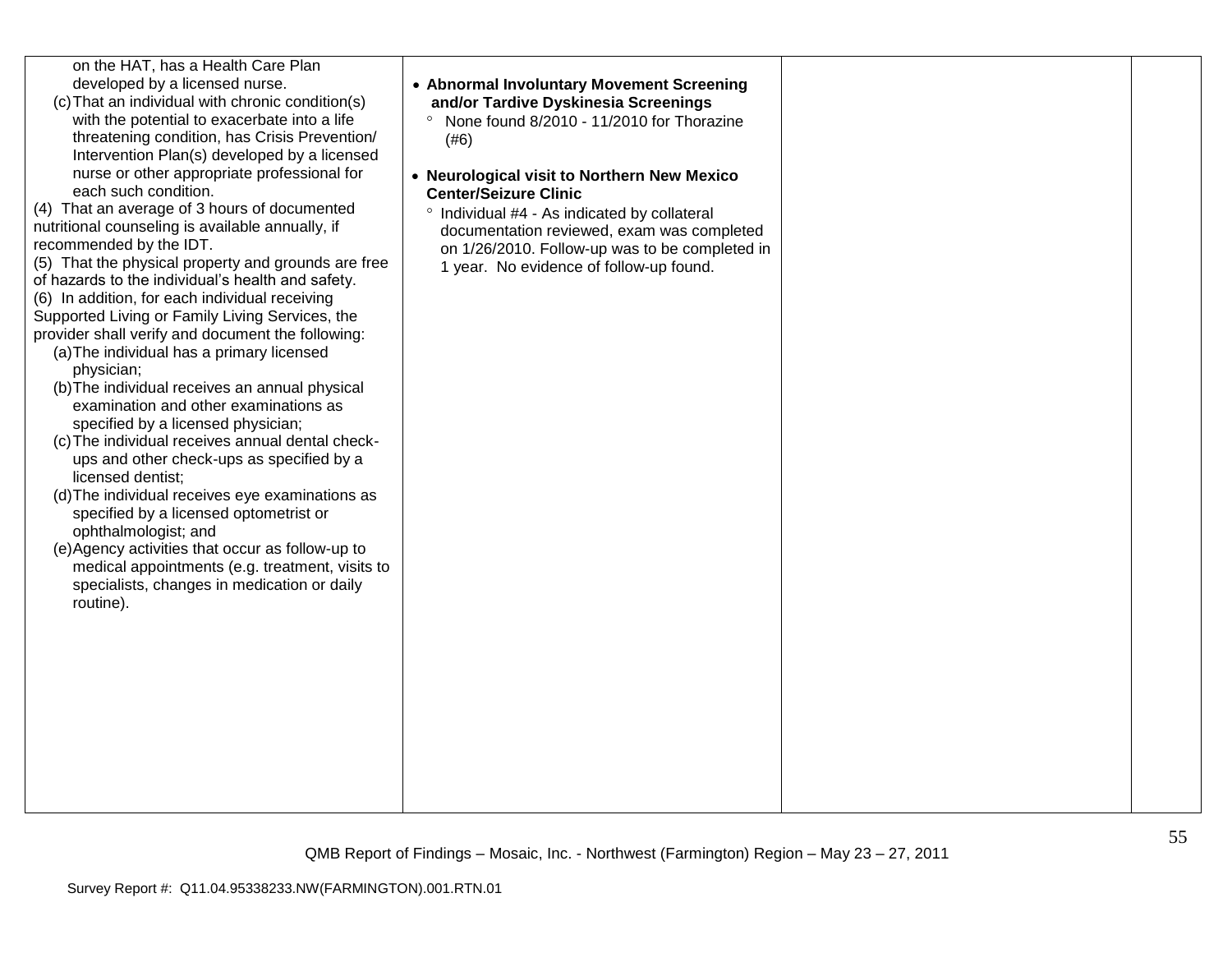| Tag # 6L14 Residential Case File                        | <b>Scope and Severity Rating: E</b>                       |  |
|---------------------------------------------------------|-----------------------------------------------------------|--|
| Developmental Disabilities (DD) Waiver Service          | Based on record review, the Agency failed to              |  |
| Standards effective 4/1/2007                            | maintain a complete and confidential case file in the     |  |
| <b>CHAPTER 6. VIII. COMMUNITY LIVING</b>                | residence for 9 of 13 Individuals receiving Family        |  |
| SERVICE PROVIDER AGENCY REQUIREMENTS                    | Living Services & Supported Living Services.              |  |
| A. Residence Case File: For individuals receiving       |                                                           |  |
| Supported Living or Family Living, the Agency shall     | The following was not found, incomplete and/or not        |  |
| maintain in the individual's home a complete and        | current:                                                  |  |
| current confidential case file for each individual. For |                                                           |  |
| individuals receiving Independent Living Services,      | • Individual Specific Training Section of ISP             |  |
| rather than maintaining this file at the individual's   | (formerly Addendum B) (#7, 8 & 13)                        |  |
| home, the complete and current confidential case        |                                                           |  |
| file for each individual shall be maintained at the     | • Positive Behavioral Plan (#6, 8, 9 & 13)                |  |
| agency's administrative site. Each file shall include   |                                                           |  |
| the following:                                          | • Positive Behavioral Crisis Plan (#9 & 13)               |  |
| (1) Complete and current ISP and all supplemental       |                                                           |  |
| plans specific to the individual;                       | • Speech Therapy Plan (#9 & 12)                           |  |
| (2) Complete and current Health Assessment Tool;        |                                                           |  |
| (3) Current emergency contact information, which        | • Occupational Therapy Plan (#8 & 12)                     |  |
| includes the individual's address, telephone            |                                                           |  |
| number, names and telephone numbers of                  | • Physical Therapy Plan (#1 & 6)                          |  |
| residential Community Living Support providers,         |                                                           |  |
| relatives, or guardian or conservator, primary care     | • Special Health Care Needs                               |  |
| physician's name(s) and telephone number(s),            | $\degree$ CARMP (#12)                                     |  |
| pharmacy name, address and telephone number             |                                                           |  |
| and dentist name, address and telephone number,         | <sup>o</sup> Nutritional Plan (#13)                       |  |
| and health plan;                                        | ° Verbal and Physical aggression towards women            |  |
|                                                         | (#13)                                                     |  |
| (4) Up-to-date progress notes, signed and dated by      |                                                           |  |
| the person making the note for at least the past        | • Crisis Plan/(MERPs)                                     |  |
| month (older notes may be transferred to the            | <sup>o</sup> Gastrointestinal (#1 & 4)                    |  |
| agency office);                                         | ° Gait issues (#8)                                        |  |
| (5) Data collected to document ISP Action Plan          | <sup>o</sup> Seizures (#13)                               |  |
| implementation                                          |                                                           |  |
|                                                         | • Progress Notes/Daily Contacts Logs:                     |  |
| (6) Progress notes written by direct care staff and     | $\degree$ Individual #3 - None found for 5/1/2011 -       |  |
| by nurses regarding individual health status and        | 5/18/2011                                                 |  |
| physical conditions including action taken in           |                                                           |  |
| response to identified changes in condition for at      | • Progress Notes written by DSP and/or Nurses             |  |
| least the past month;                                   | regarding Health Status:                                  |  |
| (7) Physician's or qualified health care providers      | $\degree$ Individual #3 - None found for May 1 - 23, 2011 |  |
| written orders;                                         |                                                           |  |
| (8) Progress notes documenting implementation of        |                                                           |  |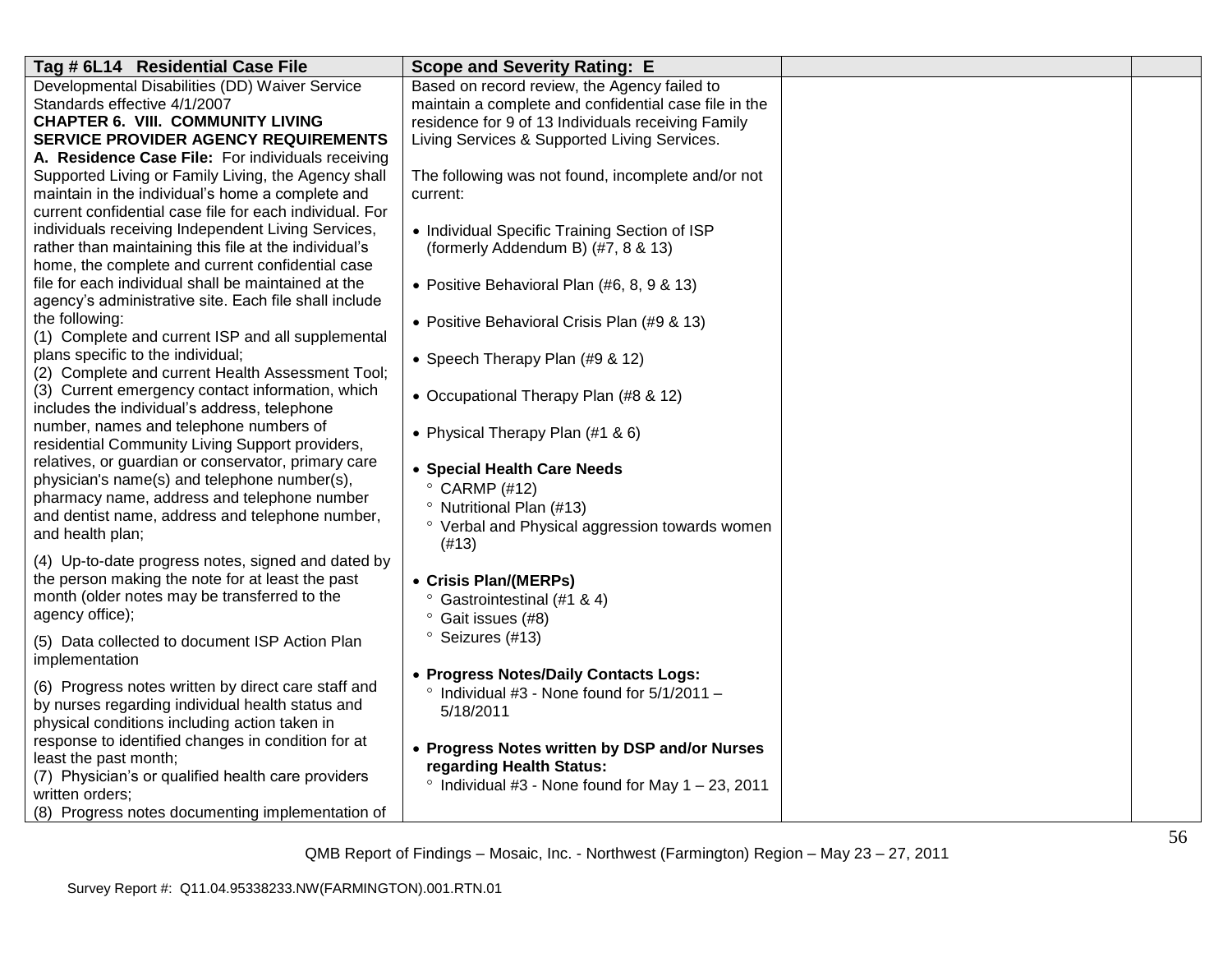| a physician's or qualified health care provider's    | • Health Care Providers Written Orders (#3 & 7) |  |
|------------------------------------------------------|-------------------------------------------------|--|
| order(s);                                            |                                                 |  |
| (9) Medication Administration Record (MAR) for the   | • Record of visits of healthcare practitioners  |  |
| past three (3) months which includes:                | (#3)                                            |  |
| (a) The name of the individual;                      |                                                 |  |
| (b) A transcription of the healthcare practitioners  |                                                 |  |
| prescription including the brand and generic         |                                                 |  |
| name of the medication;                              |                                                 |  |
| Diagnosis for which the medication is                |                                                 |  |
| (C)                                                  |                                                 |  |
| prescribed;                                          |                                                 |  |
| (d) Dosage, frequency and method/route of            |                                                 |  |
| delivery;                                            |                                                 |  |
| (e) Times and dates of delivery;                     |                                                 |  |
| Initials of person administering or assisting with   |                                                 |  |
| medication; and                                      |                                                 |  |
| (g) An explanation of any medication irregularity,   |                                                 |  |
| allergic reaction or adverse effect.                 |                                                 |  |
| (h) For PRN medication an explanation for the use    |                                                 |  |
| of the PRN must include:                             |                                                 |  |
| Observable signs/symptoms or                         |                                                 |  |
| circumstances in which the medication is to          |                                                 |  |
| be used, and                                         |                                                 |  |
| (ii) Documentation of the effectiveness/result       |                                                 |  |
| of the PRN delivered.                                |                                                 |  |
| A MAR is not required for individuals<br>(1)         |                                                 |  |
| participating in Independent Living Services         |                                                 |  |
| who self-administer their own medication.            |                                                 |  |
| However, when medication administration is           |                                                 |  |
| provided as part of the Independent Living           |                                                 |  |
| Service a MAR must be maintained at the              |                                                 |  |
| individual's home and an updated copy must           |                                                 |  |
| be placed in the agency file on a weekly basis.      |                                                 |  |
| (10) Record of visits to healthcare practitioners    |                                                 |  |
| including any treatment provided at the visit and a  |                                                 |  |
| record of all diagnostic testing for the current ISP |                                                 |  |
| year; and                                            |                                                 |  |
| (11) Medical History to include: demographic data,   |                                                 |  |
| current and past medical diagnoses including the     |                                                 |  |
| cause (if known) of the developmental disability and |                                                 |  |
| any psychiatric diagnosis, allergies (food,          |                                                 |  |
| environmental, medications), status of routine adult |                                                 |  |
| health care screenings, immunizations, hospital      |                                                 |  |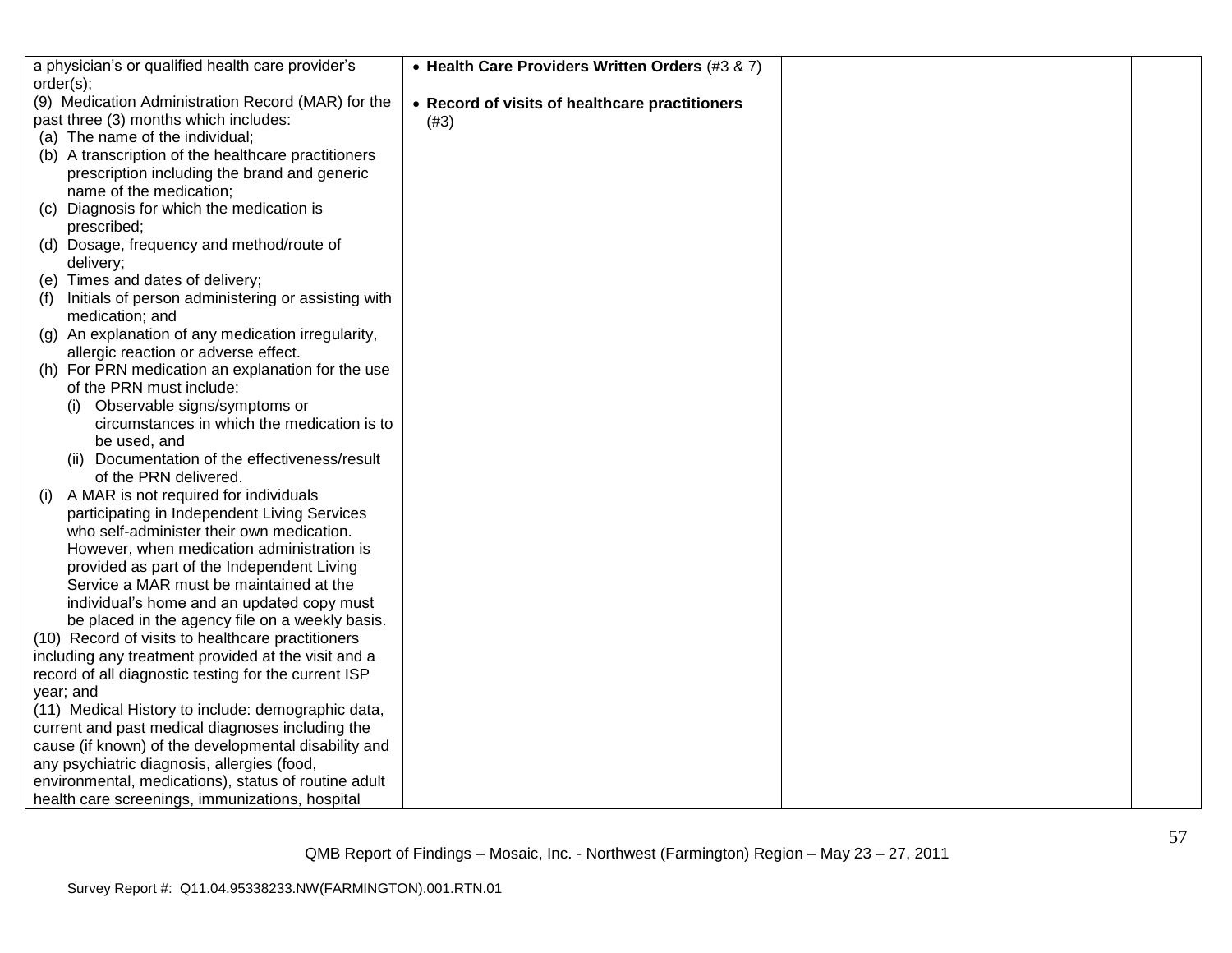| discharge summaries for past twelve (12) months,<br>past medical history including hospitalizations,<br>surgeries, injuries, family history and current<br>physical exam. |  |  |
|---------------------------------------------------------------------------------------------------------------------------------------------------------------------------|--|--|
|                                                                                                                                                                           |  |  |
|                                                                                                                                                                           |  |  |
|                                                                                                                                                                           |  |  |
|                                                                                                                                                                           |  |  |
|                                                                                                                                                                           |  |  |
|                                                                                                                                                                           |  |  |
|                                                                                                                                                                           |  |  |
|                                                                                                                                                                           |  |  |
|                                                                                                                                                                           |  |  |
|                                                                                                                                                                           |  |  |
|                                                                                                                                                                           |  |  |
|                                                                                                                                                                           |  |  |
|                                                                                                                                                                           |  |  |
|                                                                                                                                                                           |  |  |
|                                                                                                                                                                           |  |  |
|                                                                                                                                                                           |  |  |
|                                                                                                                                                                           |  |  |
|                                                                                                                                                                           |  |  |
|                                                                                                                                                                           |  |  |
|                                                                                                                                                                           |  |  |
|                                                                                                                                                                           |  |  |
|                                                                                                                                                                           |  |  |
|                                                                                                                                                                           |  |  |
|                                                                                                                                                                           |  |  |
|                                                                                                                                                                           |  |  |
|                                                                                                                                                                           |  |  |
|                                                                                                                                                                           |  |  |
|                                                                                                                                                                           |  |  |
|                                                                                                                                                                           |  |  |
|                                                                                                                                                                           |  |  |
|                                                                                                                                                                           |  |  |
|                                                                                                                                                                           |  |  |
|                                                                                                                                                                           |  |  |
|                                                                                                                                                                           |  |  |
|                                                                                                                                                                           |  |  |
|                                                                                                                                                                           |  |  |
|                                                                                                                                                                           |  |  |
|                                                                                                                                                                           |  |  |
|                                                                                                                                                                           |  |  |
|                                                                                                                                                                           |  |  |
|                                                                                                                                                                           |  |  |
|                                                                                                                                                                           |  |  |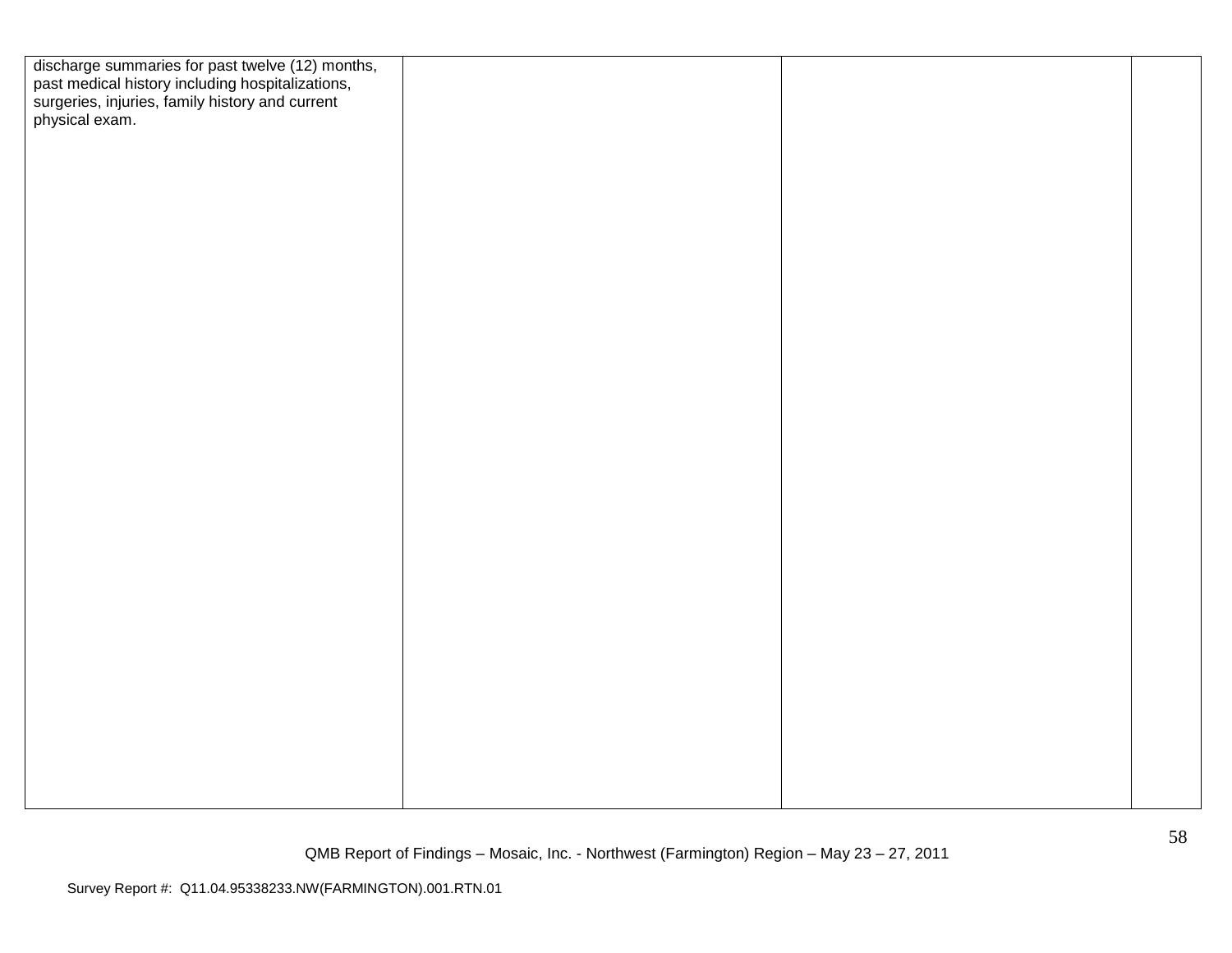| Tag # 6L25 (CoP) Residential Health &                | <b>Scope and Severity Rating: E</b>                  |  |
|------------------------------------------------------|------------------------------------------------------|--|
| <b>Safety (Supported Living &amp; Family Living)</b> |                                                      |  |
| Developmental Disabilities (DD) Waiver Service       | Based on observation, the Agency failed to ensure    |  |
| Standards effective 4/1/2007                         | that each individual's residence met all             |  |
| <b>CHAPTER 6. VIII. COMMUNITY LIVING</b>             | requirements within the standard for 3 of 9          |  |
| <b>SERVICE PROVIDER AGENCY REQUIREMENTS</b>          | Supported Living & Family Living residences.         |  |
| L. Residence Requirements for Family Living          |                                                      |  |
| <b>Services and Supported Living Services</b>        | The following items were not found, not functioning  |  |
| (1) Supported Living Services and Family Living      | or incomplete:                                       |  |
| Services providers shall assure that each            |                                                      |  |
| individual's residence has:                          | <b>Supported Living Requirements:</b>                |  |
| (a) Battery operated or electric smoke detectors,    |                                                      |  |
| heat sensors, or a sprinkler system installed in     | • Accessible written procedures for the safe storage |  |
| the residence;                                       | of all medications with dispensing instructions for  |  |
| (b) General-purpose first aid kit;                   | each individual that are consistent with the         |  |
| (c) When applicable due to an individual's health    | Assisting with Medication Administration training    |  |
| status, a blood borne pathogens kit;                 | or each individual's ISP (#12)                       |  |
| (d) Accessible written procedures for emergency      |                                                      |  |
| evacuation e.g. fire and weather-related             | <b>Family Living Requirements:</b>                   |  |
| threats;                                             |                                                      |  |
| (e) Accessible telephone numbers of poison           | • Accessible written procedures for emergency        |  |
| control centers located within the line of sight of  | evacuation e.g. fire and weather-related threats     |  |
| the telephone;                                       | (#6 & 13)                                            |  |
| Accessible written documentation of actual<br>(f)    |                                                      |  |
| evacuation drills occurring at least three (3)       | • Accessible written procedures for the safe storage |  |
| times a year. For Supported Living evacuation        | of all medications with dispensing instructions for  |  |
| drills shall occur at least once a year during       | each individual that are consistent with the         |  |
| each shift;                                          | Assisting with Medication Administration training    |  |
| Accessible written procedures for the safe<br>(g)    | or each individual's ISP (#6 & 13)                   |  |
| storage of all medications with dispensing           |                                                      |  |
| instructions for each individual that are            | • Accessible written procedures for emergency        |  |
| consistent with the Assisting with Medication        | placement and relocation of individuals in the       |  |
| Administration training or each individual's ISP;    | event of an emergency evacuation that makes the      |  |
| and                                                  | residence unsuitable for occupancy. The              |  |
| (h) Accessible written procedures for emergency      | emergency evacuation procedures shall address,       |  |
| placement and relocation of individuals in the       | but are not limited to, fire, chemical and/or        |  |
| event of an emergency evacuation that makes          | hazardous waste spills, and flooding (#6 & 13)       |  |
| the residence unsuitable for occupancy. The          |                                                      |  |
| emergency evacuation procedures shall                |                                                      |  |
| address, but are not limited to, fire, chemical      |                                                      |  |
| and/or hazardous waste spills, and flooding.         |                                                      |  |
|                                                      |                                                      |  |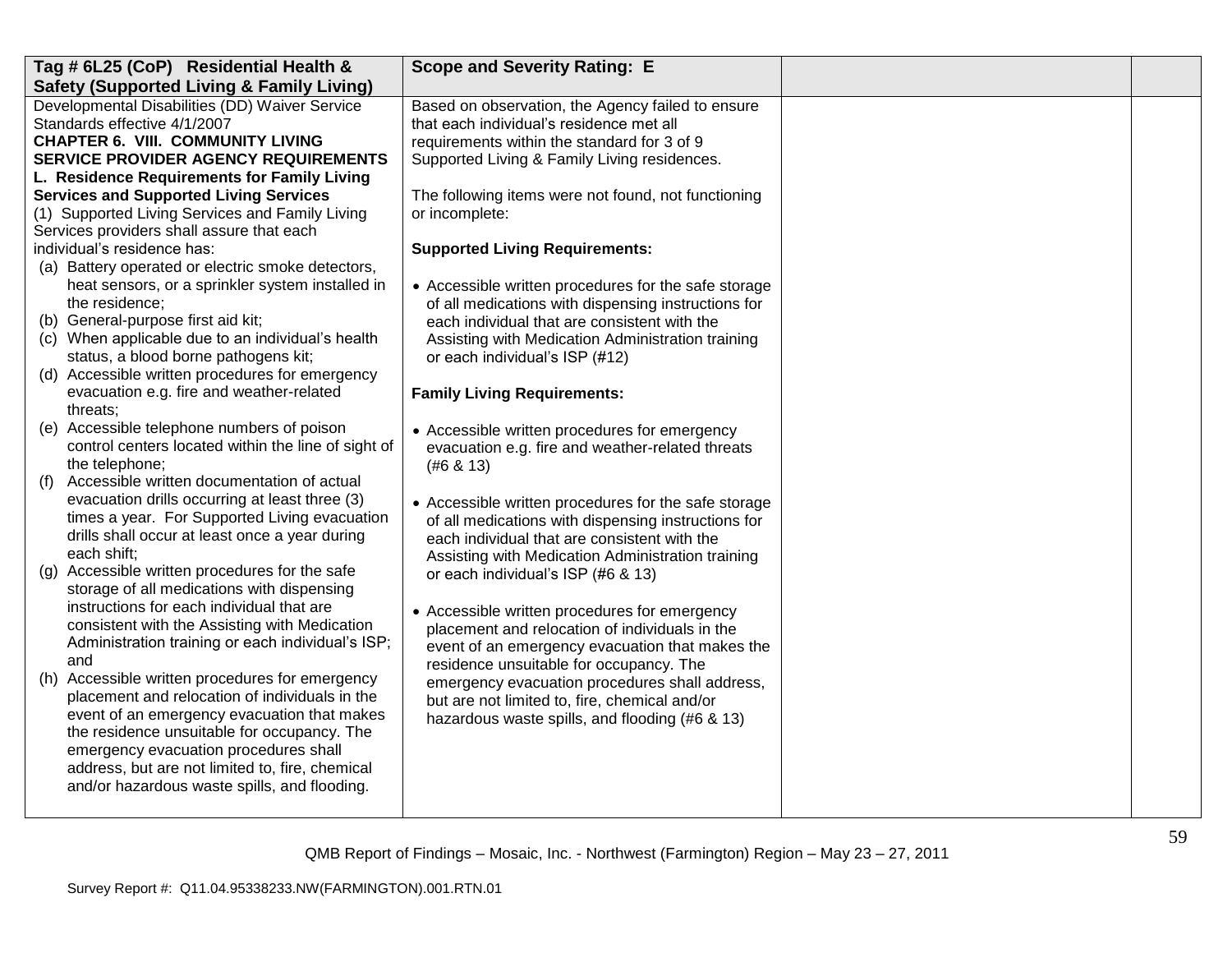| Tag # 6L27 FL Reimbursement                                                                     | <b>Scope and Severity Rating: A</b>                                                     |  |
|-------------------------------------------------------------------------------------------------|-----------------------------------------------------------------------------------------|--|
| Developmental Disabilities (DD) Waiver Service                                                  | Based on record review, the Agency failed to                                            |  |
| Standards effective 4/1/2007                                                                    | provide written or electronic documentation as                                          |  |
| <b>CHAPTER 1 III. PROVIDER AGENCY</b>                                                           | evidence for each unit billed for Family Living                                         |  |
| <b>DOCUMENTATION OF SERVICE DELIVERY AND</b>                                                    | Services for 1 of 4 individuals.                                                        |  |
| <b>LOCATION</b>                                                                                 |                                                                                         |  |
| <b>General: All Provider Agencies shall maintain</b><br>А.                                      | Individual #2                                                                           |  |
| all records necessary to fully disclose the                                                     | January 2011                                                                            |  |
| service, quality, quantity and clinical necessity<br>furnished to individuals who are currently | • The Agency billed 31 units of Family Living from                                      |  |
| receiving services. The Provider Agency                                                         | 1/01/2011 through 1/31/2011. Documentation<br>did not contain start and end time on 1/1 |  |
| records shall be sufficiently detailed to                                                       | through 1/31 to justify billing.                                                        |  |
| substantiate the date, time, individual name,                                                   |                                                                                         |  |
| servicing Provider Agency, level of services,                                                   | February 2011                                                                           |  |
| and length of a session of service billed.                                                      | • The Agency billed 28 units of Family Living from                                      |  |
| <b>Billable Units: The documentation of the</b><br>В.                                           | 2/01/2011 through 2/28/2011. Documentation                                              |  |
| billable time spent with an individual shall be                                                 | did not contain start and end time on 2/1                                               |  |
| kept on the written or electronic record that is                                                | through 2/28 to justify billing.                                                        |  |
| prepared prior to a request for reimbursement                                                   |                                                                                         |  |
| from the HSD. For each unit billed, the record                                                  |                                                                                         |  |
| shall contain the following:                                                                    |                                                                                         |  |
| Date, start and end time of each service<br>(1)                                                 |                                                                                         |  |
| encounter or other billable service interval;                                                   |                                                                                         |  |
| A description of what occurred during the<br>(2)                                                |                                                                                         |  |
| encounter or service interval; and                                                              |                                                                                         |  |
| The signature or authenticated name of staff<br>(3)                                             |                                                                                         |  |
| providing the service.                                                                          |                                                                                         |  |
| MAD-MR: 03-59 Eff 1/1/2004                                                                      |                                                                                         |  |
| 8.314.1 BI RECORD KEEPING AND                                                                   |                                                                                         |  |
| <b>DOCUMENTATION REQUIREMENTS:</b>                                                              |                                                                                         |  |
| Providers must maintain all records necessary to                                                |                                                                                         |  |
| fully disclose the extent of the services provided to                                           |                                                                                         |  |
| the Medicaid recipient. Services that have been                                                 |                                                                                         |  |
| billed to Medicaid, but are not substantiated in a                                              |                                                                                         |  |
| treatment plan and/or patient records for the                                                   |                                                                                         |  |
| recipient are subject to recoupment.                                                            |                                                                                         |  |
|                                                                                                 |                                                                                         |  |
| Developmental Disabilities (DD) Waiver Service                                                  |                                                                                         |  |
| Standards effective 4/1/2007                                                                    |                                                                                         |  |
| <b>CHAPTER 6. IX. REIMBURSEMENT FOR</b>                                                         |                                                                                         |  |
| <b>COMMUNITY LIVING SERVICES</b>                                                                |                                                                                         |  |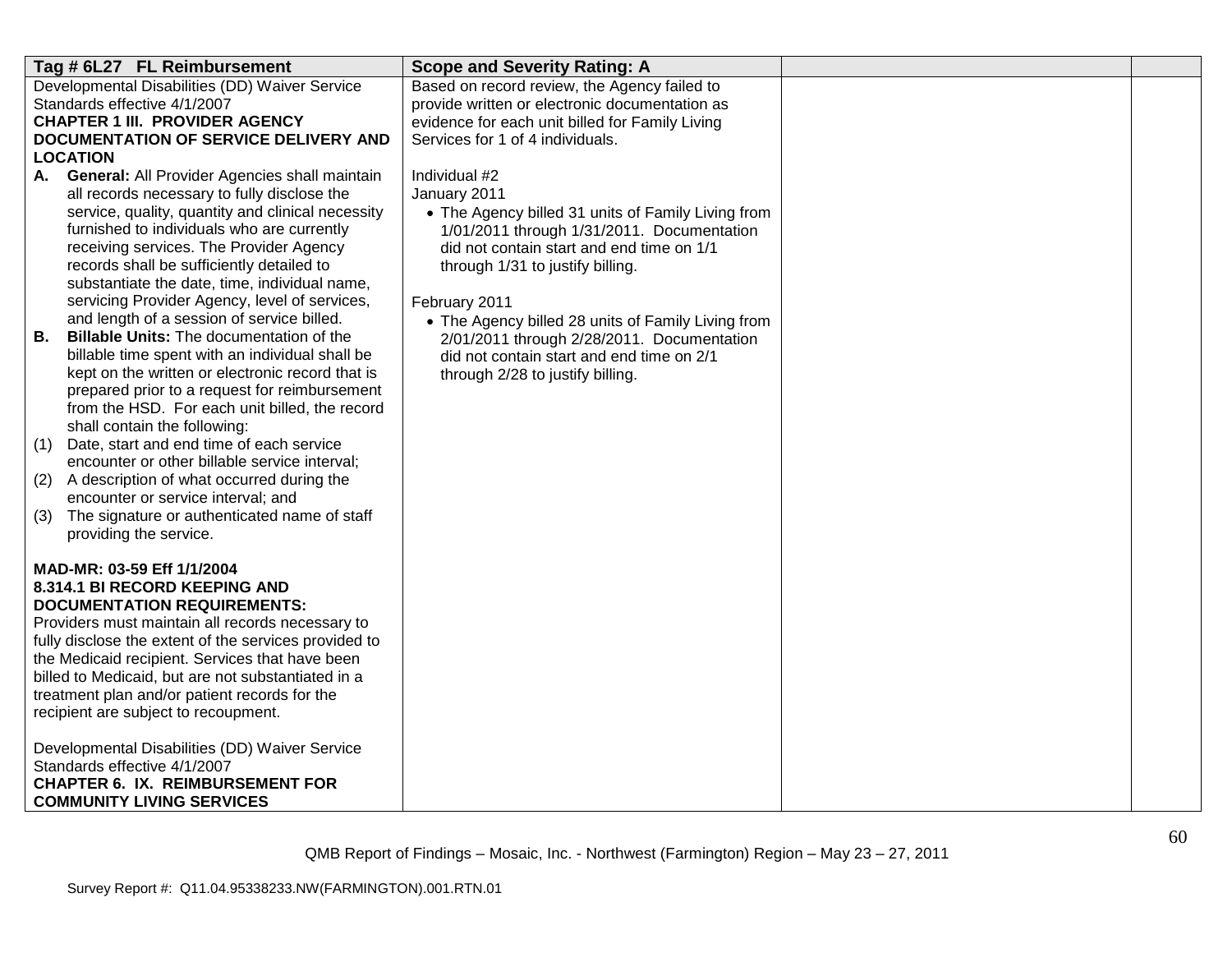| B. Reimbursement for Family Living Services            |  |  |
|--------------------------------------------------------|--|--|
| (1) Billable Unit: The billable unit for Family Living |  |  |
| Services is a daily rate for each individual in the    |  |  |
| residence. A maximum of 340 days (billable             |  |  |
| units) are allowed per ISP year.                       |  |  |
|                                                        |  |  |
| (2) Billable Activities shall include:                 |  |  |
|                                                        |  |  |
| (a) Direct support provided to an individual in the    |  |  |
| residence any portion of the day;                      |  |  |
| (b) Direct support provided to an individual by        |  |  |
| the Family Living Services direct support or           |  |  |
| substitute care provider away from the                 |  |  |
| residence (e.g., in the community); and                |  |  |
| (c) Any other activities provided in accordance        |  |  |
| with the Scope of Services.                            |  |  |
|                                                        |  |  |
| (3) Non-Billable Activities shall include:             |  |  |
| (a) The Family Living Services Provider Agency         |  |  |
| may not bill the for room and board;                   |  |  |
| (b) Personal care, nutritional counseling and          |  |  |
| nursing supports may not be billed as                  |  |  |
| separate services for an individual receiving          |  |  |
| Family Living Services; and                            |  |  |
| (c) Family Living services may not be billed for       |  |  |
| the same time period as Respite.                       |  |  |
| (d) The Family Living Services Provider Agency         |  |  |
| may not bill on days when an individual is             |  |  |
| hospitalized or in an institutional care setting.      |  |  |
| For this purpose a day is counted from one             |  |  |
| midnight to the following midnight.                    |  |  |
|                                                        |  |  |
| Developmental Disabilities (DD) Waiver Service         |  |  |
| Standards effective 4/1/2007 - Chapter 6 -             |  |  |
| <b>COMMUNITY LIVING SERVICES</b>                       |  |  |
| III. REQUIREMENTS UNIQUE TO FAMILY LIVING              |  |  |
| <b>SERVICES</b>                                        |  |  |
|                                                        |  |  |
| C. Service Limitations. Family Living Services         |  |  |
| cannot be provided in conjunction with any other       |  |  |
| <b>Community Living Service, Personal Support</b>      |  |  |
| Service, Private Duty Nursing, or Nutritional          |  |  |
| Counseling. In addition, Family Living may not be      |  |  |
| delivered during the same time as respite; therefore,  |  |  |
|                                                        |  |  |